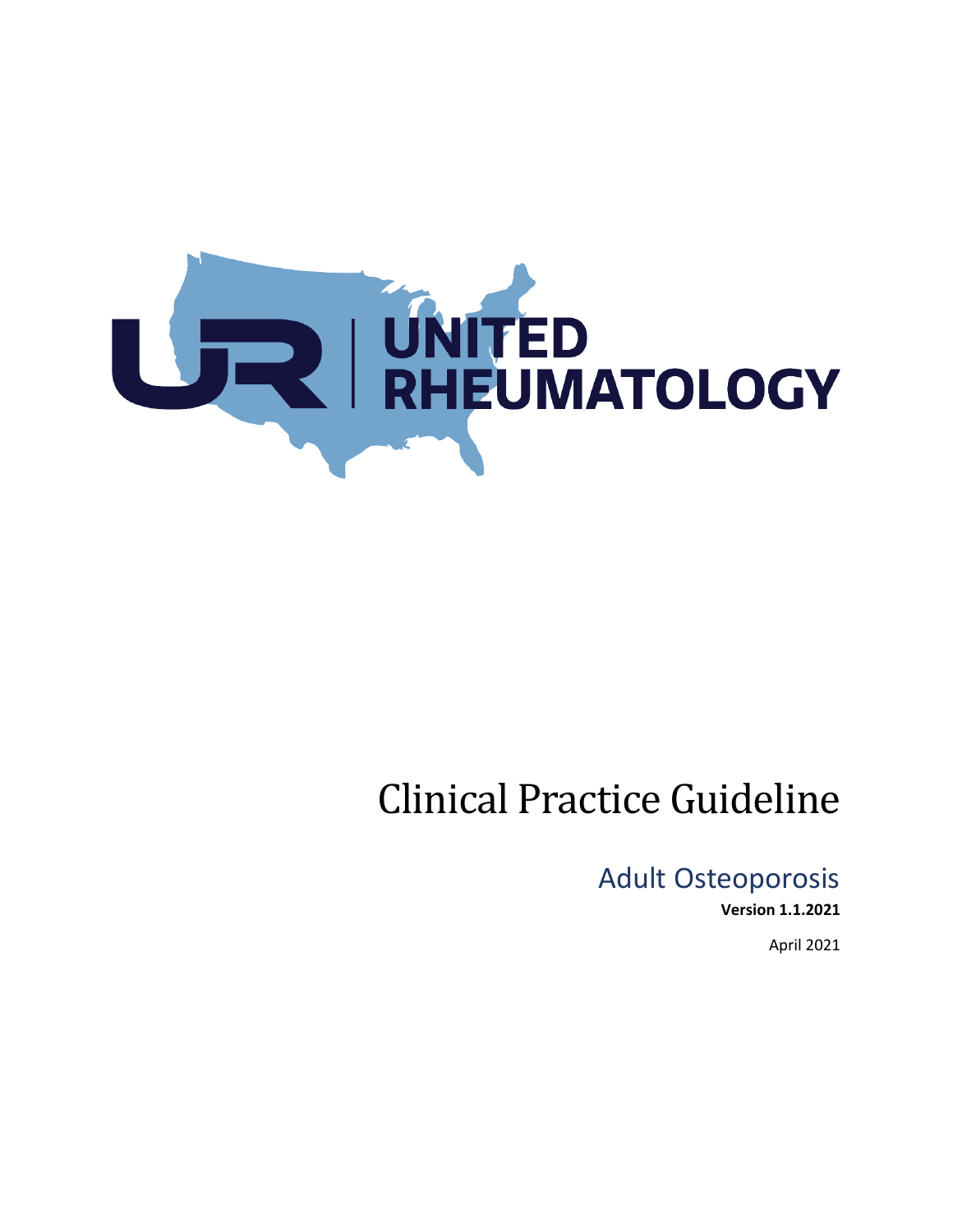# **Table of Contents**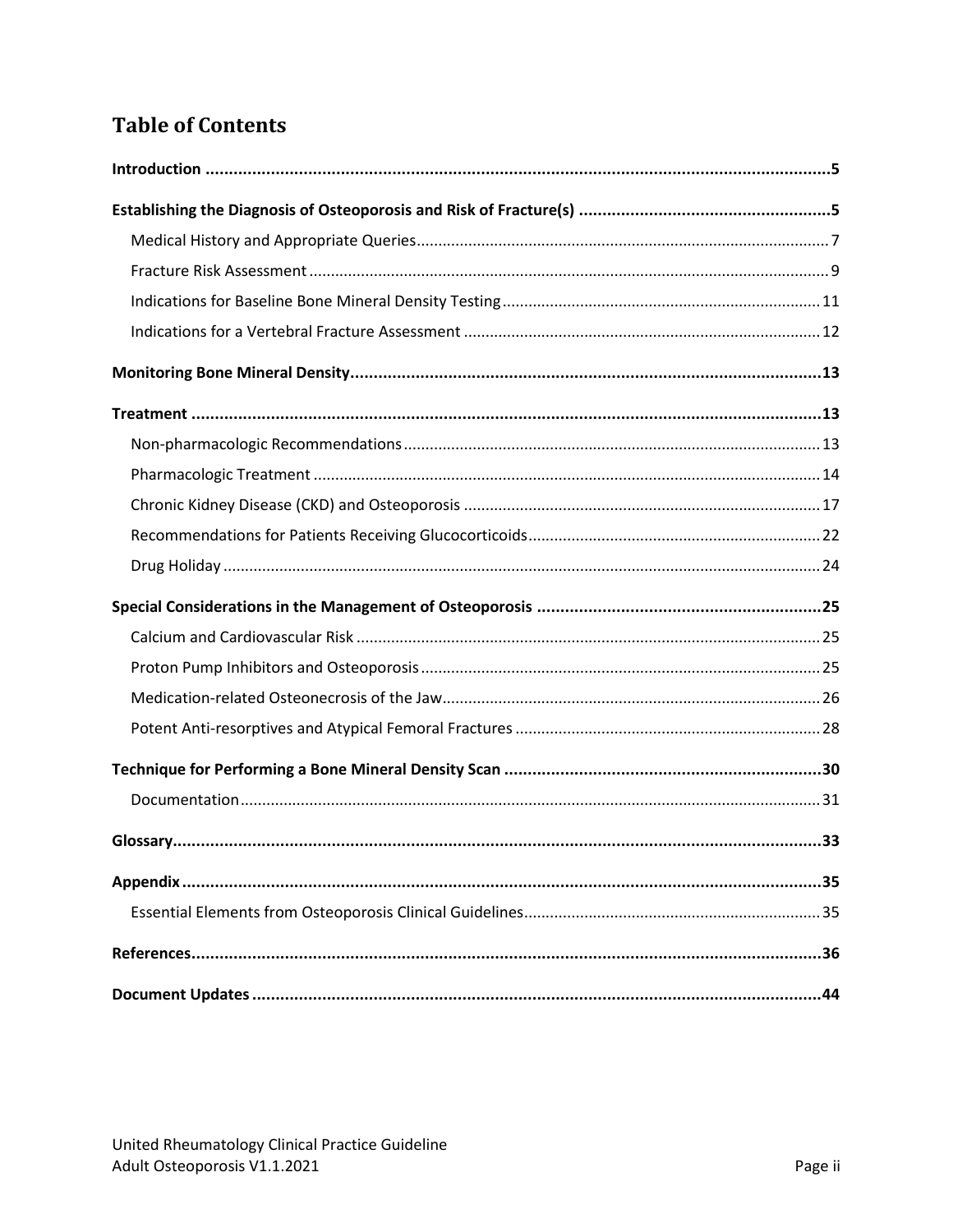# **List of Tables**

| Table 2. Recommended pharmacologic treatments for patients with osteoporosis19                |  |
|-----------------------------------------------------------------------------------------------|--|
| Table 3. Management of postmenopausal women and men ≥50 years of age starting or receiving    |  |
| Table 4. Management of premenopausal women and men under the age of 50 years with a prevalent |  |
|                                                                                               |  |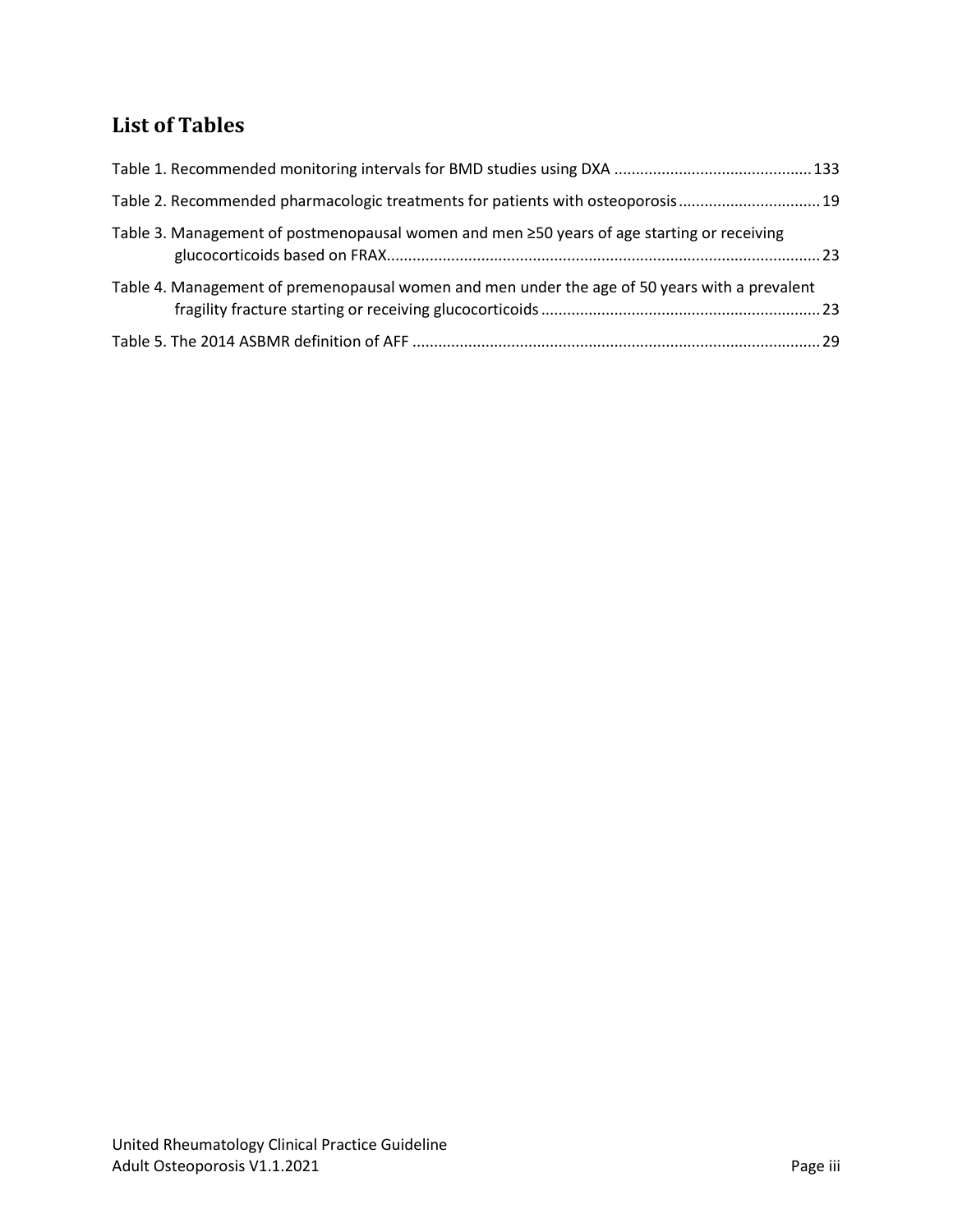# **Abbreviations**

| <b>AACE</b>  | American Association of Clinical Endocrinologists       |
|--------------|---------------------------------------------------------|
| <b>AAOMS</b> | American Association of Oral and Maxillofacial Surgeons |
| <b>ACE</b>   | American College of Endocrinology                       |
| <b>ACR</b>   | American College of Rheumatology                        |
| ADA          | American Dental Association                             |
| ADT          | Androgen deprivation therapy                            |
| AFF(s)       | Atypical femoral fracture(s)                            |
| AI           | Aromatase inhibitor                                     |
| <b>ASBMR</b> | American Society for Bone and Mineral Research          |
| <b>BMD</b>   | Bone mineral density                                    |
| <b>BMI</b>   | Body mass index                                         |
| BP(s)        | Bisphosphonate(s)                                       |
| <b>CKD</b>   | Chronic kidney disease                                  |
| <b>CVD</b>   | Cardiovascular disease                                  |
| <b>DXA</b>   | Dual energy X-ray absorptiometry                        |
| <b>FDA</b>   | Food and Drug Administration                            |
| <b>FRAX®</b> | Fracture Risk Assessment Tool                           |
| <b>GERD</b>  | Gastroesophageal reflux disease                         |
| <b>GFR</b>   | Glomerular filtration rate                              |
| GI           | Gastrointestinal                                        |
| <b>HEDIS</b> | Healthcare Effectiveness Data and Information Set       |
| <b>ICER</b>  | Institute for Clinical and Economic Review              |
| <b>IOF</b>   | International Osteoporosis Foundation                   |
| <b>ISCD</b>  | International Society for Clinical Densitometry         |
| ${\sf IV}$   | Intravenous                                             |
| <b>LSC</b>   | Least significant change                                |
| <b>MBD</b>   | Metabolic bone disease                                  |
| MRI          | Magnetic resonance imaging                              |
| MI           | Myocardial infarction                                   |
| <b>MRONJ</b> | Medication-related osteonecrosis of the jaw             |
| <b>NCQA</b>  | National Committee for Quality Assurance                |
| <b>NOF</b>   | National Osteoporosis Foundation                        |
| ONJ          | Osteonecrosis of the jaw                                |
| PA           | Posterior-anterior (e.g., view in a DXA scan)           |
| PPI(s)       | Proton pump inhibitor(s)                                |
| PTH          | Parathyroid hormone                                     |
| QC           | Quality control                                         |
| RA           | Rheumatoid arthritis                                    |
| RR           | Relative risk                                           |
| SD(s)        | Standard deviation(s)                                   |
| SDI          | Spinal deformity index                                  |
| <b>TBS</b>   | Trabecular bone score                                   |
| US.          | <b>United States</b>                                    |
| <b>VFA</b>   | Vertebral fracture assessment                           |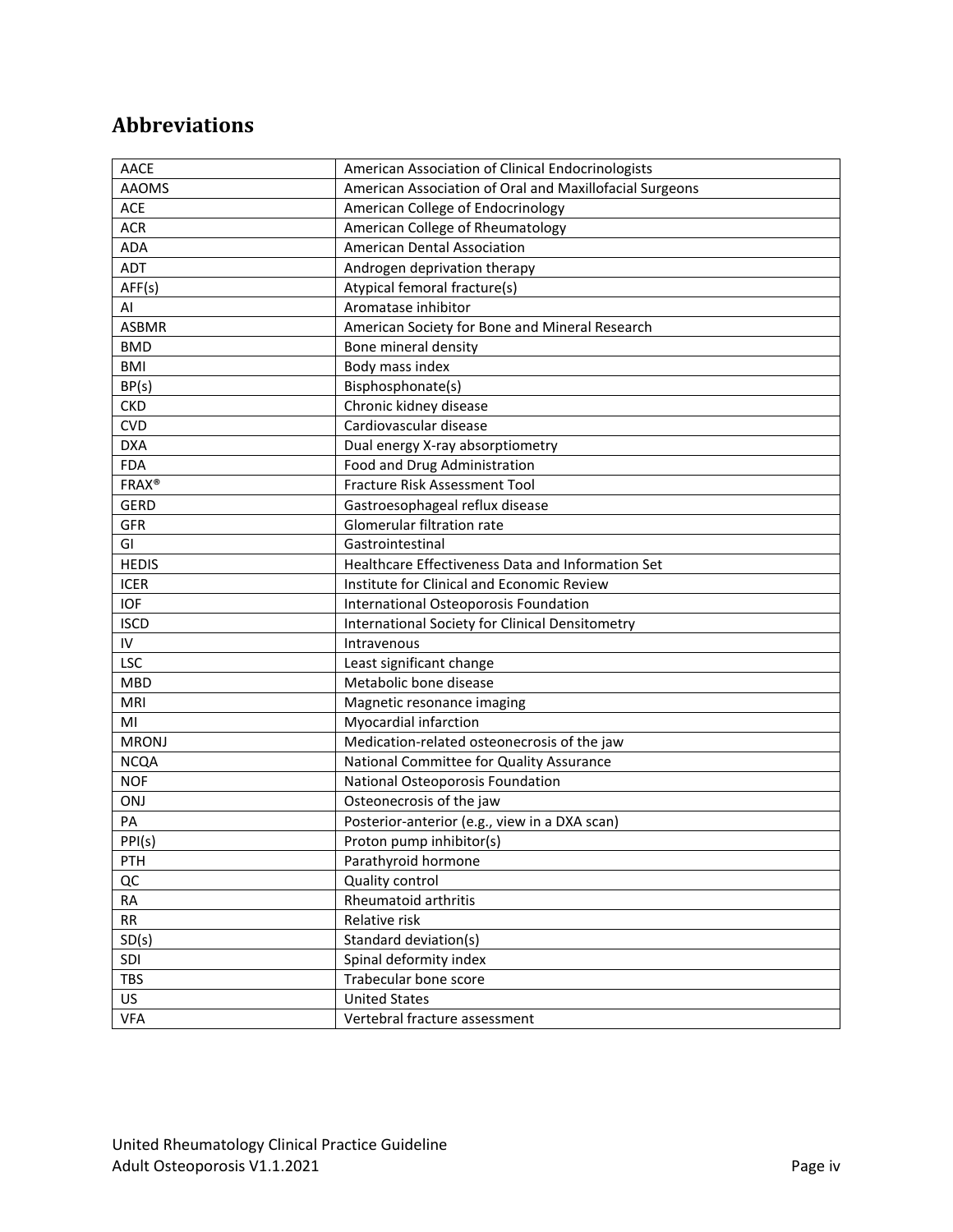## <span id="page-4-0"></span>**Introduction**

Osteoporosis is a skeletal disorder characterized by decreased bone strength, which predisposes individuals to an increased risk of fracture.<sup>1, 2</sup> It is often asymptomatic, under-recognized, and undertreated. According to the National Institutes of Health, as of 2018, more than 53 million Americans have osteoporosis or low bone mass (osteopenia).<sup>3</sup> It is projected that by 2020, the number of adults 50 years of age or older in the United States (US) with either low bone mass or osteoporosis at the femoral neck or lumbar spine will be 64.6 million, and of these, 12.3 million will have osteoporosis. In 2030, the number of adults with low bone mass or osteoporosis at these two sites will increase to 71.4 million.<sup>4</sup>

Fractures, especially of the hip and spine, are a significant health risk to the Medicare population. In addition, they are associated with significant morbidity and mortality. <sup>5</sup> A study conducted by Milliman for the National Osteoporosis Foundation (NOF),<sup>6</sup> estimated that in 2015, 2.3 million fractures occurred in the Medicare population (both fee for service and Medicare Advantage) and about 40% of these fractures involved either the hip or spine.

According to the New Jersey Department of Human Services, Division of Aging Services, 20% of patients who fracture their hip require long term care, 50% never regain the ability to walk without assistance, 20% die within one year from complications of the fracture or the surgery to repair the fracture, and a third are completely dependent on others.<sup>7</sup>

Melton reported on the morbidity and mortality of all osteoporotic fractures, citing an excess 12% to 20% mortality after hip fractures, with 19% of patients requiring placement in a nursing home.<sup>8</sup> Furthermore, 10% of patients with vertebral or distal forearm fractures will have chronic pain and others will have some functional loss in the forearm.

In 2002, the annual cost of treating osteoporosis and associated fractures in elderly Medicare patients was estimated to be approximately \$16 billion.<sup>9</sup> By 2018, it was estimated that the cost of caring for fractures in this population was \$57 billion (\$48.8 billion in direct costs and \$8.2 billion in indirect costs) and in 2040, the cost could be greater than \$95 billion (\$81.5 billion in direct costs and \$13.5 billion in indirect costs). 10

The *United Rheumatology Clinical Practice Guideline—Osteoporosis* is designed to assist clinicians in the management of patients who have, or are considered at risk for, osteoporosis. The Guideline is continually reviewed and modified as appropriate, based on current peer-reviewed literature.

## <span id="page-4-1"></span>**Establishing the Diagnosis of Osteoporosis and Risk of Fracture(s)**

Bone strength is determined by a combination of bone mineral density (BMD; measured in grams of mineral/per area or volume) and bone quality. Bone quality is determined by bone architecture, turnover, microfractures, and mineralization. Currently, no one test is available to determine bone strength; BMD is used as a "proxy measure and accounts for approximately 70% of bone strength" (Page 5). $<sup>1</sup>$ </sup> Osteoporosis increases a patient's risk of fracture, but other risk factors include: a history of falls; decreased physical activity; slow gait; decreased muscle strength in the legs; poor vision; decreased cognition; and environmental hazards such as area rugs. $2<sup>2</sup>$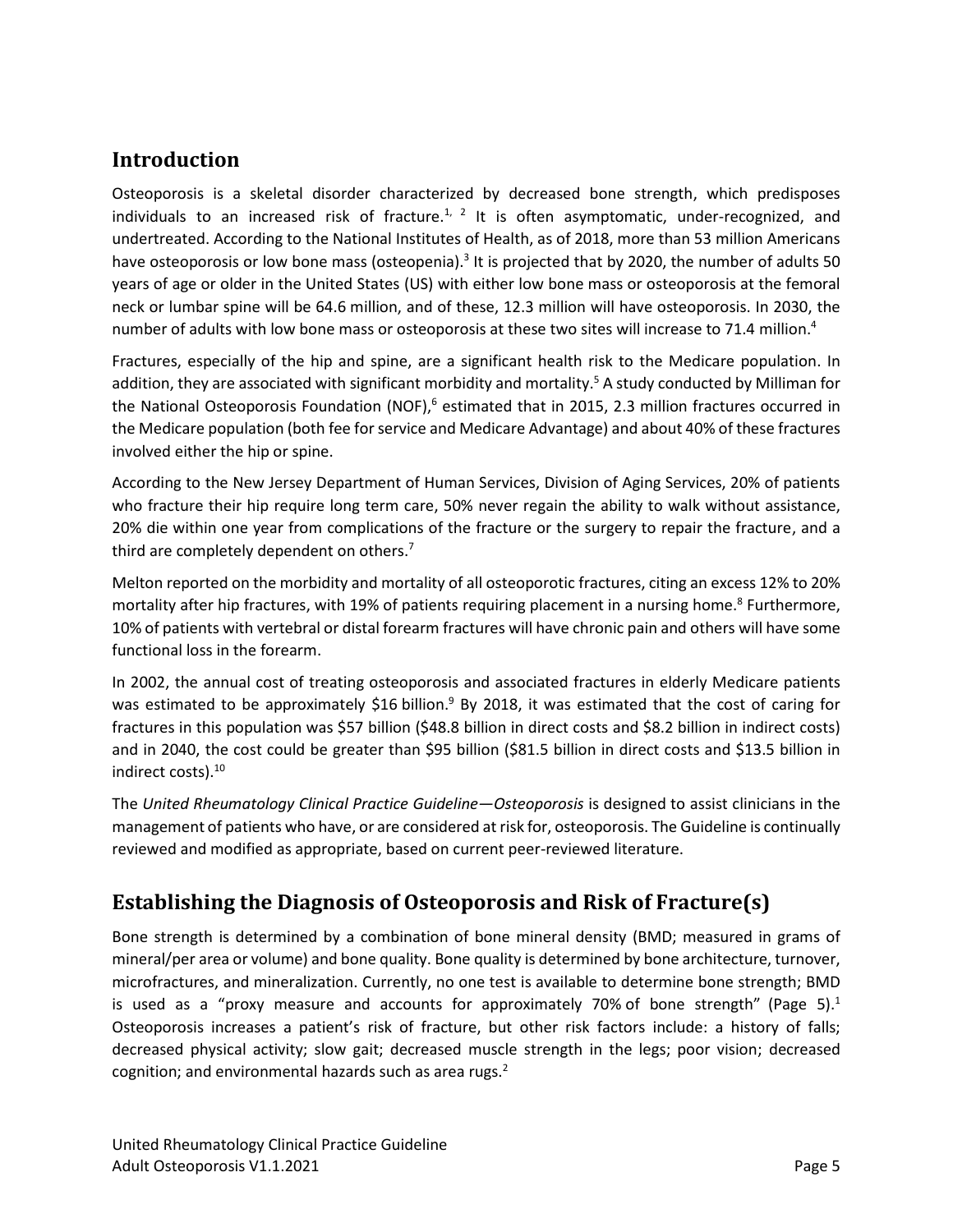BMD of the lumbar spine, total hip, and femoral neck is measured by central dual energy X-ray absorptiometry (DXA). In some patients, BMD cannot be measured in the lumbar spine and/or hips (e.g., prior spine surgery, metal implants, marked osteoarthritis of the spine, vertebral compression fractures, or total hip arthroplasty), in which case the 33% radius, also known as the distal 1/3 radius, may be used as a substitute.<sup>11</sup> Ward's triangle or greater trochanter of the hip should not be used to calculate BMD.<sup>12</sup>

BMD is usually reported as a T-score, which compares the patient's BMD to young normal controls; Zscores compare the patient's BMD to age-matched controls. In postmenopausal women and men over the age of 50 years, a T-score of ≤-2.5 is consistent with the diagnosis of osteoporosis, and a T-score between -1.0 and -2.5 is consistent with low bone mass/osteopenia. A T-score ≥-1.0 is considered normal. Younger individuals who do not have secondary causes of metabolic bone disease (MBD) should not be given a diagnosis of osteoporosis. Instead, they might be labelled as having *low bone mass for age* if their Z-score is ≤-2.0.

The 2020 osteoporosis guidelines published in May, 2020 by the American Association of Clinical Endocrinologists (AACE) and the American College of Endocrinology (ACE)<sup>13</sup> indicate that osteoporosis may be diagnosed not only in patients with a T-score of <-2.5 but also in the following clinical scenarios:

- Low-trauma fracture of the hip or vertebra, if there is no MBD, and regardless of BMD
- Low-trauma fracture of the proximal humerus, distal forearm or pelvis with a T-score of <-1.0
- T-score between -1.0 and -2.5 and high Fracture Risk Assessment Tool (FRAX; or if available trabecular bone score [TBS]-adjusted FRAX) fracture probability based on country-wide specific thresholds

The majority of osteoporotic vertebral fractures are not clinically apparent but must be looked for by radiographic imaging.14, 15 Termed morphometric or radiographic vertebral fractures, they are an essential part of the evaluation of patients with suspected osteoporosis. Studies of postmenopausal women in the US, who were referred for osteoporosis evaluation, have demonstrated that 10% to 17% of those with low bone mass/osteopenia on DXA had at least one moderate or severe morphometric vertebral fracture on vertebral fracture assessment (VFA).<sup>16, 17</sup> These individuals might not have been treated, if the 10-year fracture risk threshold was below the cut-off of 3% for hip fracture and 20% for major osteoporotic fracture as measured by FRAX. Morphometric fractures should not be viewed as less predictive of a future fracture than clinical vertebral fractures. Most major clinical trials of osteoporosis drug therapy designate morphometric vertebral fractures as one of the primary end points. Additionally, morphometric vertebral fractures can affect morbidity and when involving the thoracic spine are associated with decreased vital capacity on pulmonary function studies.<sup>18</sup>

By calculating the total number and grade of vertebral fractures present in the thoracic and lumbar spine, a spinal deformity index (SDI) can be determined.<sup>19</sup> Across the range of femoral neck BMD T-scores, prevalent spine fracture burden, as determined by SDI, increased the likelihood of incident vertebral fractures up to 12-fold, nonvertebral fractures 2-fold, and any fractures up to 7-fold.<sup>20</sup>

As discussed in the section, *Pharmacologic Treatment*, patients with two or more moderate (Grade 2) and one or more severe (Grade 3) vertebral fractures are assumed to have a very high fracture risk, which warrants anabolic drug therapy. $21$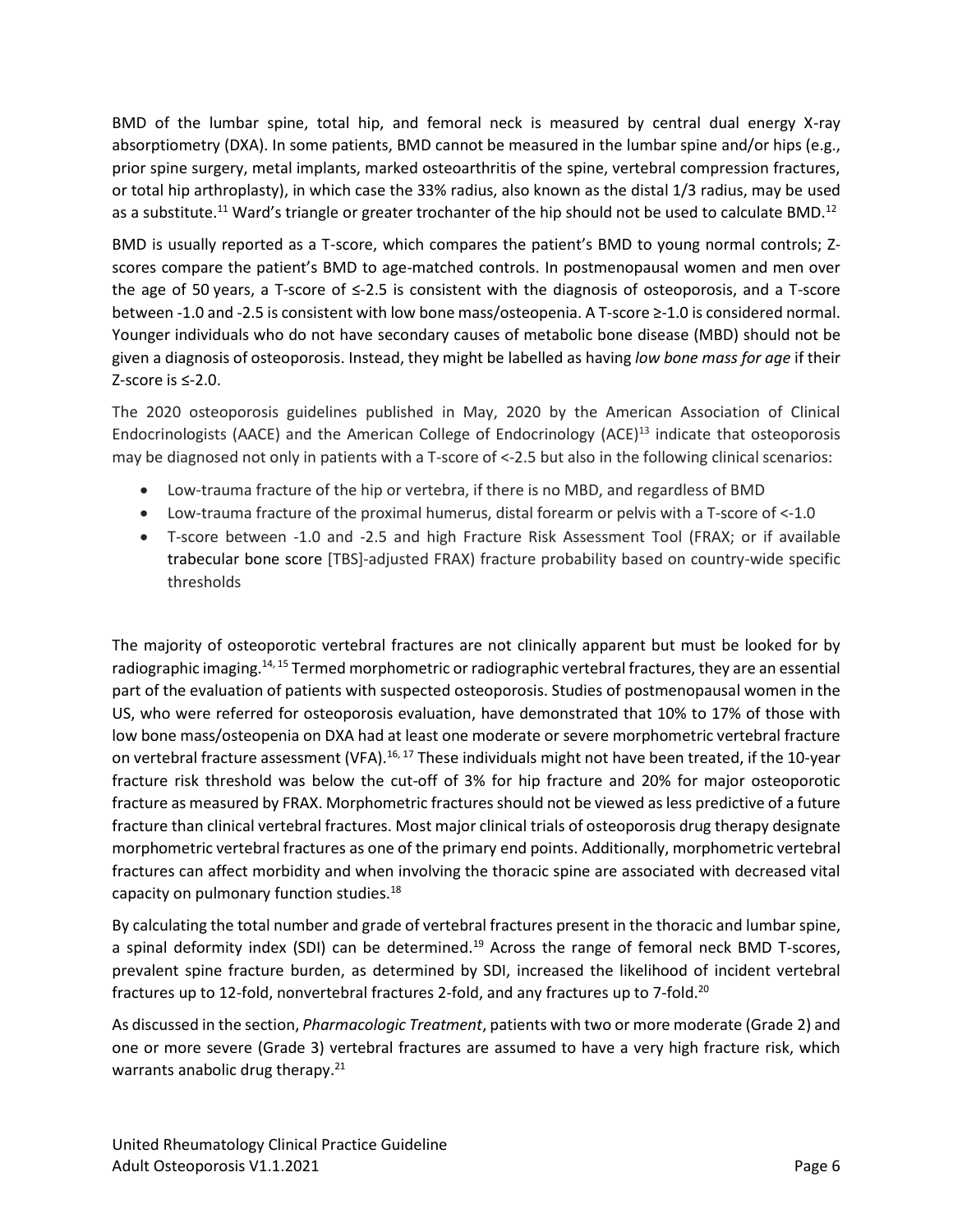As previously mentioned, an estimated 2.3 million fractures occurred in the Medicare population (both fee for service and Medicare Advantage) in 2015 and about 40% of these fractures involved either the hip or spine.<sup>6</sup> Less than 10% of the patients with fee for service Medicare had a DXA scan within 6 months of the fracture. This is very important as it finds patients with recent fractures (especially of the spine and hip) that may be undertreated because a diagnosis of osteoporosis or low bone mass is never established.

The National Committee for Quality Assurance (NCQA) has developed a tool called the Healthcare Effectiveness Data and Information Set (HEDIS), which is used to evaluate the quality of care provided by different health plans. One measure that HEDIS looks at is the percentage of women with Medicare between 67 and 85 years of age who have had a fracture (any fracture including a fragility fracture) and a follow up DXA or treatment for osteoporosis within 6 months of the fracture or have an active prescription for osteoporosis medication within the prior 12 months of the fracture. The intent of this quality measure is to get older patients with a fracture treated for osteoporosis to prevent future fractures. According to NCQA, the rates of compliance to this measure for Medicare patients is poor. The average score by reporting Medicare plans was 44.9%, which represented an improvement of 9 percentage points since 2014 when it was 35.9%. 22

#### <span id="page-6-0"></span>Medical History and Appropriate Queries

- 1. All patients should be evaluated for the presence or absence of kyphosis.
- 2. Current height (using a wall-mounted stadiometer) and weight should be recorded.
- 3. Prior to starting pharmacologic treatment for osteoporosis with bisphosphonates (BPs) or denosumab, patients should have had a complete dental examination.
- 4. A complete physical examination is required for all patients.
- 5. Fracture risk assessment (see discussion below)
- 6. Special attention should be paid to the following, as appropriate: $^{12, 18, 23-25}$ 
	- a. Endocrine disorders that may cause secondary osteoporosis:
		- i. Diabetes
		- ii. Growth hormone deficiency
		- iii. Hypercortisolism
		- iv. Primary or secondary hyperparathyroidism
		- v. Hyperthyroidism
		- vi. Hypogonadism
		- vii. Acromegaly
		- viii. Hyperprolactinemia
		- ix. Cushing's syndrome
		- x. Acromegaly
	- b. Gastrointestinal (GI) problems associated with secondary osteoporosis:
		- i. Anorexia nervosa
		- ii. Chronic liver disease
		- iii. Chronic active hepatitis
		- iv. Pancreatic insufficiency
		- v. Malabsorption syndromes such as, but not limited to:

United Rheumatology Clinical Practice Guideline Adult Osteoporosis V1.1.2021 Page 7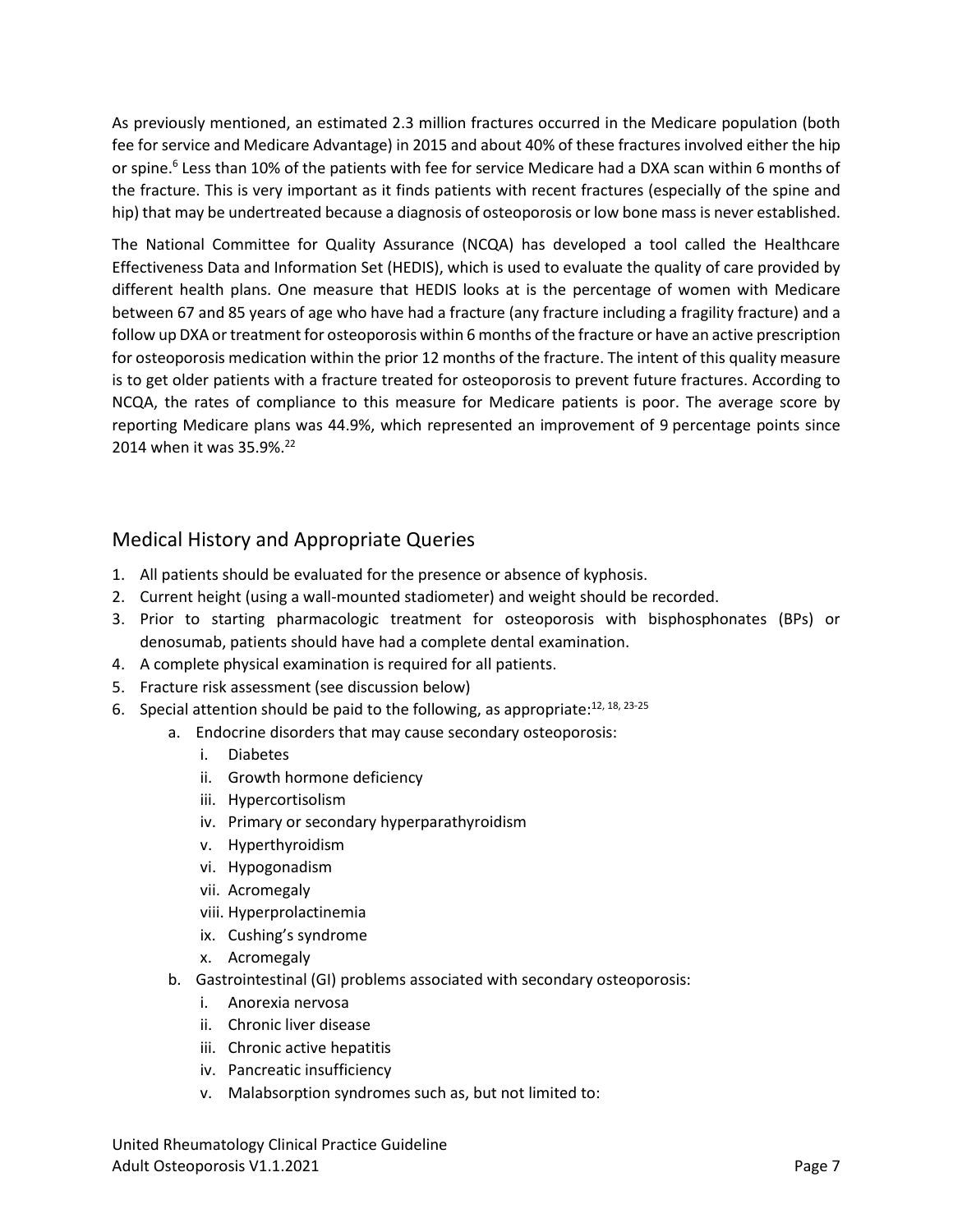- Celiac disease
- Crohn's disease
- Gastric resection or bypass
- Total parenteral nutrition (TPN)
- c. Renal disorders associated with secondary osteoporosis:
	- i. Hypercalciuria
	- ii. Renal tubular acidosis
	- iii. Renal insufficiency
- d. Other disorders associated with secondary osteoporosis:
	- i. Ehlers Danlos or Marfan syndromes
	- ii. Myeloma
	- iii. Mastocytosis
	- iv. Gaucher's disease
	- v. Chronic obstructive pulmonary disease
	- vi. Amyloidosis
	- vii. Lymphoma
	- viii. Sarcoidosis
	- ix. Sickle cell anemia
	- x. Rheumatoid arthritis (RA)
	- xi. Multiple sclerosis
	- xii. Vitamin D deficiency
	- xiii. Immobilization
- e. Organ transplantation
- f. Drugs associated with secondary osteoporosis such as, but not limited to:
	- i. Aromatase inhibitors
	- ii. Glucocorticoids
	- iii. Androgen deprivation therapy
	- iv. Heparin
	- v. Warfarin
	- vi. Lithium
	- vii. Thyroid hormone intake above normal physiologic doses
	- viii. Thiazolidinediones
	- ix. Depo-Provera®
	- x. Anti-seizure medications
- 7. Laboratory tests, if no current values are available: $18, 23-28$ 
	- a. Complete blood count, comprehensive metabolic panel, and serum phosphorus
	- b. Erythrocyte sedimentation rate and C-reactive protein
	- c. 25-hydroxyvitamin D
	- d. 24-hour urine calcium
	- e. Intact parathyroid hormone (PTH)
	- f. Serum and urine protein electrophoresis, immunofixation/immunoelectrophoresis
	- g. Anti-endomysial and anti-gliadin antibodies, if celiac disease is suspected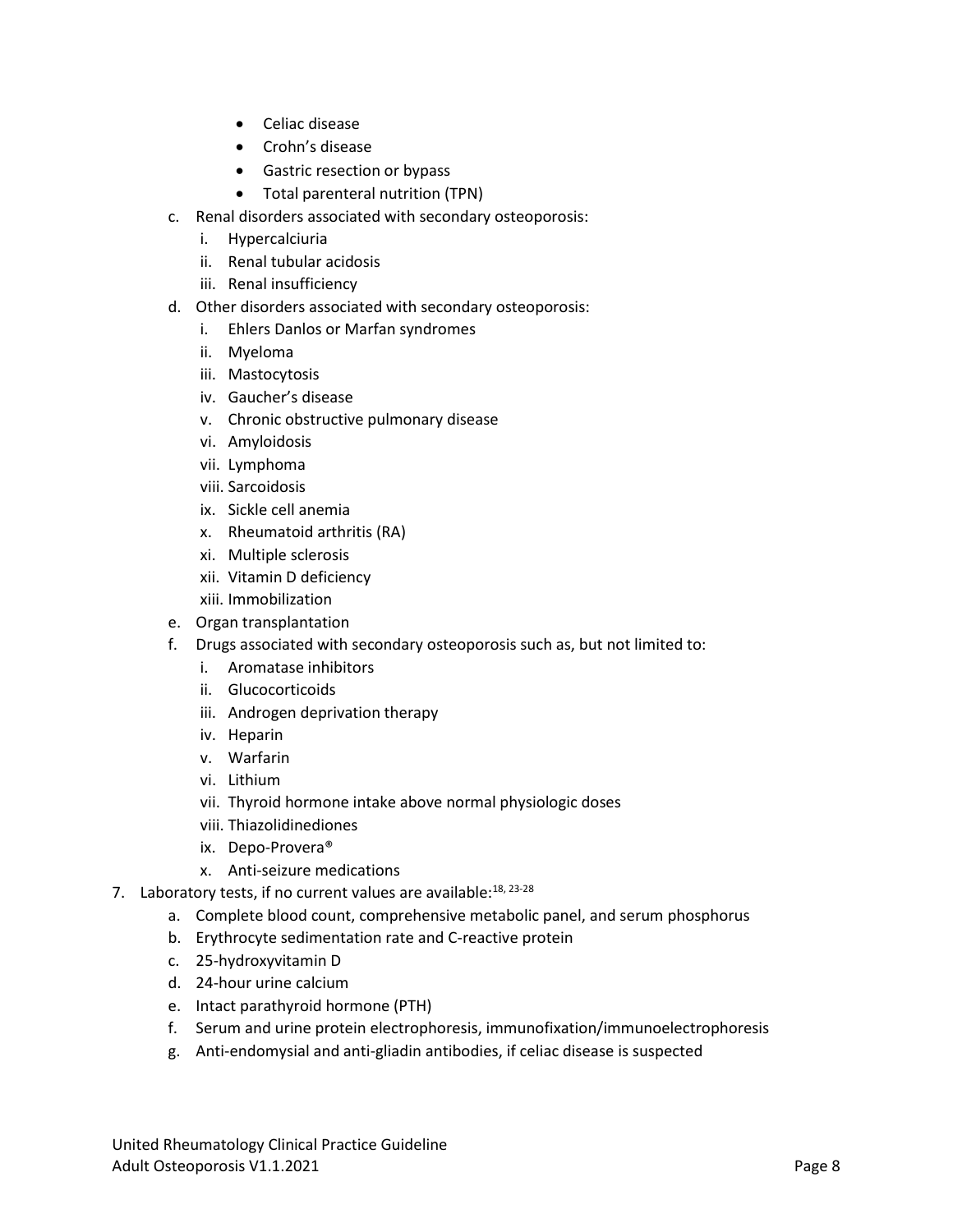#### <span id="page-8-0"></span>Fracture Risk Assessment

In the last decade, fracture risk assessment tools have been developed and used with increasing frequency. These have allowed providers to calculate a quantitative rather than qualitative risk of future fracture, which can more appropriately guide treatment decisions. The FRAX,<sup>30</sup> is recommended by United Rheumatology, and is the best-known and most widely utilized tool.

All risk assessment tools have limitations and clinical judgment is still important. At the 2010 FRAX Position Development Conference, the International Society for Clinical Densitometry (ISCD) and the International Osteoporosis Foundation (IOF) agreed on several limitations of FRAX. The paper was then modified in 2019:<sup>31</sup>

- Falls are a risk factor for fracture but are not in the current FRAX model; fracture probability may be increased in individuals with frequent falls, but that risk cannot be quantified at the present time.
- Smoking may increase the risk of fracture, but that risk cannot be quantified.
- The model underestimates fracture risk in individuals with multiple prior fractures.
- FRAX does not consider the severity of prior vertebral fractures and may, therefore, underestimate the risk for future fractures.
- FRAX identifies parental history of hip fracture as increasing the risk of future fractures but likely underestimates the risk of fracture when this history is present.
- Fractures of the hip, vertebrae and humerus may increase an individual's risk for fracture more than other fractures.
- FRAX does not include bone turnover markers as risk factors because the evidence is considered to be inconclusive.
- The use of glucocorticoids as a risk factor for future fracture is complicated:
	- o If the equivalent of a dose of prednisone between 2.5 and 7.5 mg/day is taken for ≥3 months, FRAX captures the risk for future fractures well. When the dose is greater than the equivalent of 7.5 mg/day, FRAX underestimates the risk of fracture. When the dose is equivalent of less than 2.5 mg/day the model probably overestimates the risk of fracture.
	- $\circ$  High dose inhaled glucocorticoids may be a risk factor for fracture and are not accounted for by FRAX.
	- $\circ$  In individuals with adrenal insufficiency, appropriate glucocorticoid replacement has not been documented to increase fracture risk and use of steroids in this setting should not be included in FRAX calculations.
- Only the BMD (T-score) of the femoral neck as determined by DXA should be used with FRAX.
- FRAX may under or overestimate major osteoporotic fracture risk when the lumbar spine T-score is much lower or higher (>1 standard deviation [SD]) than the femoral neck T-score.
- FRAX plus BMD predicts fracture risk better than clinical risk factors or BMD alone.
- FRAX should not be used to monitor response to treatment.
- The rate of bone loss is not included in FRAX because the evidence is inconsistent as to whether this represents an additional independent risk factor for fracture.

The value of fracture risk assessment tools is based on several important observations. First, more low-trauma fractures occur in individuals who do not meet the densitometric definition of osteoporosis than occur in those who do.<sup>32</sup> Furthermore, many of these patients will be found to have low bone mass.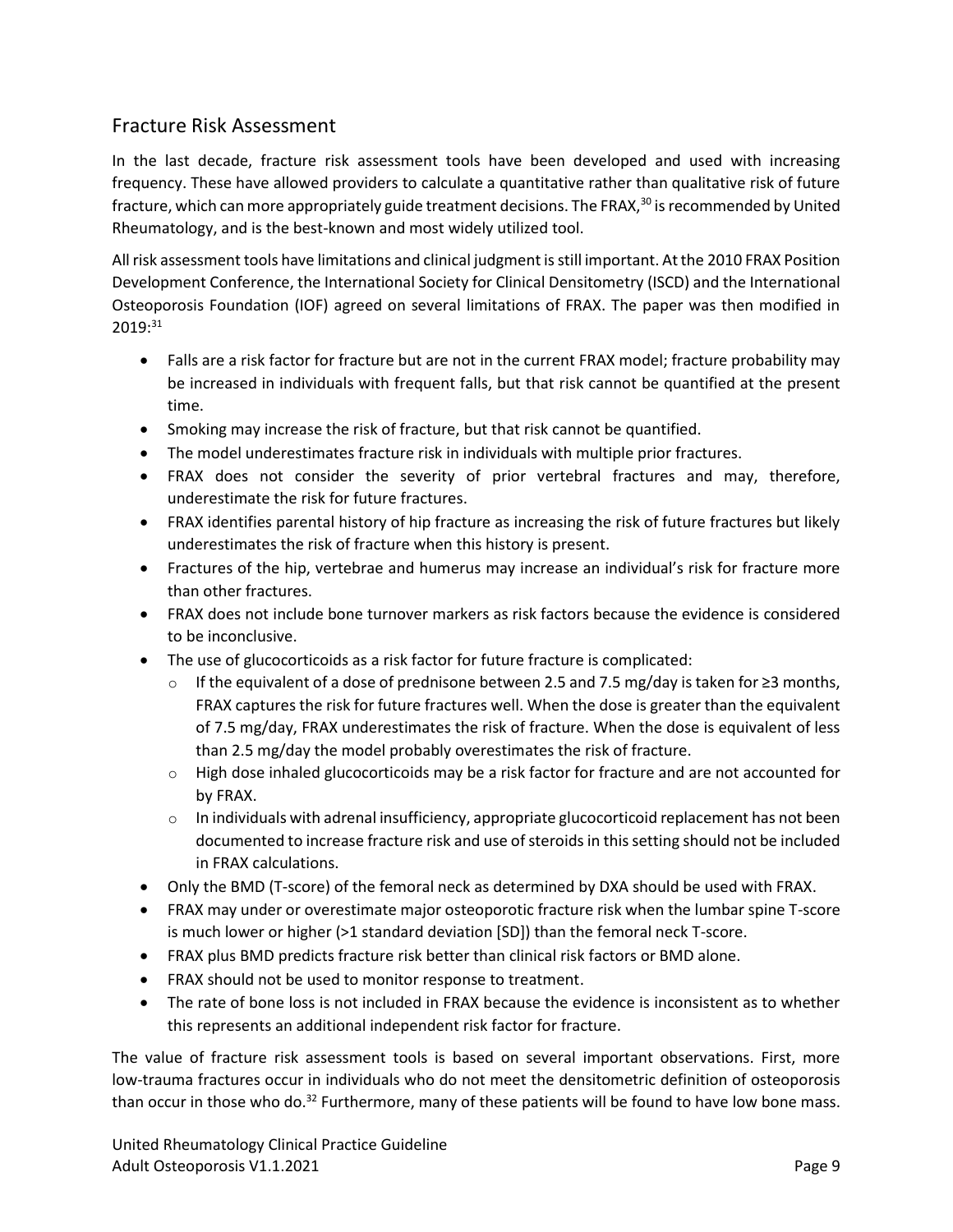Second, the single best predictor of a future fracture is a prior fracture. According to the NOF, approximately 25% of men and 50% of women over 50 years of age will suffer a fracture related to osteoporosis sometime during their lifetime.<sup>33, 34</sup>

A history of low-trauma vertebral, hip, proximal humerus, ankle, pelvis, or distal forearm fractures put both men and women at a higher-than-average risk for a future fracture.<sup>29</sup> Finally, factors in addition to BMD and fracture history, such as age, body mass index (BMI), frailty, alcohol and cigarette use, family history of osteoporotic fracture, steroid use, and RA are known to increase the risk of future fracture.

FRAX is included on newer DXA equipment but it can easily be accessed online.<sup>35</sup> This calculator integrates clinical risk factors for fracture (mentioned above) and BMD at th[e femoral neck](https://en.wikipedia.org/wiki/Femoral_neck) to calculate the 10-year probability of hip fracture and of a major [osteoporotic](https://en.wikipedia.org/wiki/Osteoporosis) fracture (clinical spine, forearm, hip, or proximal humerus). The models used to develop the FRAX diagnostic tool were derived from studying patient populations in North America, Europe, Latin America, Asia, and Australia. Therefore, FRAX has been used in many countries to guide treatment decisions. In the US, the NOF *Clinician's Guide to Prevention and Treatment of Osteoporosis<sup>36</sup>* provides a framework that prioritizes using FRAX for those individuals who are not yet receiving Food and Drug Administration (FDA)-approved drug therapy, have not had (a) prior low-trauma fracture(s), and have low bone mass/osteopenia.

Recently, it has been reported that a patient with an acute fracture has a much higher risk for a subsequent osteoporotic fracture in the following 2 years than that calculated by FRAX. Such a patient is considered to have a very high risk of another fracture in the 2 years after the acute fracture. The risk decreases somewhat over time but does not return to baseline. This early phase of very high risk is also referred to as "imminent risk". The risk for a future fracture is also very high when the patient has a history of both a fracture of indeterminate age and a family history of hip fracture.<sup>36-38</sup> Kanis et al.<sup>36</sup> describe how to adjust the FRAX risk assessment for fractures of the hip and major osteoporotic fractures, which can be found at [https://www.ncbi.nlm.nih.gov/pmc/articles/PMC7018677/pdf/198\\_2019\\_Article\\_5176.pdf.](https://www.ncbi.nlm.nih.gov/pmc/articles/PMC7018677/pdf/198_2019_Article_5176.pdf) Calculating a more accurate FRAX risk is important in order to make the most appropriate treatment decisions. Patients are considered to be at very high risk if the corrected FRAX is above the upper FRAX thresholds. Providers should take into account that FRAX varies from country to country and the numbers in this paper reflect the average of five European countries.

United Rheumatology strongly encourages the use of anabolic treatments immediately following an index fracture for as long as permitted and then changing treatment to an anti-resorptive drug.<sup>13</sup>

Additional tools for the assessment of fracture risk include the TBS, hip axis length and other markers of bone turnover, such as serum C-telopeptide, urine N-telopeptide. Of these, the TBS has been studied most extensively and has the greatest value for further quantifying fracture risk. It can now be incorporated into the FRAX calculation and is offered as a software upgrade by many manufacturers of central DXA equipment.

In 1993, a consensus conference of the NOF, the National Institute of Arthritis and Musculoskeletal and Skin Diseases and the European Foundation for Osteoporosis and Bone Disease (which is now known as the IOF) defined the components of osteoporosis. According to this definition, both low bone mass and deterioration of the microarchitecture of bone (measured as TBS) contribute to osteoporosis.<sup>40</sup>

Bone mass is determined by DXA imaging. The TBS determines the textural index of bone microarchitecture from DXA images of the spine.<sup>27</sup> According to Silva et al.,<sup>41</sup> a high TBS is consistent with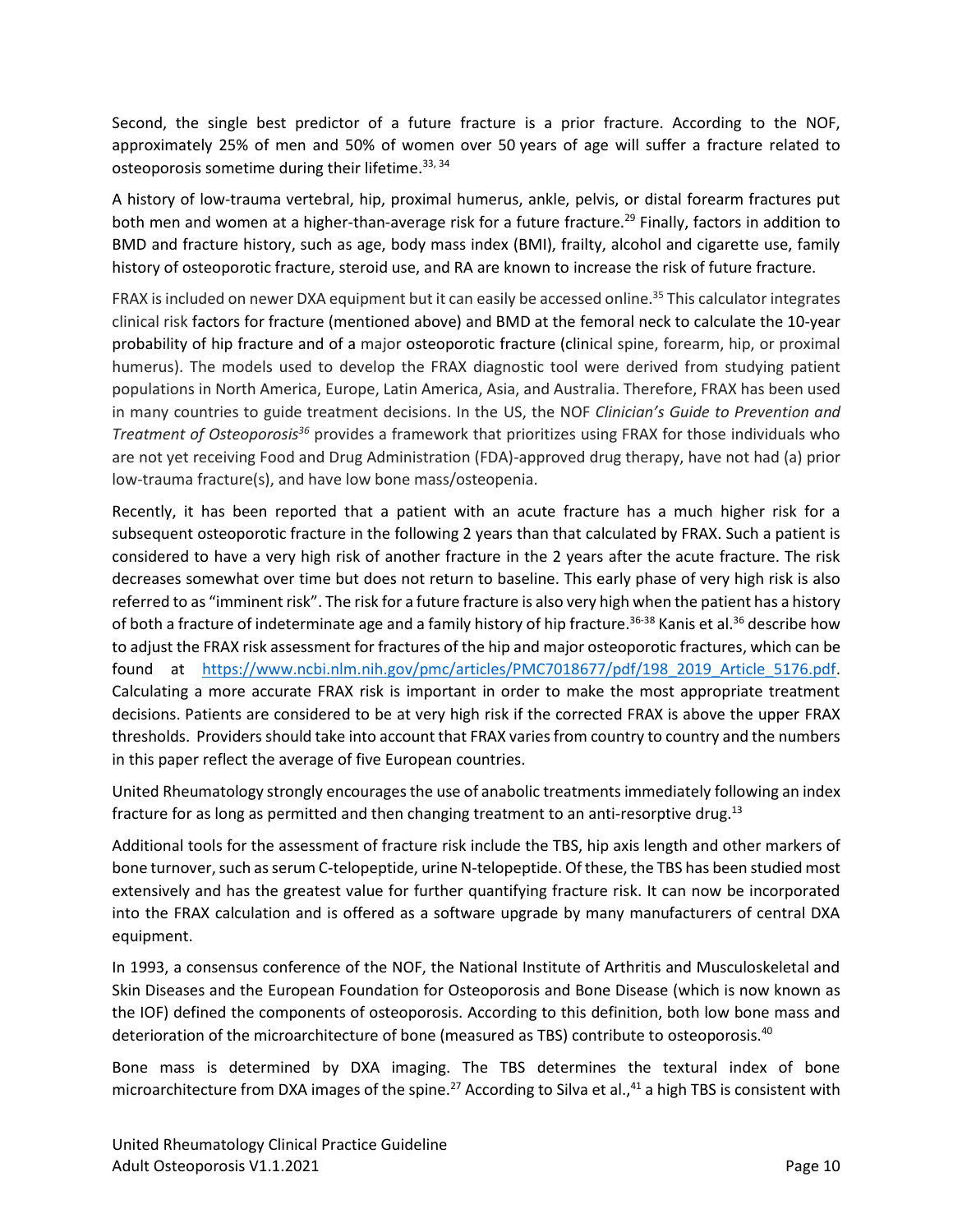better bone structure that is more resistant to fracture, whereas a low TBS is consistent with weaker bone structure more likely to fracture. The normal range of the TBS for postmenopausal women is  $\geq 1.350$ . Scores between 1.210 and 1.350 represent moderate deterioration of the trabecular microarchitecture, and scores ≤1.200 represent marked degradation of the bone microarchitecture. Normal range for TBS in men has not been determined. Silva et al. reviewed the current literature on TBS and concluded that:<sup>41</sup>

- TBS provides lower values in postmenopausal women and in men with previous fragility fractures than in their nonfractured peers.
- TBS results are lower in women who have sustained a fragility fracture but in whom DXA does not indicate osteoporosis or even low bone mass/osteopenia.
- TBS predicts fracture risk as well as lumbar-spine BMD measurements in postmenopausal women.
- Therapies for osteoporosis differ in the extent to which they influence the TBS.

A 2017 publication in the *Journal of Bone and Mineral Research*<sup>42</sup> concluded, that when TBS was added to FRAX, the resulting adjusted risk score for either a major osteoporotic fracture or a hip fracture showed a small but significant improvement in the prediction of fracture risk. The improvement was greatest for women with a FRAX score near a level for which treatment would be considered and for those under the age of 65 years.

United Rheumatology encourages the use of TBS plus FRAX, if TBS is installed on the DXA scanner.

# <span id="page-10-0"></span>Indications for Baseline Bone Mineral Density Testing<sup>11, 30, 42-44</sup>

United Rheumatology requires the use of central DXA for the evaluation of patients referred for BMD testing.<sup>11</sup>

Patients who meet one or more of the following risk factors should be referred for a **baseline BMD (DXA) study:** 26, 45

- Women aged ≥65
- Men aged ≥70
- Postmenopausal women aged <65 with one or more of the following:
	- o Low body weight (BMI <20)
	- o Prior fracture as an adult
	- o Parent with hip fracture
	- o Alcohol intake of three or more drinks a day
	- o High risk medication
	- o Disease or condition associated with bone loss
- Men <70 if they have a risk factor for low bone mass or osteoporosis, including but not limited to:
	- o Low body weight
	- o Prior fracture as an adult
	- o High risk medication
	- o Disease or condition associated with bone loss
- Perimenopausal women with risk for fracture
- Adults >50 years of age with a low-trauma/fragility fracture without a condition that may cause secondary osteoporosis
- Adults taking glucocorticoid therapy for at least 3 months

United Rheumatology Clinical Practice Guideline Adult Osteoporosis V1.1.2021 **Page 11**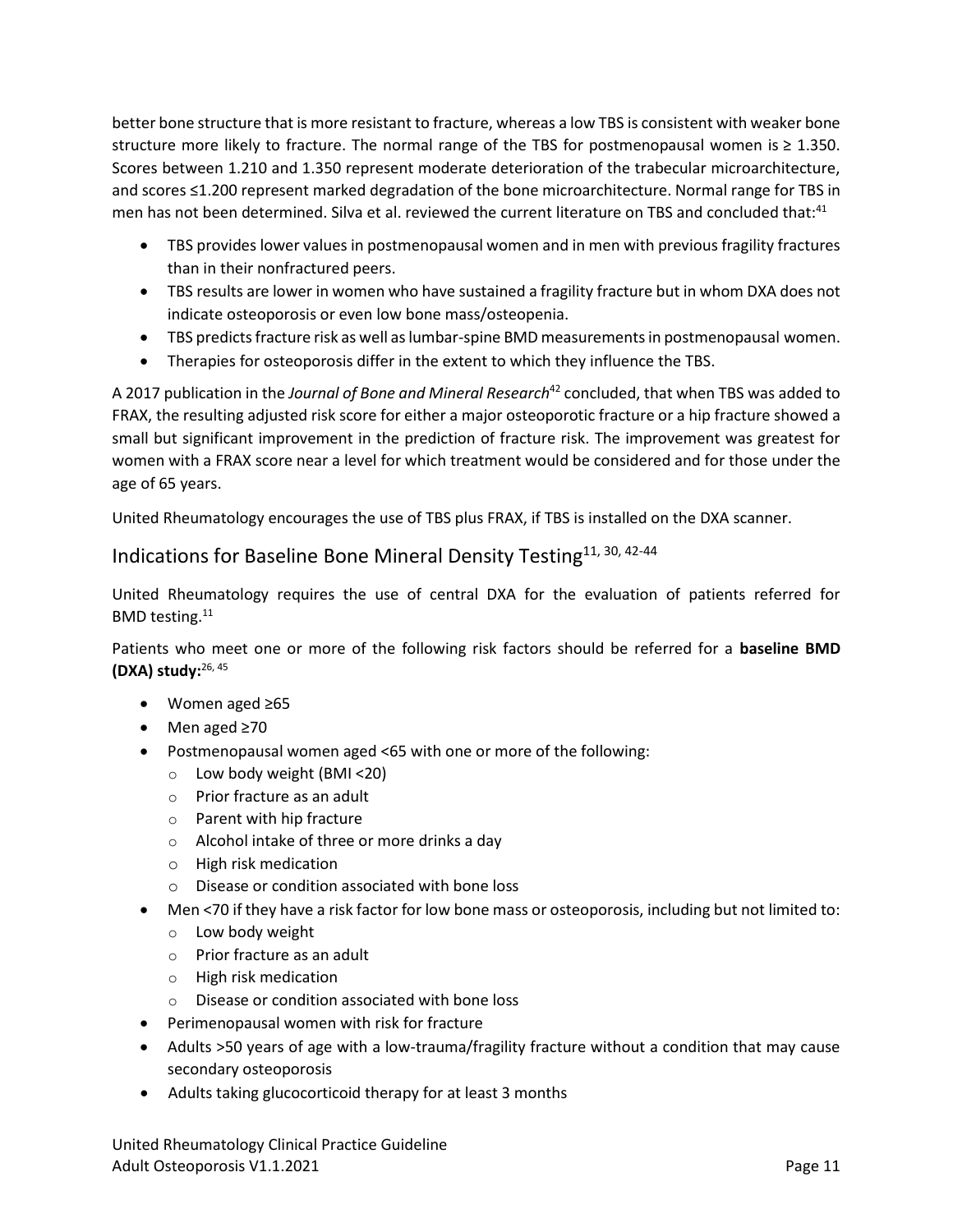- Adults taking medications associated with bone loss
- Adults with a disease or condition that is associated with bone loss
- Anyone considered for pharmacologic therapy
- Anyone on medication for osteoporosis to monitor results of treatment
- Anyone who is not currently treated for osteoporosis, but evidence of bone loss would lead to treatment

#### <span id="page-11-0"></span>Indications for a Vertebral Fracture Assessment<sup>30, 35, 42, 46</sup>

A VFA is an important part of fracture risk assessment, because up to 20% of individuals with low bone mass/osteopenia have one or more previously undiagnosed vertebral body compression fractures.<sup>46</sup> The recognition of a morphometric fracture establishes the diagnosis of osteoporosis, regardless of BMD, and could alter decisions regarding the initiation of drug therapy for osteoporosis. Additionally, increasing numbers and higher grades of vertebral body fractures have been found to correlate with increasing fracture risk.<sup>46</sup> **Lateral views only** of the thoracic and lumbar spine can be performed, using either plain films or DXA equipment if VFA imaging is available on the unit.

United Rheumatology encourages the use of DXA equipment for VFA, because it is more cost effective<sup>47</sup> and has lower radiation exposure than plain films.

According to the recommendations of the NOF, VFA should be performed, in:<sup>48</sup>

- All women aged ≥70 years
- All men aged ≥80 years
- All women 65–69 with T score of ≤-1.5 in the lumbar spine, or total hip, or femoral neck
- All men age 70–79 with T score of ≤-1.5 in the lumbar spine, or total hip, or femoral neck
- Postmenopausal women and men older than 50 with at least one of the following:
	- o Fragility fracture at age 50 or older
	- o Historical loss of height of ≥1.5 inches (4.0 cm), defined as the difference between the current height and peak height at the age of 20 years
	- o Loss of height of ≥0.8 inches (2.0 cm), defined as the difference between the current height and a previously documented height measurement (preferably with the same stadiometer)
	- o Glucocorticoid therapy of ≥5 mg of prednisone or equivalent per day for at least 3 months

The ability to measure the precise current height of a patient is essential for evaluating their potential loss of height and identifying patients at risk for vertebral fracture. Therefore, all healthcare providers should have a wall-mounted stadiometer.

A recent Canadian study<sup>49</sup> demonstrated that VFA (using DXA equipment) as part of osteoporosis screening was able to reliably detect moderate to severe vertebral fractures. Patients with a prevalent fracture(s) are at increased risk for a future fracture(s) and need treatment despite a DXA score that is normal or showed low bone mass, or a FRAX score that was not consistent with a high risk for fracture. The study also found that patients with documented fractures were more likely to adhere to prescribed medications.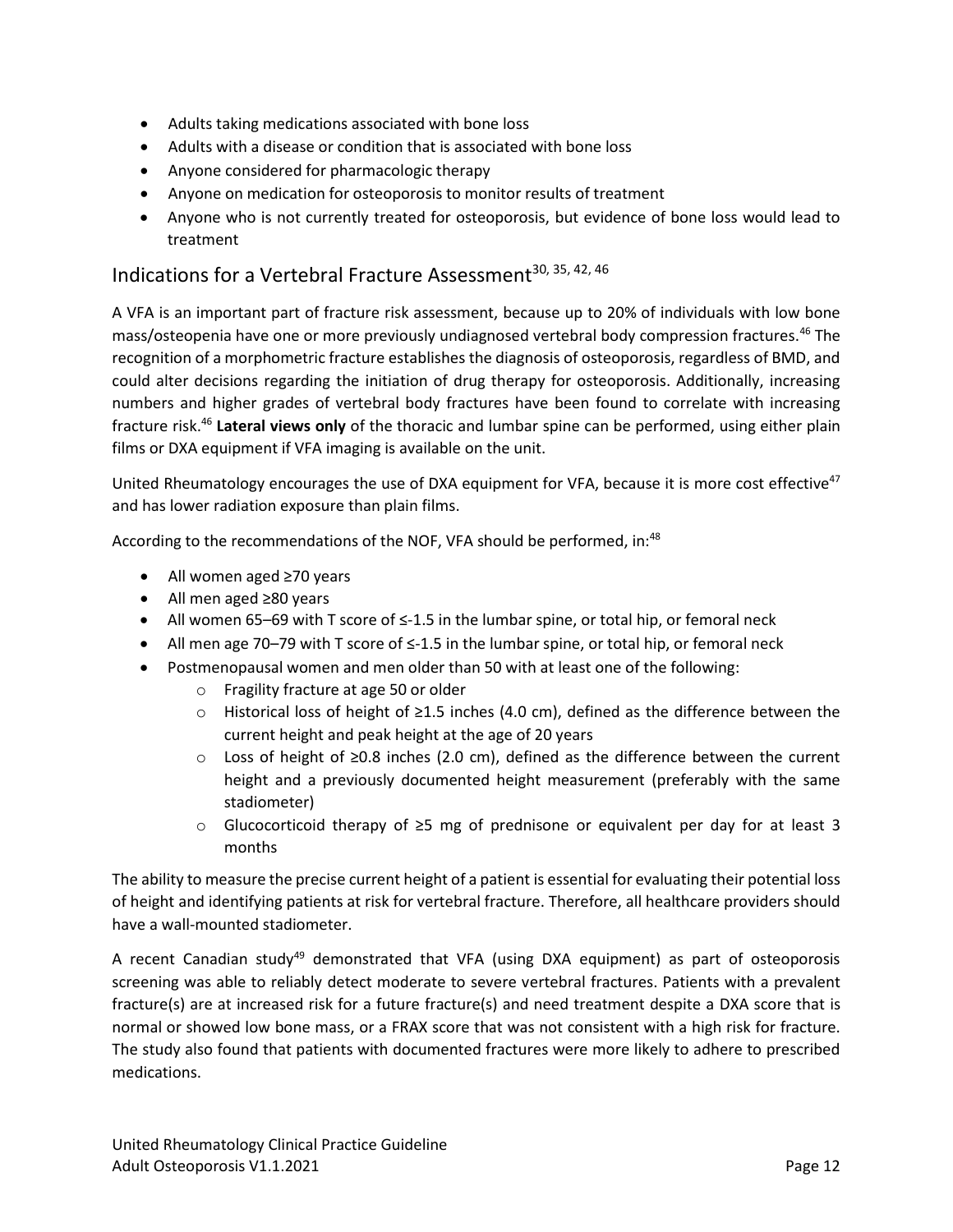United Rheumatology strongly supports the use of the NOF indications for performing a VFA. In addition, United Rheumatology supports the use of VFA in patients being screened for osteoporosis. Patients with normal BMD, or with low bone mass and a previously undiagnosed vertebral fracture, should be treated.<sup>47,</sup> 49

## <span id="page-12-0"></span>**Monitoring Bone Mineral Density**

Follow-up BMD studies should be conducted at the same facility using the same equipment as the prior study, whenever possible. The recommended intervals for follow-up BMD studies are indicated in [Table](#page-12-3) 1.

**Patient Characteristics Intervals for Follow-up Studies** Treatment with adequate calcium intake and vitamin D only OR If results would lead to initiation of drug therapy • Every 1 to 2 years, if approaching intervention threshold based on T-score or FRAX • Every 3 to 5 years, if BMD is borderline low, and there are some clinical risks • Not more frequently than once every 5 years, if the patient is comfortably above the intervention threshold Treatment with an FDA-approved drug for osteoporosis • Initial follow up at 1 year, if significant risk factors for rapid bone loss; otherwise at 2 to 3 years, to exclude progression of disease, defined as significant decline in BMD based on LSC, non-compliance, secondary causes of osteoporosis or interference by other medications • Then every 2 years, until BMD stabilizes • Not less than every 2 years or more than every 5 years after BMD has stabilized Completed FDA-approved drug therapy for osteoporosis (drug holiday) • 1 year after starting a drug holiday, if significant risk factors for rapid bone loss; otherwise at 2 years

<span id="page-12-3"></span>*Table 1. Recommended monitoring intervals for BMD studies using DXA<sup>50</sup>*

BMD, bone mineral density; DXA, dual energy X-ray absorptiometry; FDA, Food and Drug Administration; FRAX, Fracture Risk Assessment Tool; LSC, least significant change

## <span id="page-12-1"></span>**Treatment**

<span id="page-12-2"></span>Non-pharmacologic Recommendations<sup>12, 13, 24, 25, 42, 43, 51, 52</sup>

- Counsel patients on the risk of osteoporosis and related fractures.
- Suggest a diet that includes adequate amounts of total calcium (1000 mg/day for men aged 50 to 70 years; 1200 mg/day for women aged >50 years and men aged >70 years using dietary supplements, if needed).
- Suggest vitamin D intake in diet and supplements, if needed, for men and women aged >50 years to maintain a 25-hydroxyvitamin D level ≥30.
- Encourage adequate dietary protein and an overall balanced diet.

United Rheumatology Clinical Practice Guideline Adult Osteoporosis V1.1.2021 **Page 13**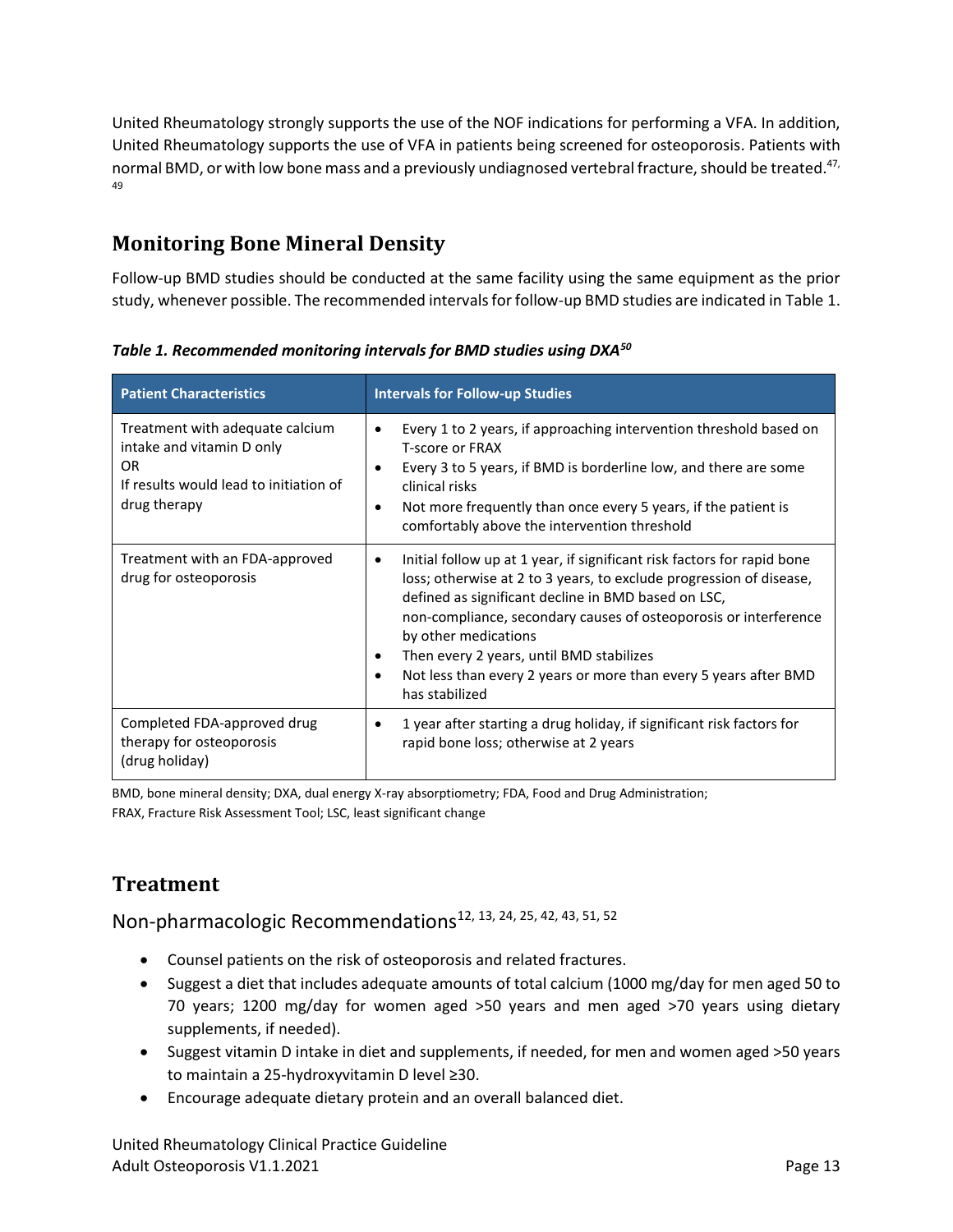- Assess risk factors for falls and offer appropriate modifications (e.g., home-safety assessment, balance exercises, avoidance of central nervous system depressant medications, careful monitoring of antihypertensive medications, and visual correction if needed).
- Advise against smoking and excessive alcohol intake (three or more drinks per day).
- Patients should be counselled about the value of an exercise program specifically designed for people with osteoporosis. These programs can help decrease the progression of bone loss, improve balance and agility, and reduce the risk of falling and fractures. Before starting such a program, patients should be evaluated by a physician to determine if an exercise program is appropriate for them.

Some exercises, such as swimming and cycling, can improve cardiovascular health but will not help to decrease bone loss or the risk of falling, because these are non-weight bearing exercises. Patients should be advised to avoid high impact exercises (involving jumping, running, skipping, heavy lifting, bending forward and twisting at the waist), including but not limited to, sit ups, touching toes, some yoga poses, golf, and tennis. Exercises that are suggested for this population include but are not limited to, balance training, walking, stair climbing, strength or resistance training, tai chi, Pilates, and yoga.<sup>26, 35, 53, 54</sup>

If the patient is approved for an exercise program by a physician, the program should be supervised and ideally include at least 30 minutes of a combination of weight bearing and strength training exercises 5 days per week (but not less than twice weekly). Once patients have successfully mastered a program, they can sometimes be transitioned to a mix of supervised exercise and a home exercise program.<sup>12</sup>

• Review all medications that the patient is currently taking to assess for drugs that could be overly sedating or could lead to an increased risk of falls.

#### <span id="page-13-1"></span><span id="page-13-0"></span>Pharmacologic Treatment<sup>12, 13</sup>

FDA-approved pharmacologic treatment [\(Table](#page-18-0) 2) should be initiated in the following settings:

- Low-trauma/fragility fractures of the spine and hip regardless of BMD
- Recent low-trauma/fragility fractures, except those in fingers, toes, skull, sternum, and face with a T-score between -1.0 and -2.5
- T-scores of ≤-2.5 by DXA at either the femoral neck, total hip, or lumbar spine. The 1/3 radius can be used if one is unable to utilize the lumbar spine and/or both hips
- Patients with T-scores between -1.0 and -2.5 by DXA (low bone mass/osteopenia) at the femoral neck, total hip, lumbar spine **AND** a 10-year hip fracture probability ≥3% or a 10-year major osteoporosis-related fracture probability of ≥20% based on FRAX. <sup>55</sup> The 1/3 radius can be used if one is unable to utilize the lumbar spine and/or both hips

Low vitamin D levels leading to secondary hyperparathyroidism and calcium levels should be corrected prior to starting any pharmacologic treatment for osteoporosis.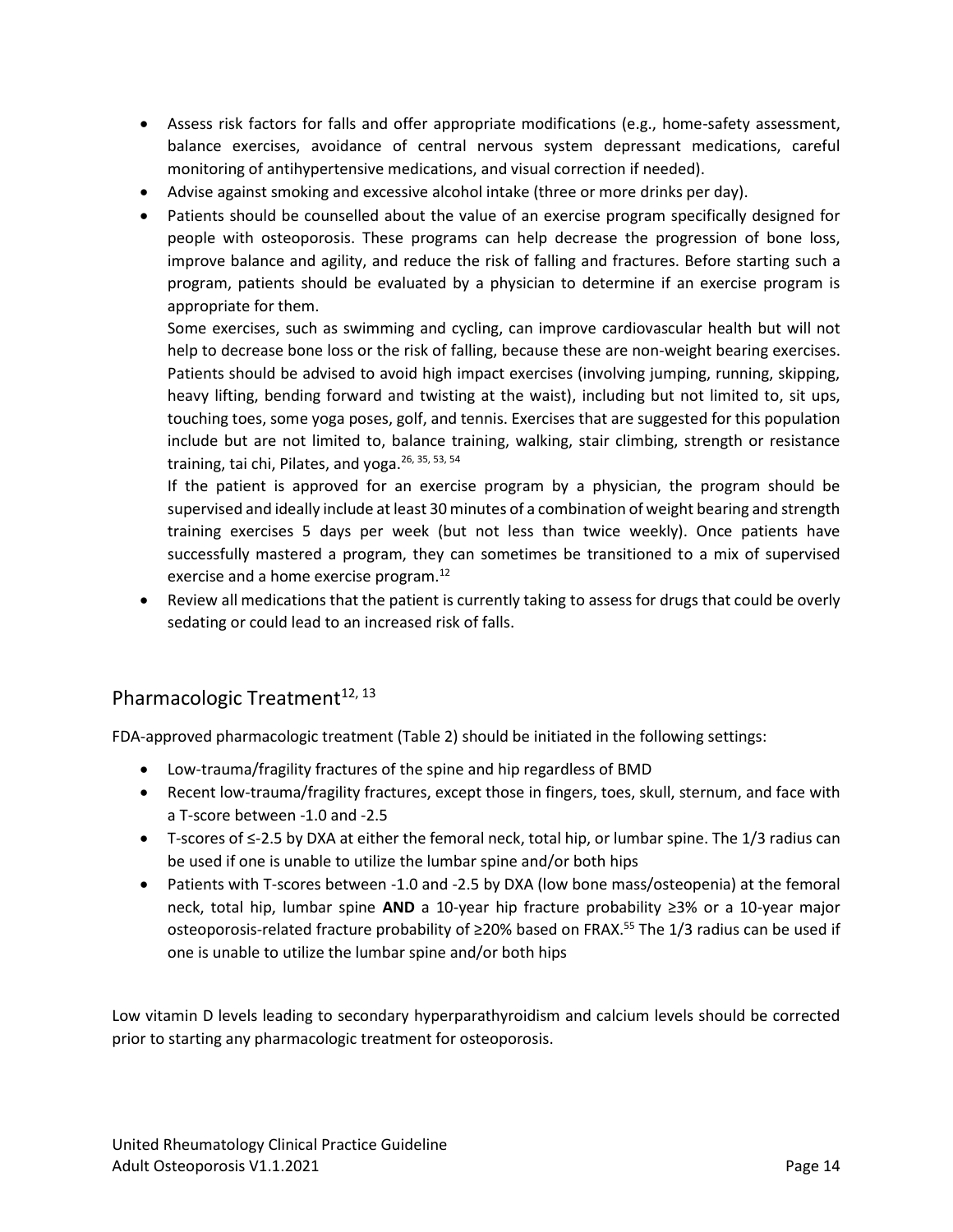An oral BP can be the initial choice for those patients requiring drug therapy, unless the patient has a very high risk for fracture based on a history of multiple prior fractures, or a very low T-score of ≤-3.0 (see below), or an undiagnosed vertebral fracture(s) with normal or low bone mass.

Oral BPs are contraindicated in those with significant gastroesophageal reflux disease (GERD), esophageal motility disorders, or renal insufficiency with an estimated glomerular filtration rate (GFR) of ≤30 mL to 35 mL/min.

Generic BPs such as oral alendronate, oral ibandronate, and oral risedronate are significantly less expensive than their respective brand-name products (Fosamax®, Boniva®, and Actonel®). If the response to a generic oral BP is not adequate (as shown by a significant decline in bone density on a repeat DXA study at the 1-year follow-up), another therapy should be considered. Some studies have demonstrated variability in rates of disintegration and absorption among individual generic oral BPs that can affect tolerability, adherence, and possibly efficacy when compared to their brand-name equivalents.<sup>55, 56</sup> Thus, a decline in BMD may be seen in a patient compliant with a generic oral BP. Raloxifene (Evista®) is an appropriate alternative to oral BPs in younger women with a low risk of hip fracture, particularly those at increased risk for breast cancer and/or those with significant GERD that makes oral BPs problematic. Raloxifene is not be prescribed for men.

Parenterally administered medications include zoledronic acid (Reclast®; an intravenously administered BP) and denosumab (Prolia®; a RANKL inhibitor that is administered subcutaneously). Either of these two medications may be used as initial therapy, if oral medications are not tolerated. Zoledronate, administered as an annual 5 mg intravenous (IV) infusion for 3 to 6 years, can be used to treat osteoporosis and is also an attractive alternative in individuals with low bone mass/osteopenia who might only need one 5 mg infusion every 2 to 3 years. Like denosumab, it is often used in individuals with significant GI intolerance to oral BPs or in those with significant declines in BMD while on oral BP therapy. Zoledronate is contraindicated in patients with an estimated GFR ≤30 mL to 35 mL/min. Denosumab, 60 mg subcutaneously every 6 months, should be administered by a healthcare provider and is often used in individuals who are unable to take either an oral or parenteral BP due to renal insufficiency. When denosumab is discontinued and not replaced with an alternative anti-resorptive, a rapid decrease in BMD along with increased risk of vertebral fractures can be seen.<sup>51, 57</sup> Recently, the Prolia (denosumab) prescribing information has been amended to include the statement, "Multiple vertebral fractures have been reported following Prolia discontinuation. Consider transitioning to another anti-resorptive agent if Prolia [denosumab] is discontinued." (Page 1).<sup>59</sup>

Additional drugs that are given parenterally include the PTH analogues teriparatide (Forteo®)<sup>60</sup>, abaloparatide (Tymlos®),<sup>61</sup> and romosozumab (Evenity), which is a monoclonal antibody that has both strong anabolic properties and weak anti-resorptive properties. These drugs should be used as **initial therapy in patients who are considered to be at very high risk for fracture** (see below). They can also be used for patients who have failed treatment with other osteoporosis drugs. Forteo®, and Tymlos® are administered subcutaneously daily for 2 years. A cumulative total of 2 years of therapy with a PTH analogue should not be exceeded; if the patient requires continued treatment, a medication with a different mode of action such as an anti-resorptive should be prescribed.

Another option for the **initial treatment of postmenopausal women with a very high risk of fracture and osteoporosis or failed treatment with another osteoporosis drug** is romosozumab-aqqg (brand name Evenity),<sup>62</sup> which is a monoclonal antibody (IgG2) that binds to sclerostin leading to a potent anabolic and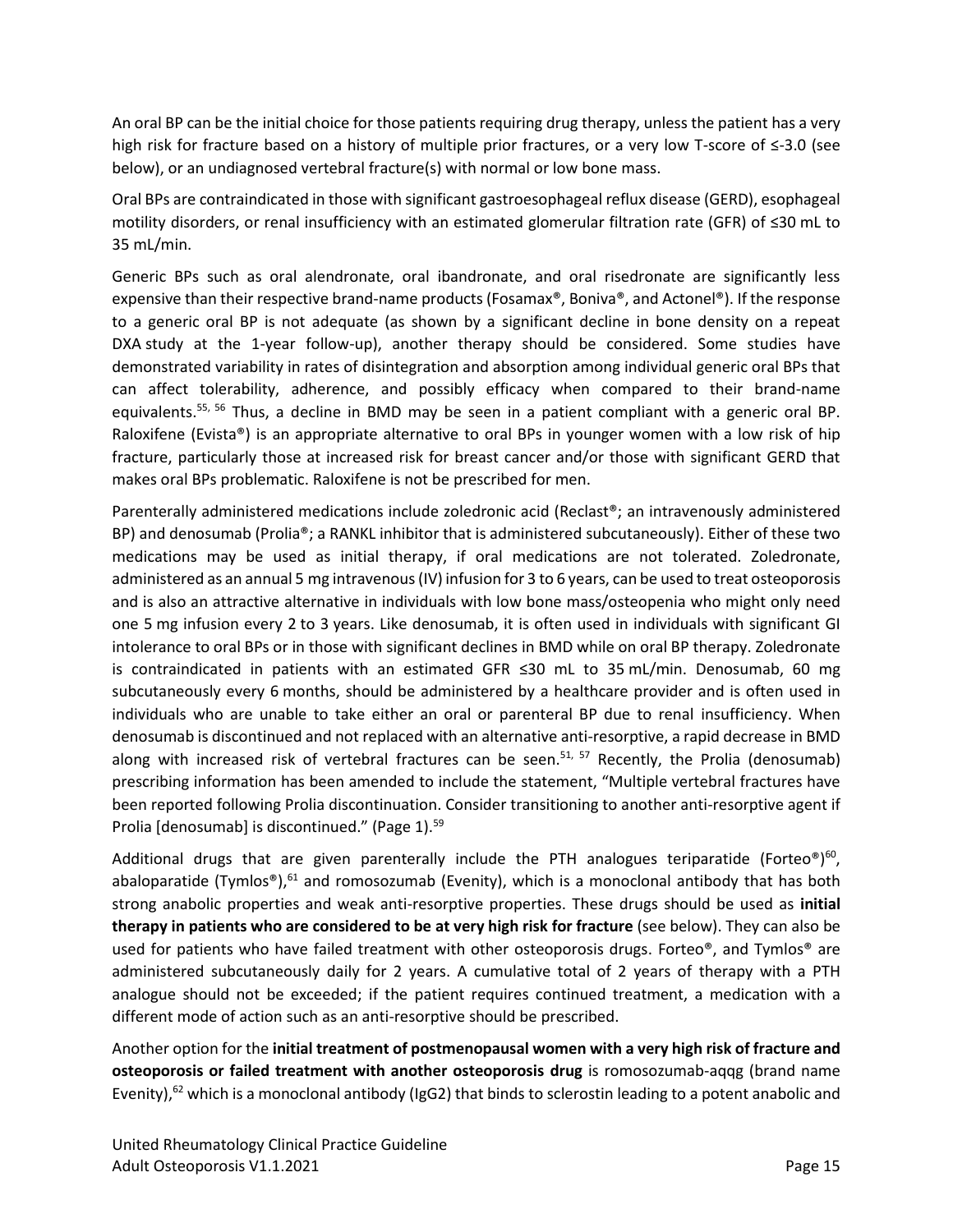weaker anti-resorptive effect. According to the package insert romosozumab-aqqg is administered subcutaneously using two separate injections (one immediately following the other) of 105 mg for a total dose of 210 mg every month for a total of 12 monthly injections. After a year of treatment, this drug should be discontinued and an anti-resorptive drug should be prescribed in its place.<sup>63</sup> Romosozumabaqqg should not be given to patients who have had either a myocardial infarction (MI) or stroke in the past year or who have significant cardiovascular risk factors for an MI or stroke. In addition, it should be stopped immediately if the patient has either an MI or stroke while on the drug.<sup>63</sup> Romosozumab-aqqg is not currently approved for use in men or for treatment of glucocorticoid-induced osteoporosis.

Since the goal of therapy is to lower the risk of future fractures, it is important to stratify patients according to fracture risk. This can lead to the most appropriate initial course of drug therapy.<sup>13</sup> All patients regardless of risk category should be strongly advised to follow the non-pharmacologic recommendations listed above.<sup>13</sup>

Based on a recent review of evidence-based literature, United Rheumatology supports the use of the following four categories of fracture risk which can facilitate selecting the most appropriate treatment:<sup>38,</sup> 63

- **Low risk**: Patients with low bone mass **without a prior fracture history** who have 10-year FRAX scores for hip fracture of <3% and major osteoporotic fracture risk of <20% are assumed to be at low risk and can be treated with calcium and vitamin D along with lifestyle modifications described above.
- **Moderate risk**: Patients with low bone mass without prior history of fracture who score above these FRAX fracture thresholds are assumed to be at moderate risk and need medical therapy, including oral or IV BPs or raloxifene, if there are no significant contraindications, along with lifestyle modifications described above.
- **High risk**: Patients at high risk for fracture as defined by the FDA are patients with multiple risk factors for fracture, prior fragility fractures, and/or those failing to respond to prior drug therapies or are unable to tolerate previously prescribed medications. Drugs approved by the FDA for patients at high risk for fracture include denosumab and anabolic agents such as teriparatide, abaloparatide and romosozumab-aqqg. IV zoledronate (5 mg yearly for 1 to 5 years) can also be used. Patients with osteoporosis on DXA without a history of fragility fractures also need medical therapy along with lifestyle modifications described above. The more negative the T-scores, the higher the risk for fracture.
- **Very high risk**: Both AACE and ACE recommend using anabolic therapy initially in patients with the highest fracture risk or an especially high fracture risk, which is defined as those who have had a recent fracture (e.g., within the past 12 months), those that have fractures while on approved osteoporosis therapy, multiple fractures while on drugs causing skeletal harm (e.g., glucocorticoids), those with a very low T-score (e.g., <-3.0), those with a high risk of falls or history of injurious falls, and those with a very high fracture probability by FRAX (e.g., major osteoporosis fracture  $>30\%$ , hip fracture  $>4.5\%$ ) or other validated fracture risk algorithm.<sup>13</sup>

In 2017, the Institute for Clinical and Economic Review (ICER) assessed the role of anabolic drugs for treatment of postmenopausal osteoporosis (*Anabolic Therapies for Osteoporosis in Postmenopausal*  Women: Effectiveness and Value).<sup>65</sup> They concluded that for the two anabolic agents available at the time, the evidence was "promising, but inconclusive (P/I) for net health benefit comparing abaloparatide and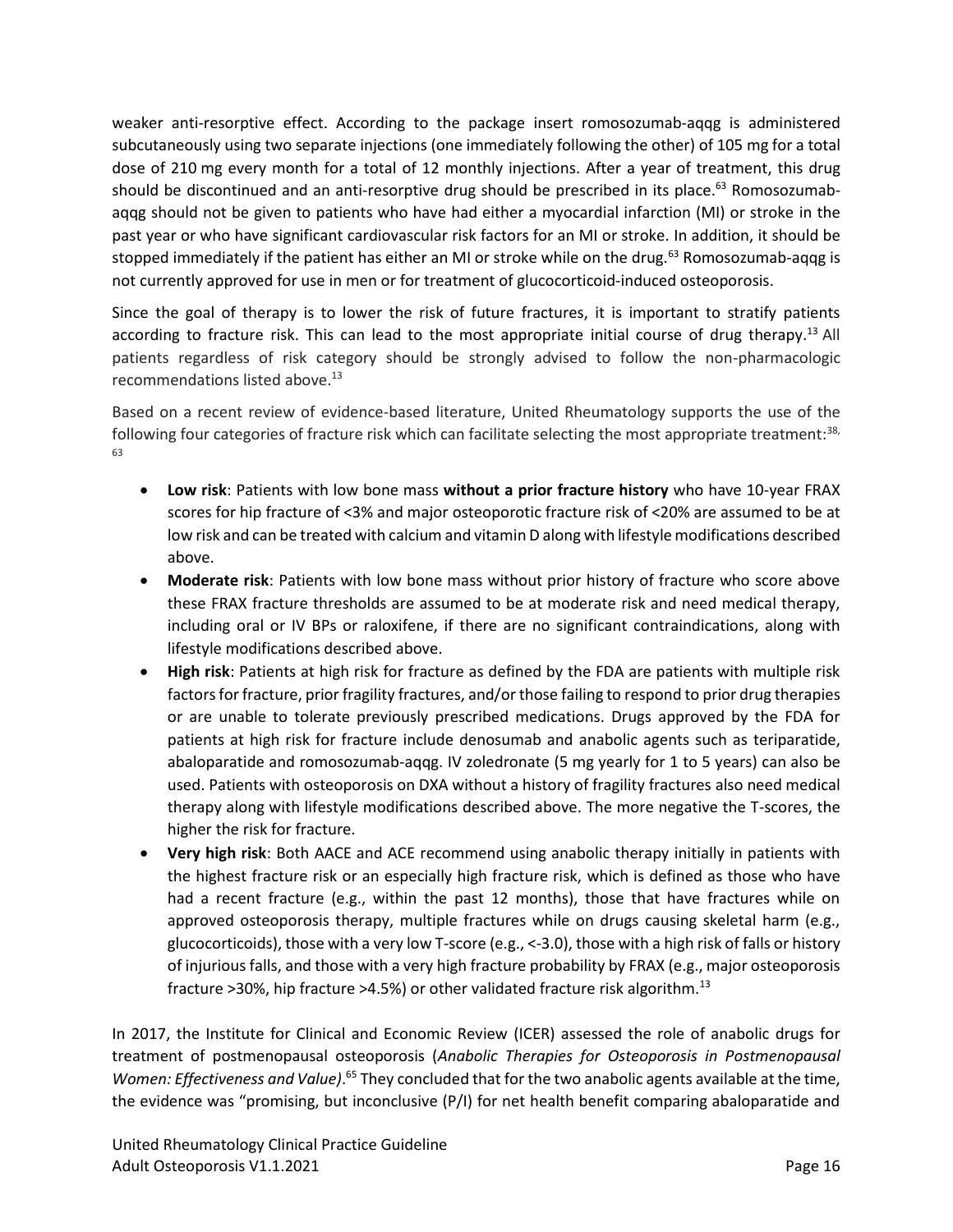teriparatide to zoledronic acid." (Page  $37$ ).<sup>65</sup> Since the ICER report was published, two studies have demonstrated the superiority of anabolic drugs to oral BPs in lowering fracture risk in patients at the very highest risk for fracture.

- The VERO trial (**VER**tebral fracture treatment comparisons in **O**steoporotic women) published by Kendler et al., $^{21}$  compared the anti-fracture efficacy of teriparatide 20  $\mu$ g daily with risedronate 35 mg weekly in postmenopausal women at very high risk for fracture in a head-to-head study for 24 months. Patients were enrolled if they had a T-score of  $\leq$ -1.5 and radiographic evidence of at least two moderate or one severe vertebral fragility fracture(s). At the end of 2 years, patients treated with teriparatide had a clinically significant lower risk of new (morphometric) vertebral fractures and clinical fractures (defined as composite of both clinical vertebral and nonvertebral fractures) when compared to patients taking risedronate. There were no differences in the incidence of nonvertebral fractures between the two arms of the trial.
- Sagg et al.,<sup>65</sup> published the ARCH study of 4093 postmenopausal women between the ages of 55 and 90 years with BMD T-scores of ≤-2.5 at the total hip or femoral neck and either one moderate or severe vertebral fracture or two mild vertebral fractures. Patients could also be enrolled if their BMD T-score at the total hip or femoral neck was ≤-2.0 and they had either two moderate or severe vertebral fractures or a history of a proximal femoral fracture. The patients were equally divided into 2 groups, one of which received subcutaneous romosozumab (210 mg monthly for 12 months) and the other received oral alendronate (70 mg weekly for 12 months). At the end of one year both groups were given 70 mg alendronate weekly for another year. At the end of 2 years the group that had started with romosuzumab, had a significantly lower risk of new vertebral fractures (50%), non-vertebral fractures (19%) and hip fractures (38%) than the alendronate group.

Given the significant difference in cost between the currently available anabolic agents (teriparatide, abaloparatide, romosozumab-aqqg) and oral BPs, United Rheumatology recommends that anabolic drugs should be selectively prescribed as first-line therapy in patients who have a **very high risk** for fracture. United Rheumatology also recommends the use of anabolic agents as first-line therapy in patients with a T-score ≤-3.5 in the lumbar spine, total hip, and/or femoral neck with or without a prior fragility fracture. Anabolic drug therapy is also appropriate as second-line therapy in individuals who have failed to respond to anti-resorptive therapy with interval fragility fracture(s).

There is no fracture data to support the use of nasal or injectable calcitonin for the treatment of osteoporosis or increased fracture risk in postmenopausal women. Similarly, there are no fracture data to support the use of combination therapy (e.g., BP plus teriparatide, denosumab plus teriparatide, or raloxifene plus BP).

## <span id="page-16-0"></span>Chronic Kidney Disease (CKD) and Osteoporosis

The relationship between CKD and bone disease is complex. When osteoporosis is suspected in patients with CKD, collaboration with the patient's nephrologist is essential, because these patients can have other metabolic bone disorders that can be the cause of fragility fractures. An excellent review of this topic was authored by Paul Miller in 2014.<sup>67</sup> The FDA has indicated that BPs should not be used for patients with a GFR below 30 mL to 35 mL/min [\(Table](#page-18-0) 2) and suggests that generally, administering providers should take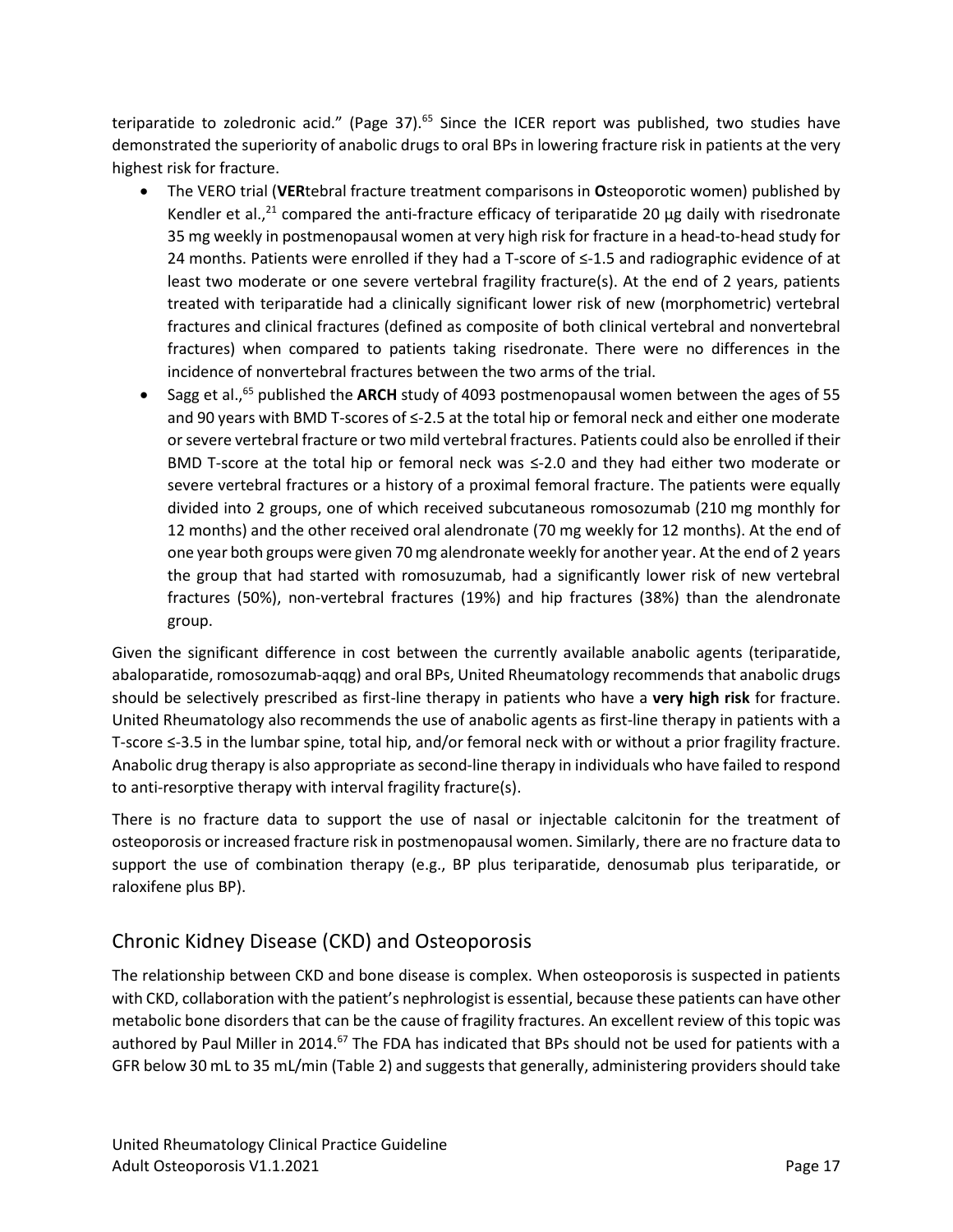special care when prescribing BPs for elderly patients, because they are more likely to have impaired renal function than younger patients.

The 2017 Kidney Disease Improving Global Outcomes guidelines recommend that patients with Grade-1 and Grade-2 CKD be managed as those without renal impairment. Patients with Grade-3a and Grade-3b CKD and normal PTH levels with evidence of either osteoporosis on a BMD study and/or high risk for fracture should also be managed as those without renal disease.<sup>68</sup>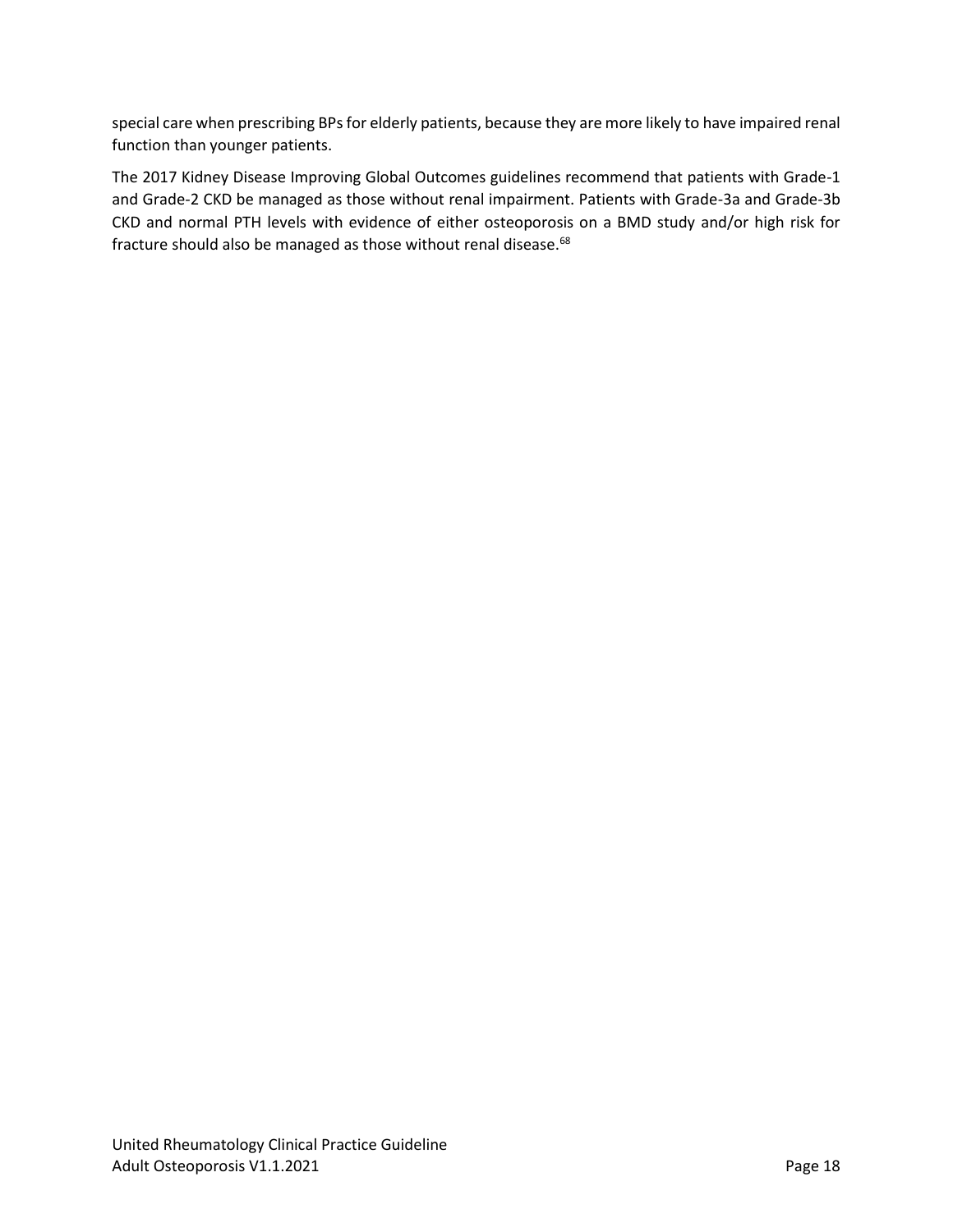<span id="page-18-0"></span>

| <b>Drug Classification</b><br><b>Anti-resorptive agents</b> | <b>Generic Name</b>                                                           | <b>Brand</b><br><b>Name</b>                                                                                                                                        | <b>Route of</b><br><b>Administration</b> | <b>Limitation on</b><br><b>Treatment</b><br><b>Duration</b> | <b>Contraindications</b>                                                                                                                                                                                                                                                                                   | <b>FDA-approved Indications</b>                                                                                                                                                                                                                                                                                                                                                                                                                                                                                                                                                                                                                                                              |
|-------------------------------------------------------------|-------------------------------------------------------------------------------|--------------------------------------------------------------------------------------------------------------------------------------------------------------------|------------------------------------------|-------------------------------------------------------------|------------------------------------------------------------------------------------------------------------------------------------------------------------------------------------------------------------------------------------------------------------------------------------------------------------|----------------------------------------------------------------------------------------------------------------------------------------------------------------------------------------------------------------------------------------------------------------------------------------------------------------------------------------------------------------------------------------------------------------------------------------------------------------------------------------------------------------------------------------------------------------------------------------------------------------------------------------------------------------------------------------------|
| <b>BPs</b>                                                  | Alendronate<br>Ibandronate<br>Risedronate<br>Zoledronate<br>(zoledronic acid) | Fosamax <sup>®</sup><br>Boniva <sup>®</sup><br>Actonel <sup>®</sup><br>Atelvia <sup>®</sup><br>Reclast <sup>®</sup><br>Zometa <sup>®</sup><br>Aclasta <sup>®</sup> | Oral<br>Oral<br>Oral<br>IV               | See Drug Holiday,<br>below                                  | For BPs as a group:<br>Drug allergy<br>$\bullet$<br>Hypocalcemia<br>$\bullet$<br>Decreased renal<br>$\bullet$<br>function<br>For oral BPs only:<br>Esophageal<br>$\bullet$<br>dysmotility (GERD)<br>For all BPs (oral and IV):<br>Do not use in patients<br>$\bullet$<br>with CKD and<br>GFR ≤30-35 mL/min | Alendronate<br>Osteoporosis in<br>$\bullet$<br>postmenopausal women<br>To increase bone mass in<br>$\bullet$<br>men with osteoporosis<br>Treatment of<br>$\bullet$<br>steroid-induced<br>osteoporosis<br>Ibandronate<br>Osteoporosis in<br>$\bullet$<br>postmenopausal women<br>Risedronate<br>Osteoporosis in<br>$\bullet$<br>postmenopausal women<br>To increase bone mass in<br>$\bullet$<br>men with osteoporosis<br>Treatment of<br>$\bullet$<br>steroid-induced<br>osteoporosis<br>Zoledronate<br>Osteoporosis in<br>$\bullet$<br>postmenopausal women<br>To increase bone mass in<br>$\bullet$<br>men with osteoporosis<br>Treatment of steroid-<br>$\bullet$<br>induced osteoporosis |

#### *Table 2. Recommended pharmacologic treatments for patients with osteoporosis*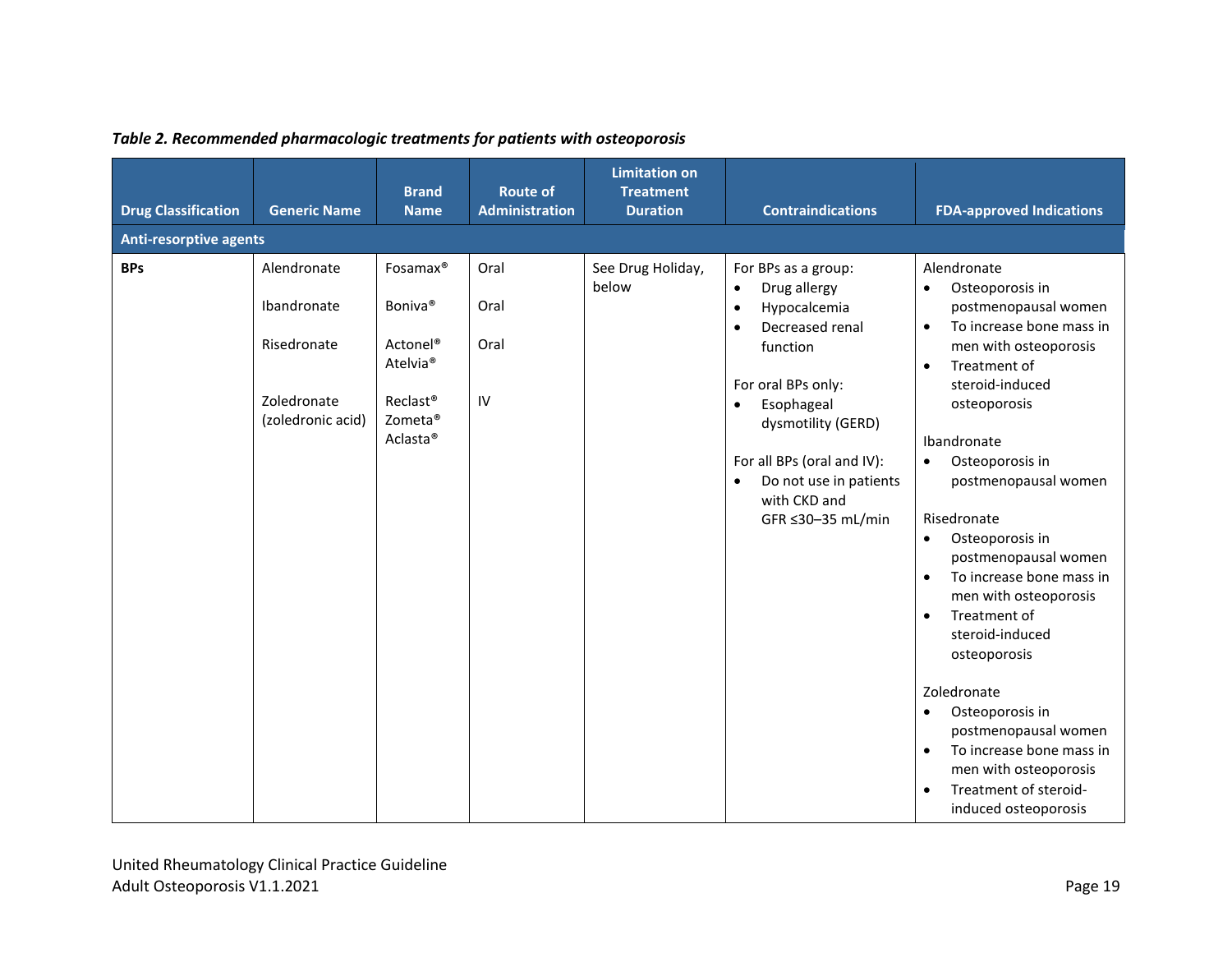| <b>Drug Classification</b>            | <b>Generic Name</b>                                                         | <b>Brand</b><br><b>Name</b>                | <b>Route of</b><br><b>Administration</b> | <b>Limitation on</b><br><b>Treatment</b><br><b>Duration</b>                                                                    | <b>Contraindications</b>                                                                                                                                                             | <b>FDA-approved Indications</b>                                                                                                                                                                                                                                                                                                                                                                                                                                                 |
|---------------------------------------|-----------------------------------------------------------------------------|--------------------------------------------|------------------------------------------|--------------------------------------------------------------------------------------------------------------------------------|--------------------------------------------------------------------------------------------------------------------------------------------------------------------------------------|---------------------------------------------------------------------------------------------------------------------------------------------------------------------------------------------------------------------------------------------------------------------------------------------------------------------------------------------------------------------------------------------------------------------------------------------------------------------------------|
| <b>RANKL inhibitor</b>                | Denosumab                                                                   | Prolia <sup>®</sup>                        | SC                                       | If discontinued at<br>any time another<br>anti-resorptive<br>therapy should be<br>prescribed                                   | Drug allergy<br>$\bullet$<br>Hypocalcemia<br>$\bullet$<br>Pregnancy<br>$\bullet$                                                                                                     | Osteoporosis in<br>$\bullet$<br>postmenopausal women<br>at high risk of fracture<br>Increase bone mass in<br>$\bullet$<br>men at high risk of<br>fracture<br>Increase in bone mass in<br>$\bullet$<br>men at high risk of<br>fracture on ADT for<br>non-metastatic prostate<br>cancer<br>Increase in bone mass in<br>$\bullet$<br>women at high risk of<br>fracture receiving<br>adjuvant AI therapy for<br>breast cancer<br>Steroid-induced<br>$\bullet$<br>osteoporosis (GIO) |
| <b>Estrogen</b><br>agonist/antagonist | Raloxifene*                                                                 | Evista <sup>®</sup>                        | <b>SC</b>                                | If discontinued at<br>any time another<br>anti-resorptive<br>therapy should be<br>prescribed                                   | Drug allergy<br>$\bullet$<br>Hypocalcemia<br>$\bullet$<br>Pregnancy<br>$\bullet$                                                                                                     |                                                                                                                                                                                                                                                                                                                                                                                                                                                                                 |
| <b>Anabolic Agents</b>                |                                                                             |                                            |                                          |                                                                                                                                |                                                                                                                                                                                      |                                                                                                                                                                                                                                                                                                                                                                                                                                                                                 |
| <b>PTH analogues</b>                  | Teriparatide<br>(PTH analog)<br>Abaloparatide**<br>(PTH related<br>protein) | Forteo <sup>®</sup><br>Tymlos <sup>®</sup> | SC<br><b>SC</b>                          | For teriparatide<br>and abaloparatide<br>injection:<br>2 years in a<br>$\bullet$<br>lifetime after<br>which<br>anti-resorptive | For teriparatide and<br>abaloparatide:<br>Drug allergy<br>$\bullet$<br>Increased risk of<br>$\bullet$<br>osteosarcoma in<br>individuals with<br>Paget's disease,<br>unexplained high | Teriparatide<br>Osteoporosis in<br>$\bullet$<br>postmenopausal women<br>at high risk for fracture<br>Men diagnosed with<br>$\bullet$<br>primary osteoporosis<br>Increase in bone mass in<br>$\bullet$<br>men with primary or                                                                                                                                                                                                                                                    |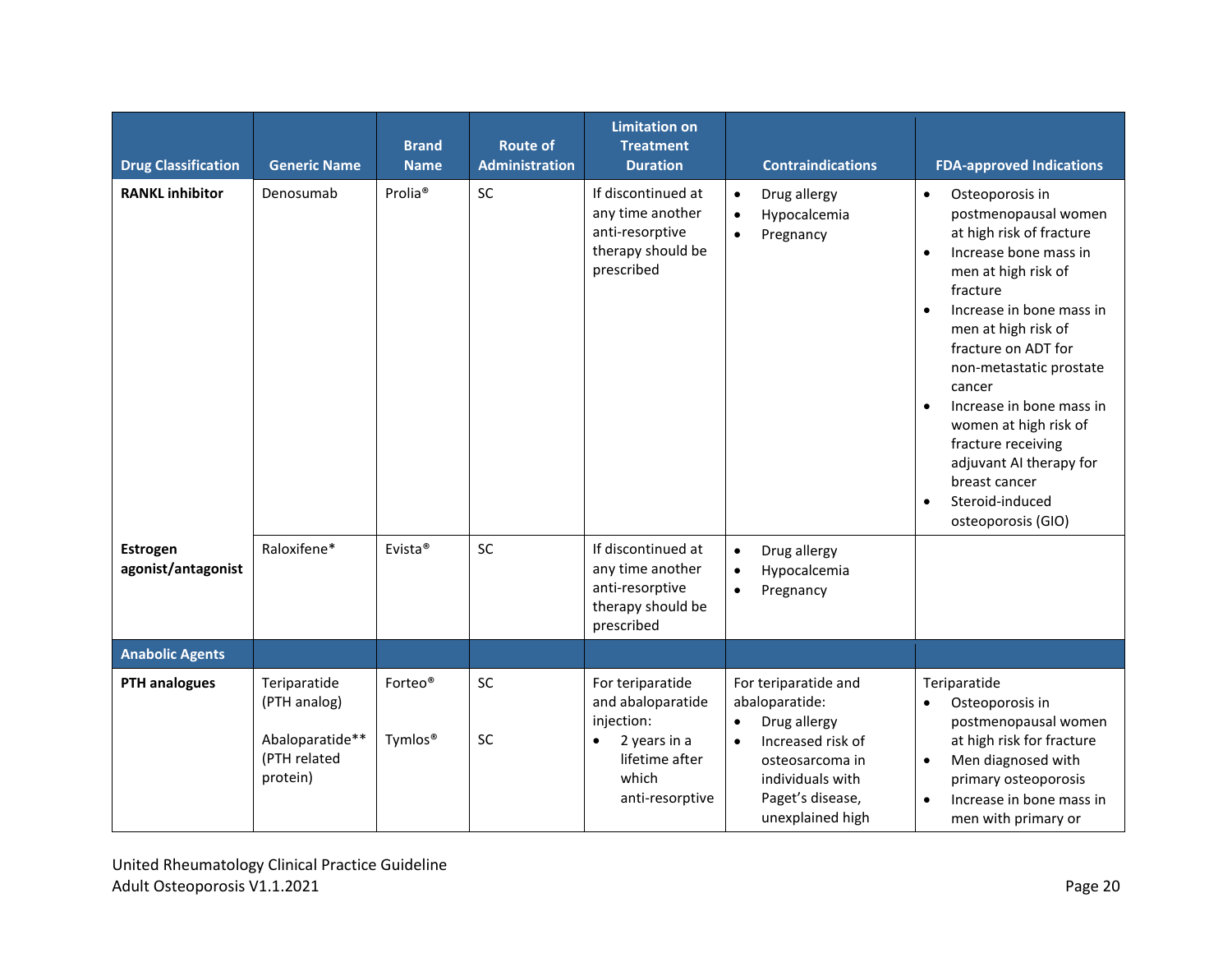| <b>Drug Classification</b>  | <b>Generic Name</b>               | <b>Brand</b><br><b>Name</b> | <b>Route of</b><br><b>Administration</b> | <b>Limitation on</b><br><b>Treatment</b><br><b>Duration</b>                                                                        | <b>Contraindications</b>                                                                                                                                                                               | <b>FDA-approved Indications</b>                                                                                                                                                                                                                                                                      |
|-----------------------------|-----------------------------------|-----------------------------|------------------------------------------|------------------------------------------------------------------------------------------------------------------------------------|--------------------------------------------------------------------------------------------------------------------------------------------------------------------------------------------------------|------------------------------------------------------------------------------------------------------------------------------------------------------------------------------------------------------------------------------------------------------------------------------------------------------|
|                             |                                   |                             |                                          | therapy should<br>be prescribed                                                                                                    | alkaline phosphatase,<br>young patients with<br>open epiphyses or<br>prior external beam or<br>implant radiation<br>therapy involving the<br>skeleton                                                  | hypogonadal<br>osteoporosis with high<br>risk of fracture<br>Men and women with<br>$\bullet$<br>steroid-associated<br>osteoporosis and<br>sustained steroid therapy<br>at high risk of fracture<br>Abaloparatide<br>Osteoporosis in<br>$\bullet$<br>postmenopausal women<br>at high risk of fracture |
| <b>Sclerostin inhibitor</b> | Romosozumab-<br>$aqqg^{\ast\ast}$ | Evenity                     | SC                                       | Monthly for a total<br>of 1 year followed<br>by an<br>anti-resorptive<br>agent if treatment<br>for osteoporosis is<br>still needed | Drug allergy<br>$\bullet$<br>Hypocalcemia<br>$\bullet$<br>MI or stroke in the<br>$\bullet$<br>past year<br>If patient has a MI or<br>$\bullet$<br>stroke while on this<br>drug it should be<br>stopped | Osteoporosis in<br>$\bullet$<br>postmenopausal women<br>at high risk for fracture<br>Failed or intolerant to<br>$\bullet$<br>other drugs for<br>osteoporosis                                                                                                                                         |

\*Not recommended in men

\*\*Not yet approved for use in men and not approved for use in patients on glucocorticoid therapy

AI, aromatase inhibitors; ADT, androgen deprivation therapy; BPs, bisphosphonates; CKD, chronic kidney disease; FDA, Food and Drug Administration; GFR, glomerular filtration rate; GIO, glucocorticoid-induced osteoporosis; IV, intravenous; MI, myocardial infarction; PTH, parathyroid hormone; SC, subcutaneous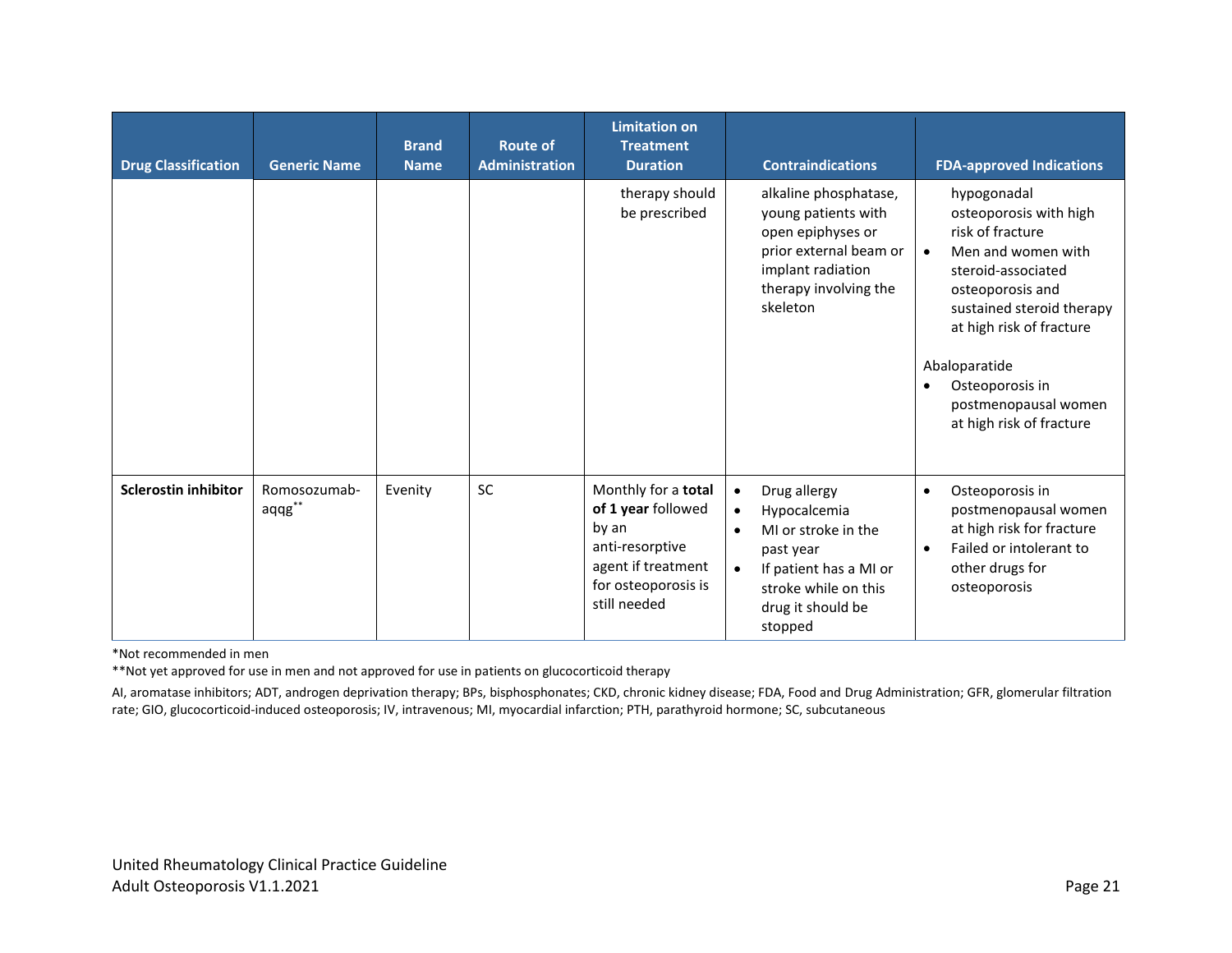#### <span id="page-21-0"></span>Recommendations for Patients Receiving Glucocorticoids

No discussion of patients at very high risk for fracture is complete without consideration of those on glucocorticoids. The use of glucocorticoids is frequently necessary in the treatment of inflammatory conditions but is fraught with multiple comorbidities and potential mortality. Osteoporotic fractures are of significant concern in these patients. At any given T-score, the incidence of new vertebral fractures in postmenopausal women receiving glucocorticoids is increased when compared with nonusers. Fractures appear to occur at higher bone density than that seen in postmenopausal osteoporosis, perhaps due to the effect of glucocorticoids on the osteocyte.<sup>68</sup> Importantly, a rapid decline in BMD can begin within the first 3 months of glucocorticoid therapy and peak at 6 months, followed by a slower but steady loss of BMD with persistent steroid use.<sup>70</sup>

United Rheumatology supports the management of a patient receiving glucocorticoid therapy according to the American College of Rheumatology (ACR) 2010 Recommendations for the Prevention and Treatment of Glucocorticoid-induced Osteoporosis.<sup>44</sup> According to these guidelines, fractures in patients on glucocorticoid therapy may occur without a decline in BMD. A FRAX risk assessment should be performed in all postmenopausal women and men over the age of 50 years who are treated with glucocorticoids. FRAX assigns a low (<10%), medium (between 10% and 20%), or high (>20%) risk to patients based on their calculated 10-year major osteoporotic fracture risk. All high-risk patients should be treated. Height loss is assessed with a wall-mounted stadiometer, and patients with a loss in height of ≥1.5 inches should undergo assessment for prevalent morphometric vertebral body compression fractures.

The management of postmenopausal women and men over the age of 50 years who will be given glucocorticoids or are already taking them is shown in [Table](#page-22-0) 3.<sup>44</sup> The management of premenopausal women and men under the age of 50 years with a prevalent fragility fracture starting or receiving glucocorticoids is shown in [Table](#page-22-1) 4.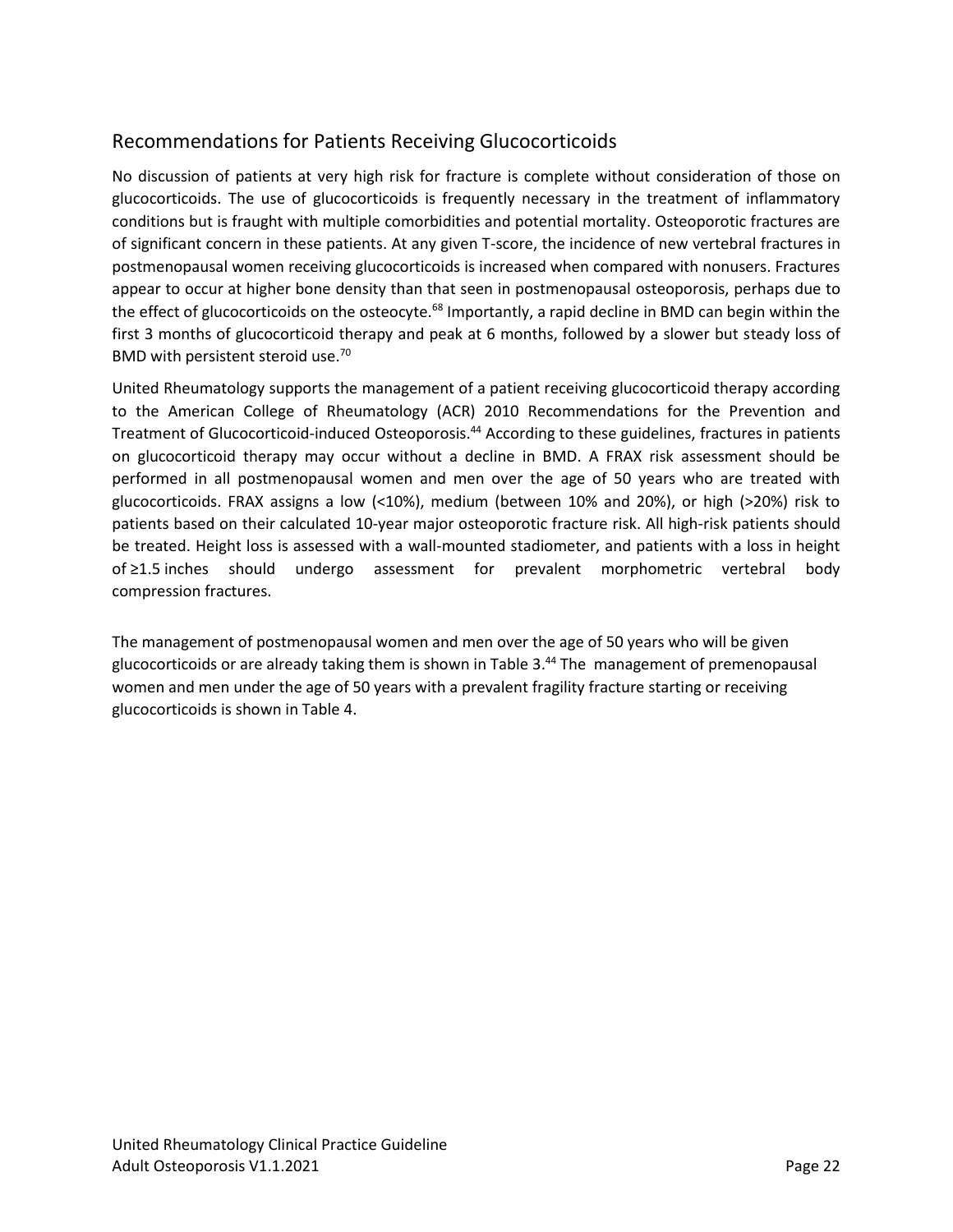<span id="page-22-0"></span>*Table 3. Management of postmenopausal women and men ≥50 years of age starting or receiving glucocorticoids based on FRAX*

|                                                                     | <b>FRAX risk</b>                                                                |                                                                    |                                                                                    |  |  |  |
|---------------------------------------------------------------------|---------------------------------------------------------------------------------|--------------------------------------------------------------------|------------------------------------------------------------------------------------|--|--|--|
| <b>Glucocorticoid Dose</b>                                          | Low                                                                             | <b>Medium</b>                                                      | <b>High</b>                                                                        |  |  |  |
| <7.5 mg/day for ≥3 months                                           | No treatment                                                                    | One of the following:<br>Alendronate<br>Risedronate                |                                                                                    |  |  |  |
| $\ge$ 7.5 mg/day for $\ge$ 3 months                                 | One of the following:<br>Alendronate<br>$\bullet$<br>Risedronate<br>Zoledronate | One of the following:<br>Alendronate<br>Risedronate<br>Zoledronate | One of the following:<br>Alendronate<br>Risedronate<br>Zoledronate                 |  |  |  |
| $\leq$ 5 mg/day for $\leq$ 1 month                                  |                                                                                 |                                                                    | One of the following:<br>Alendronate<br>Risedronate<br>Zoledronate<br>Teriparatide |  |  |  |
| $≥5$ mg/day for ≤1 month<br><b>OR</b><br>Any dose used for >1 month |                                                                                 |                                                                    | Teriparatide is<br>preferred                                                       |  |  |  |

<span id="page-22-1"></span>*Table 4. Management of premenopausal women and men under the age of 50 years with a prevalent fragility fracture starting or receiving glucocorticoids*

| <b>Glucocorticoid Dose</b>         | <b>Women</b><br>(No Childbearing<br><b>Potential</b> )                                          | Women<br>(Childbearing<br><b>Potential</b> )                                                               | <b>Men</b><br><50 Years of Age                                                                       |
|------------------------------------|-------------------------------------------------------------------------------------------------|------------------------------------------------------------------------------------------------------------|------------------------------------------------------------------------------------------------------|
| $\geq$ 5 mg/day for 1 to 3 months  | One of the following:<br>Alendronate<br>Risedronate                                             | No consensus                                                                                               | One of the following:<br>Alendronate<br>Risedronate                                                  |
| $\ge$ 7.5 mg/day for 1 to 3 months | Zoledronate<br>٠                                                                                | No consensus                                                                                               | zoledronate                                                                                          |
| Any dose for >3 months             | One of the following:<br>Alendronate<br>Risedronate<br>Zoledronate<br>$\bullet$<br>Teriparatide | One of the following:<br>Alendronate<br>$\bullet$<br>Risedronate<br>$\bullet$                              | One of the following:<br>Alendronate<br>$\bullet$<br>Risedronate<br>٠<br>Zoledronate<br>Teriparatide |
| $\ge$ 7.5 mg/day for >3 months     | One of the following:<br>Alendronate<br>Risedronate<br>Zoledronate<br>Teriparatide              | One of the following:<br>Alendronate<br>$\bullet$<br>Risedronate<br>$\bullet$<br>Teriparatide<br>$\bullet$ |                                                                                                      |
| $\leq$ 7.5 mg/day                  |                                                                                                 | No consensus                                                                                               |                                                                                                      |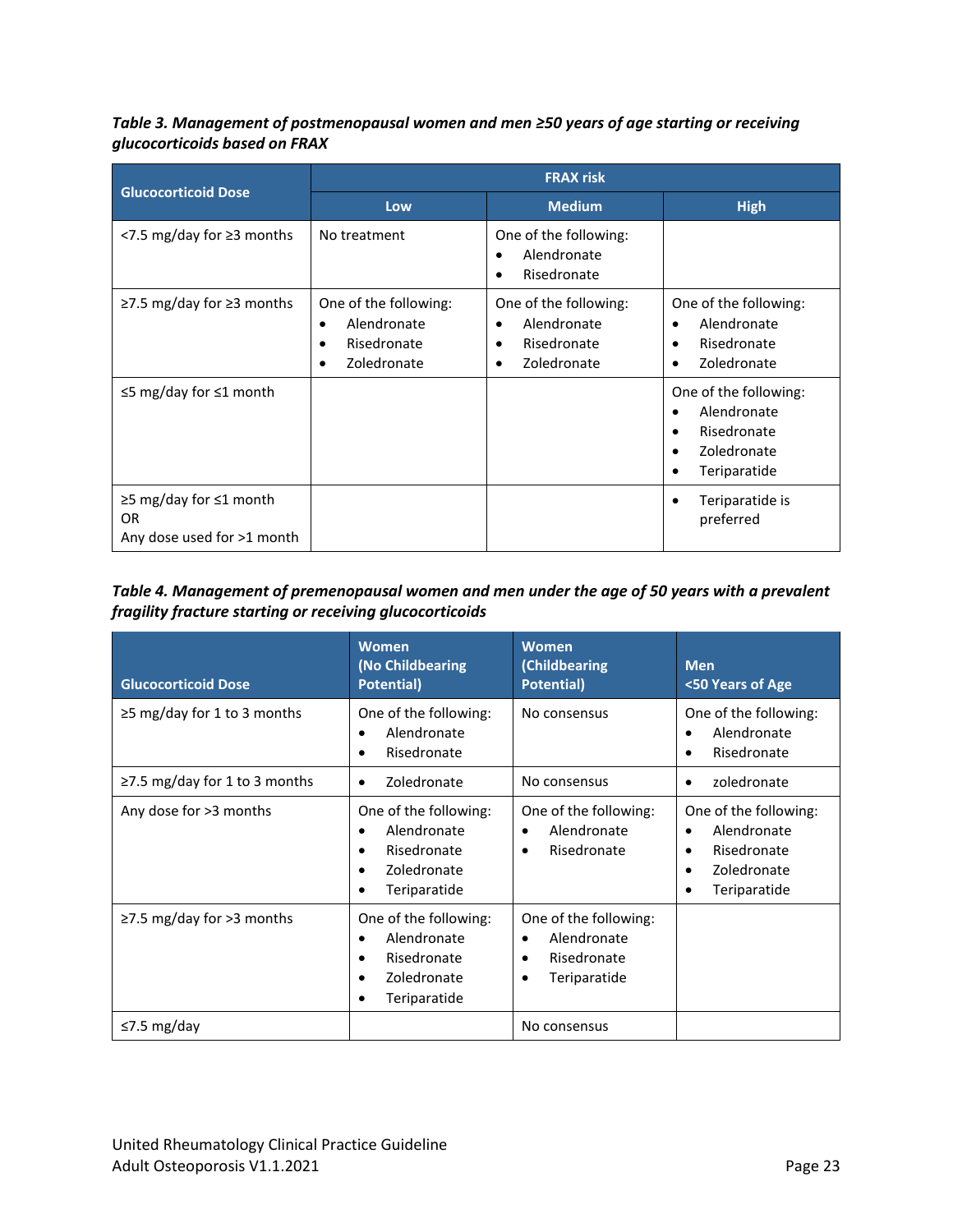#### <span id="page-23-1"></span><span id="page-23-0"></span>Drug Holiday

In the last decade, concern about the potential of medication-related osteonecrosis of the jaw (MRONJ) and atypical femoral fractures (AFFs) associated with long-term BP use has led to the recommendation that patients treated for osteoporosis stop BP therapy after a pre-specified period of time. This is based on the concern that the risk of long-term therapy might be greater than the potential benefit of fracture reduction.

The duration of treatment is dependent on the patient's fracture risk. For patients with no prior fragility fractures, including younger postmenopausal women and those with moderately low T-scores (termed moderate fracture risk by the AACE/ACE), a drug holiday should be considered after 3 years of oral or 5 years of IV BP therapy.<sup>12, 70</sup> In this group, a drug holiday for 2 to 5 years should be considered depending on the patient and their BMD during the drug holiday.<sup>50, 70</sup> For patients with prior fragility fracture(s) and/or frail older women with increased risk of falls and/or very low T-scores (termed higher fracture risk by AACE/ACE), a drug holiday is recommended after a longer treatment period with BPs (10 years with oral therapy; 6 years with IV BP therapy).<sup>12</sup> These recommendations are consistent with those published by the American Society for Bone and Mineral Research (ASBMR) Task Force.<sup>71</sup> Hip T-scores between -2.0 and -2.5 in the **F**racture intervention trial **L**ong-term **EX**tension (FLEX) trial and below -2.5 in the **H**ealth **O**utcomes and **R**educed **I**ncidence with **Z**oledronic acid **ON**ce yearly (HORIZON) trial predicted a beneficial response to continued therapy.<sup>71, 72</sup> Based on these results, the Task Force recommended that fracture risk should be reassessed after 3 years of IV BP therapy or 5 years of oral BP therapy.<sup>71</sup> For those at higher risk, consideration of continued treatment for at least 6 years (IV BP) or 10 years (oral BP) was recommended. However, these patients require continued monitoring. In this population the risk of AFFs (discussed below) increases with the duration of BP treatment.<sup>50</sup> However, the Task Force stated that the benefit of decreased risk of vertebral fractures is far greater than the risk for AFFs.<sup>50</sup>

It is important to note that BPs have different binding affinities to bone, and only alendronate and zoledronate remain avidly bound to bone for several years or longer after the drug has been withdrawn. $^{\mathsf{50}}$ Therefore, the concept of a drug holiday, where a drug is withdrawn and the benefit (fracture reduction) persists while risk is reduced, is only applicable to alendronate and zoledronate. Several researchers have provided more in-depth analyses of how to determine the need for a drug holiday as opposed to continued treatment. 73-75

According to the 2019 guidelines from the Endocrine Society,<sup>50</sup> osteoporosis therapy should be restarted if there is a concerning decline in BMD, fracture or other increased fracture risks during the drug holiday.

A drug holiday is **not applicable with denosumab** treatment. In fact, both the 2016 AACE/ACE Guidelines<sup>12</sup> and the 2019 Guidelines from the Endocrine Society,<sup>50</sup> recommend against a drug holiday for patients on denosumab (also see the discussion on denosumab prescribing information under

[Pharmacologic Treatment\)](#page-13-1). If denosumab is discontinued the patient should immediately be given another anti-resorptive drug.<sup>13</sup>

Anabolic drugs such as teriparatide, and abaloparatide should not be used for more than 2 years cumulatively. In contrast, there are no cautions in the package insert about using romosozumab for more than one subsequent course or using it in an individual previously treated for 2 years with a PTH analogue. However, immediate sequential treatment with more than one anabolic drug is not currently recommended by United Rheumatology because of the belief that over stimulation of osteoblasts will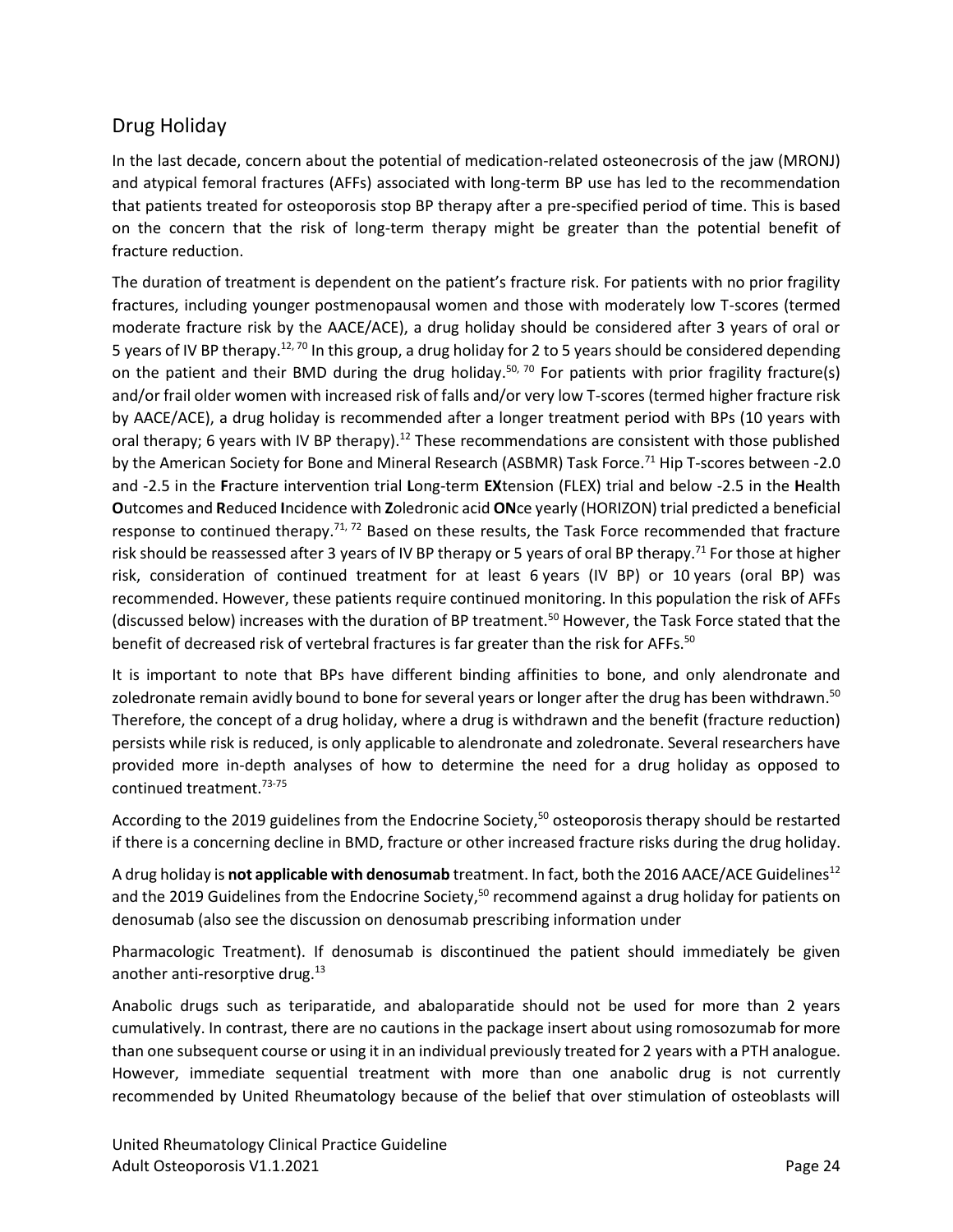have a diminishing anabolic effect. After treatment with any of these anabolic drugs, transitioning to an anti-resorptive is recommended to avoid loss of bone density gained while on anabolic therapy. Unlike denosumab, increased risk of fracture has not been reported after teriparatide or abaloparatide withdrawal.

Patients treated with raloxifene are not at risk for MRONJ or atypical fractures; therefore, duration of therapy is not an issue in younger postmenopausal women. Since the drug does not protect against hip fractures and other nonvertebral fractures, transitioning to an alternate osteoporosis drug is appropriate when the risk for these fractures becomes more significant.

## <span id="page-24-0"></span>**Special Considerations in the Management of Osteoporosis**

Special considerations in the treatment of osteoporosis include the potential correlation of calcium and cardiovascular risk, the use of proton pump inhibitors (PPIs) in patients with osteoporosis, and MRONJ or AFFs with the use of potent anti-resorptives.

#### <span id="page-24-1"></span>Calcium and Cardiovascular Risk

There have been conflicting reports about calcium supplements and increased risk of cardiovascular events. Several meta-analyses and a subgroup analyses of the Women's Health Initiative raised the issue of a possible increased risk of cardiovascular disease (CVD) associated with calcium supplements.<sup>76-78</sup> However, others such as the Nurses' Health Study, a prospective cohort study with 74,245 women who were followed for 24 years, did not find that calcium supplements increased the risk of CVD.<sup>79</sup> In addition, another review of studies and meta-analyses of calcium supplements did not find an increased risk of CVD.<sup>81</sup> In fact, some studies have suggested a cardioprotective effect of calcium plus vitamin D.<sup>81-83</sup> Vitamin D itself has been demonstrated to be cardioprotective.

While it has been demonstrated in multiple trials that there is no effect on fracture reduction with either calcium or vitamin D independently, there are newer meta-analyses that suggest a potential for hip fracture reduction with the combination. The meta-analyses are limited by several factors, including, but not limited to, lack of standardization of assays, potential publications bias, and lack of data on gender differences. Likewise, the data on the potential deleterious effect of calcium on the cardiovascular system, remains controversial. Further studies, including prospective data, are needed to substantiate these issues.<sup>85</sup> Current Institute of Medicine recommendations advocate calcium supplements to promote bone health in patients who do not obtain the recommended calcium intake through dietary sources.<sup>86</sup>

#### <span id="page-24-2"></span>Proton Pump Inhibitors and Osteoporosis

The relationship between PPI usage and a potential increase in osteoporotic fracture remains unclear. The Canadian Multicentre Osteoporosis Study showed that, while PPI users had lower BMD at baseline than nonusers, PPI use over 10 years did not appear to be associated with accelerated BMD loss.<sup>86</sup> The association between PPIs and osteoporosis-related fractures has been suggested in several retrospective analyses; the strength of the relationship varied from study to study. To date, no prospective analyses have been published, and no mechanism of action has been proposed by which PPI usage could increase the risk for fracture. Prior studies that have analyzed the association between PPI use and BMD have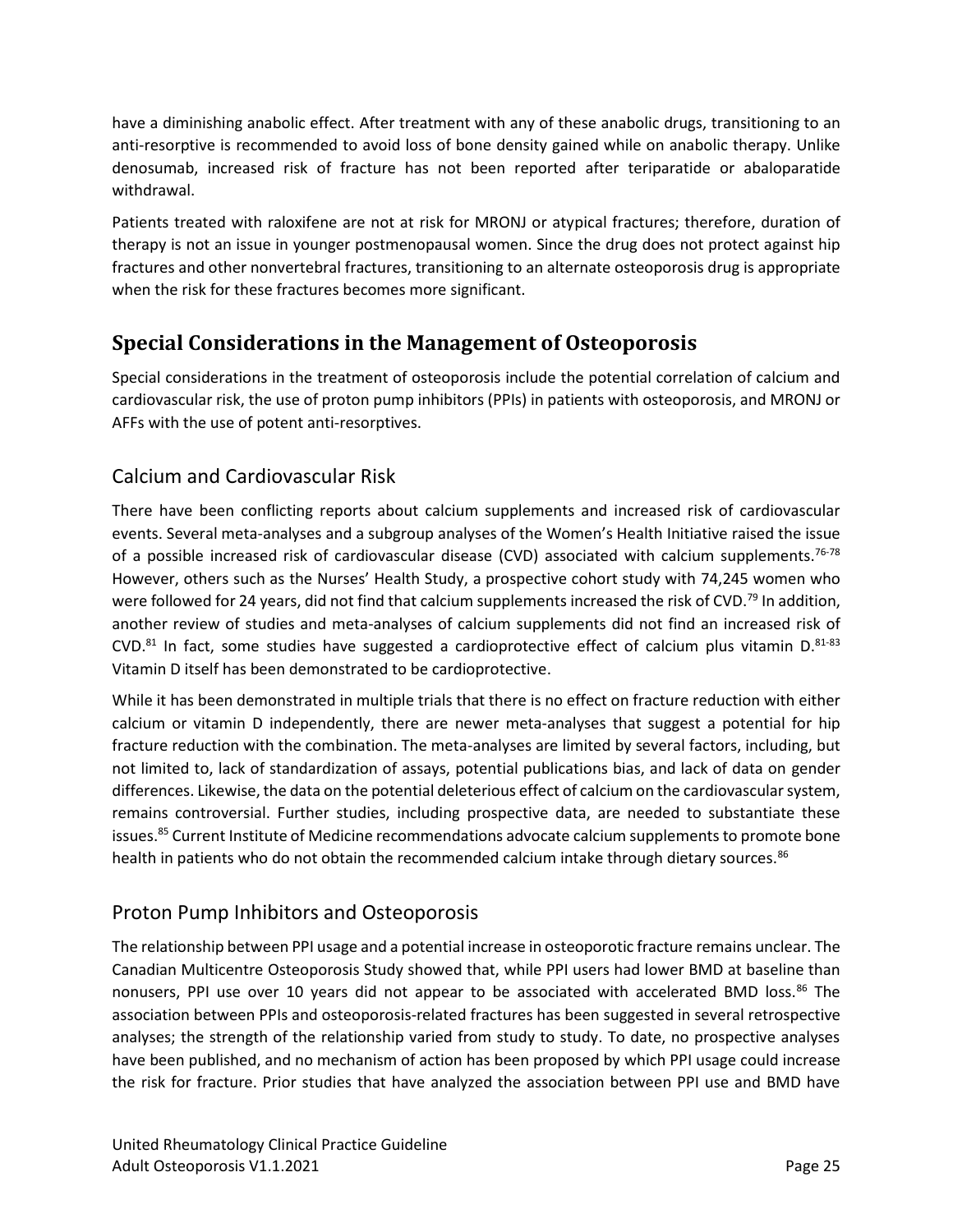produced conflicting data so that the actual relationship between PPI use and BMD is poorly characterized.

Multiple meta-analyses assessing the risk of PPI use and fractures were published in 2011.<sup>87-91</sup> The majority of these studies showed that the risk of hip (relative risk [RR], 1.2 to 1.3) and spine (RR, 1.6) fractures was increased moderately in PPI users. These studies were limited by heterogeneity, and when the studies were adjusted for other risk factors for fracture, PPIs were no longer seen as the cause. Histamine H2 receptor antagonists were not associated with an increased risk for fracture. Based on these data, low BMD may be a marker for other comorbidities that predispose patients for PPI use rather than a direct effect of PPI therapy. One study published in 2011 calculated a 'refractory GERD score' that showed an association of higher PPI use and female gender, more comorbidities, and greater overall costs.<sup>92</sup> Further study is suggested, but currently no change in the prescribing habits for PPIs is required.

#### <span id="page-25-0"></span>Medication-related Osteonecrosis of the Jaw

Medication-related osteonecrosis of the jaw (MRONJ) replaces the term *osteonecrosis of the jaw* (*ONJ)*. The change in nomenclature is supported by the American Association of Oral and Maxillofacial Surgeons (AAOMS), because there have been reports of ONJ not only related to BPs but to other anti-resorptive medications such as denosumab and antiangiogenic agents. 93-97 According to the package insert for romosozumab-aqqg, patients taking this drug may be at risk for MRONJ.<sup>63</sup> The AAOMS definition of MRONJ includes all of the following findings (Page 1940):<sup>94</sup>

- Current or previous treatment with anti-resorptive or antiangiogenic agents
- Exposed bone or bone that can be probed through an intraoral or extraoral fistula in the maxillofacial region that has persisted for longer than 8 weeks
- No history of radiation therapy to the jaws or obvious metastatic disease

Individuals at risk of developing this condition usually have either a malignancy, low bone mass/osteopenia, or osteoporosis and have been on treatment with anti-resorptive medicationsincluding BP, denosumab, or antiangiogenic agents. $93$  In contrast, romosozumab is a weak anti-resorptive and it is not yet known whether the risk for ONJ will be lower than it is for BPs or denosumab. Although MRONJ can occur spontaneously in patients taking these medications, the risk is extremely low;<sup>99</sup> however, the risk increases after dental implants, periodontal interventions, and tooth extractions. A 2017 publication from the International Task Force on ONJ stated that, "The incidence of ONJ in the osteoporosis patient population is very low and may be only minimally higher than the frequency seen in the general population." (Page 13).<sup>99</sup>

In 2014, the AAOMS published a white paper on MRONJ<sup>94</sup>. In that paper the risk for cancer patients not exposed to anti-resorptive medications was found to range between 0% and 0.019%. In cancer patients exposed to zolendronate, the incidence of MRONJ the reported rate for MRONJ was between 0.7% and 6.7%. In patients with cancer treated with denosumab, the incidence rate was reported to be between 0.7% to 1.9%. $^{93,~100}$  A study published in 2010, $^{101}$  13,946 patients who had been on BP for at least 4 years were asked to respond to a survey. The respondents consisted of 8572 patients. Of these about 25% reported dental symptoms but only 9 cases of MRONJ were identified resulting a prevalence rate of 0.10%.

The results of the 7-year extension of the **F**racture **RE**duction **E**valuation of **D**enosumab in **O**steoporosis every 6 Months (FREEDOM)<sup>103</sup> are interesting. For the first 3 years, this was an international, randomized,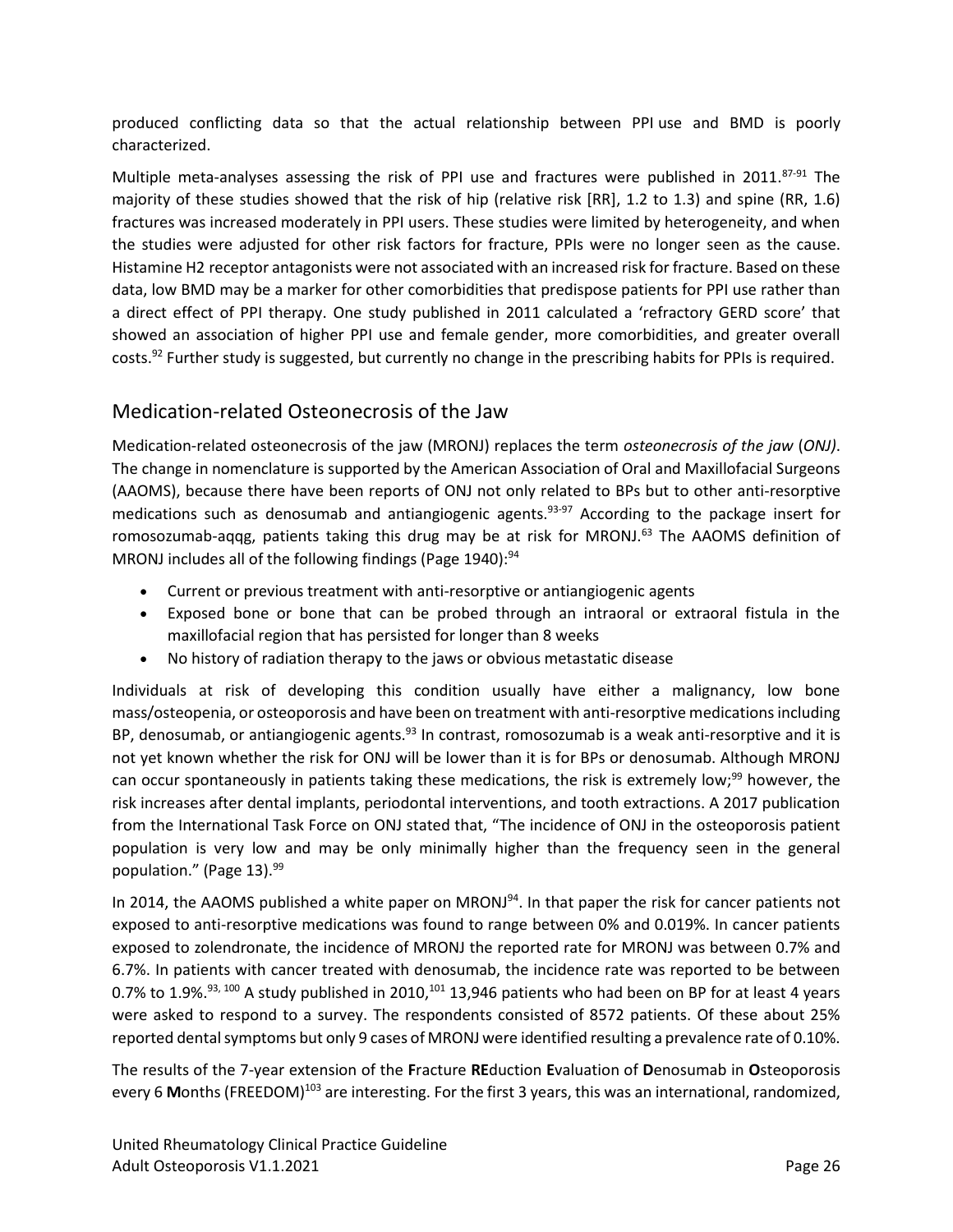placebo-controlled study to evaluate if denosumab decreased fracture risk. No cases of MRONJ were reported. The study was then extended for an additional 7 years and was able to investigate whether denosumab for 10 years increased the risk of MRONJ. In the additional 7 years, 13 cases of MRONJ were reported, with most patients responding to treatment (information was not available for one patient and was incomplete for another). Denosumab was not discontinued during MRONJ treatment in these patients. The incidence of MRONJ in women treated with denosumab was 0.68% for those who had dental procedures and 0.05% for those who did not.

If a patient develops MRONJ, the dentist and prescribing physician must work collaboratively. The American Dental Association (ADA) indicates that the decision to stop BPs or denosumab should be made by the treating physician after a discussion with the patient's dentist.<sup>102</sup> The decision to discontinue therapy should be based on the risk of complications of not treating osteoporosis and not on the risk of MRONJ, because the risk of osteoporotic fracture without therapy is much higher than the risk of MRONJ with continued BP or denosumab treatment.

Although the risk of MRONJ is low, a common-sense approach to using potent anti-resorptives such as BPs and denosumab might be to follow recommendations in the *Warnings and Precautions* section of the Prolia prescribing information (Section 5.4):<sup>59</sup>

A routine oral exam should be performed by the prescriber prior to initiation of treatment. A dental examination with appropriate preventative dentistry is recommended prior to treatment in patients with risk factors for ONJ such as invasive dental procedures (e.g., tooth extraction, dental implants, oral surgery), diagnosis of cancer, concomitant therapies (e.g., chemotherapy, corticosteroids, angiogenesis inhibitors), poor oral hygiene and comorbid disorders (e.g., periodontal and/or pre-existing dental disease, anemia, coagulopathy, infection, ill-fitting dentures). Good oral hygiene practices should be maintained during treatment.

A similar recommendation is provided in the Reclast prescribing information (Section 5.4):<sup>103, 104</sup>

A routine oral examination should be performed by the prescriber prior to initiation of bisphosphonate treatment. A dental examination with appropriate preventive dentistry should be performed prior to treatment with bisphosphonates in patients with a history of concomitant risk factors (e.g., cancer, chemotherapy angiogenesis inhibitors, radiotherapy, corticosteroids, poor oral hygiene, pre-existing dental disease or infection, anemia, coagulopathy).

Before a patient with low bone mass/osteopenia or osteoporosis or malignant bone disease is started on an oral or parenteral BP, denosumab, or romosozumab-aqqg, the patient should have a complete dental evaluation with optimization of dental health prior to starting these medications; including but not limited to treatment of acute and potential infections, removal of non-restorable teeth, treatment of periodontal disease, and completion of any planned elective dentialveolar surgery. If possible, medications associated with increased risk of MRONJ should not be started until there is healing of bone and/or there has been mucosalization of any extraction or surgical sites (after 2 to 3 weeks). Patients with dentures should be evaluated for any areas of mucosal trauma.<sup>93, 102, 104</sup>

Patient education is very important. Patients should be told that the risk of MRONJ is very low when they are treated with BPs, denosumab, or romosozumab. This risk can be decreased further with good dental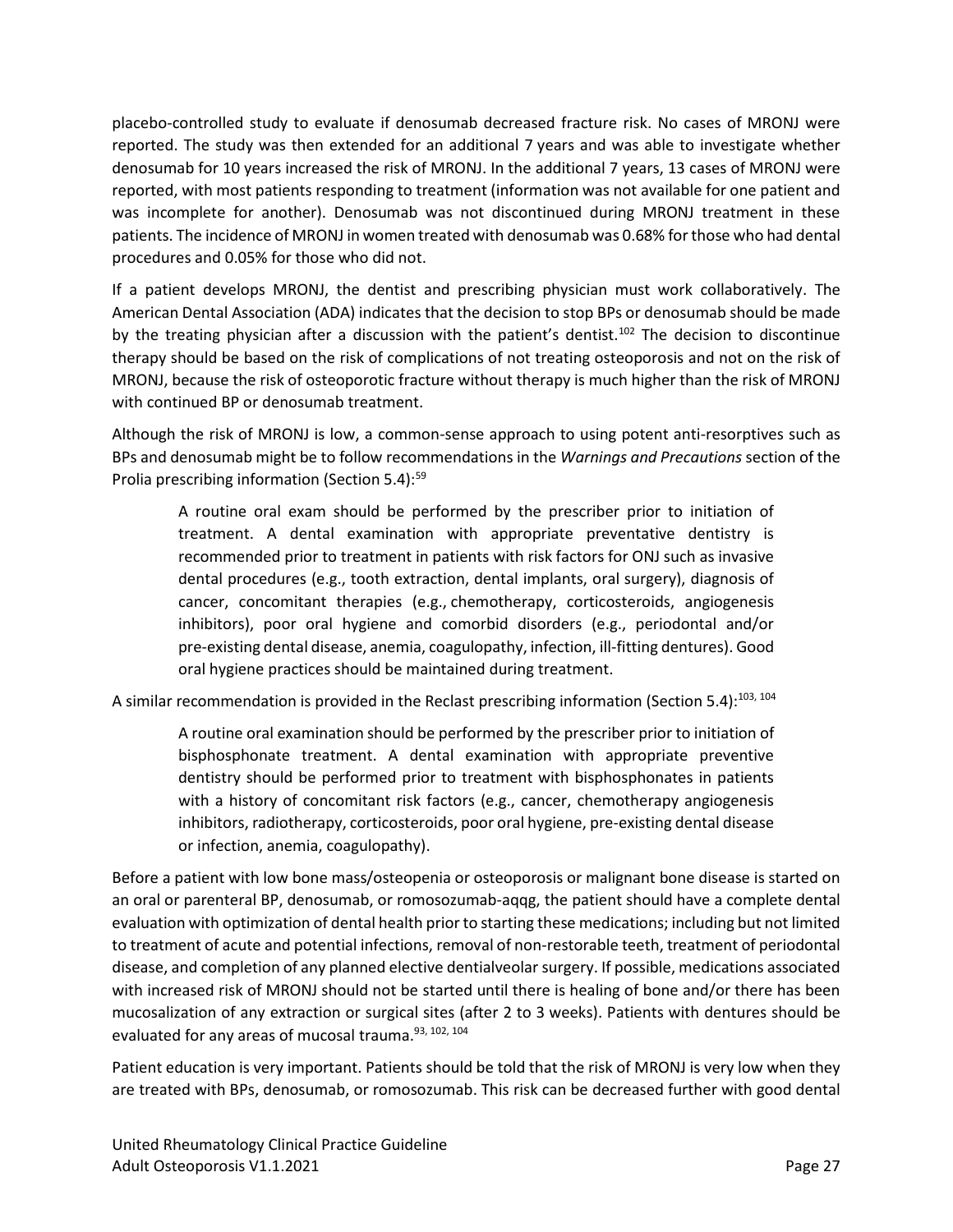hygiene and regular visits to a dentist. Patients should be encouraged to have a dental evaluation at least every 6 months to include an examination and cleaning.<sup>93</sup> In addition, patients should be advised to brush their teeth at least twice a day and floss daily.<sup>99</sup> The ADA recommends that patients with active dental problems should be treated; because the risk of complications from untreated cavities, periodontal disease, periapical abscess, or granulomas is higher than the risk of MRONJ.<sup>102</sup> Caring for patients on medications that have either a spontaneous risk for MRONJ or an increased risk for MRONJ as a result of a dental procedure requires excellent communication between the dentist and the prescribing physician.

#### <span id="page-27-0"></span>Potent Anti-resorptives and Atypical Femoral Fractures

The recognition of potential atypical femoral fractures (AFFs) in postmenopausal women treated with long-term oral or parenteral BPs, romosozumab-aqqg and denosumab, has had a significant impact, not only on the prescribing patterns of providers but also the willingness of patients to take these drugs. The increasing use of a drug holiday is a direct result of these concerns. Although the absolute risk is low, ranging from 3.2 to 50 cases per 100,000 patient years,<sup>105</sup> the risk does increase with long-term use. Two studies suggest a risk of >100 cases per 100,000 patient years with 5 to 9 years of BP use.<sup>100, 106</sup> The fact that this risk is still quite low compared with the risk of common postmenopausal and age-related osteoporotic fractures has not helped to diminish patient anxiety.

The ASBMR Task Force published definitions of AFFs, AFF epidemiology, risk factors, and management in 2010,<sup>107</sup> with an update in 2014.<sup>105</sup> The revised case definition [\(Table](#page-28-0) 5) is helpful for distinguishing these fractures from the more common osteoporotic fragility fractures occurring in the femur.<sup>107</sup>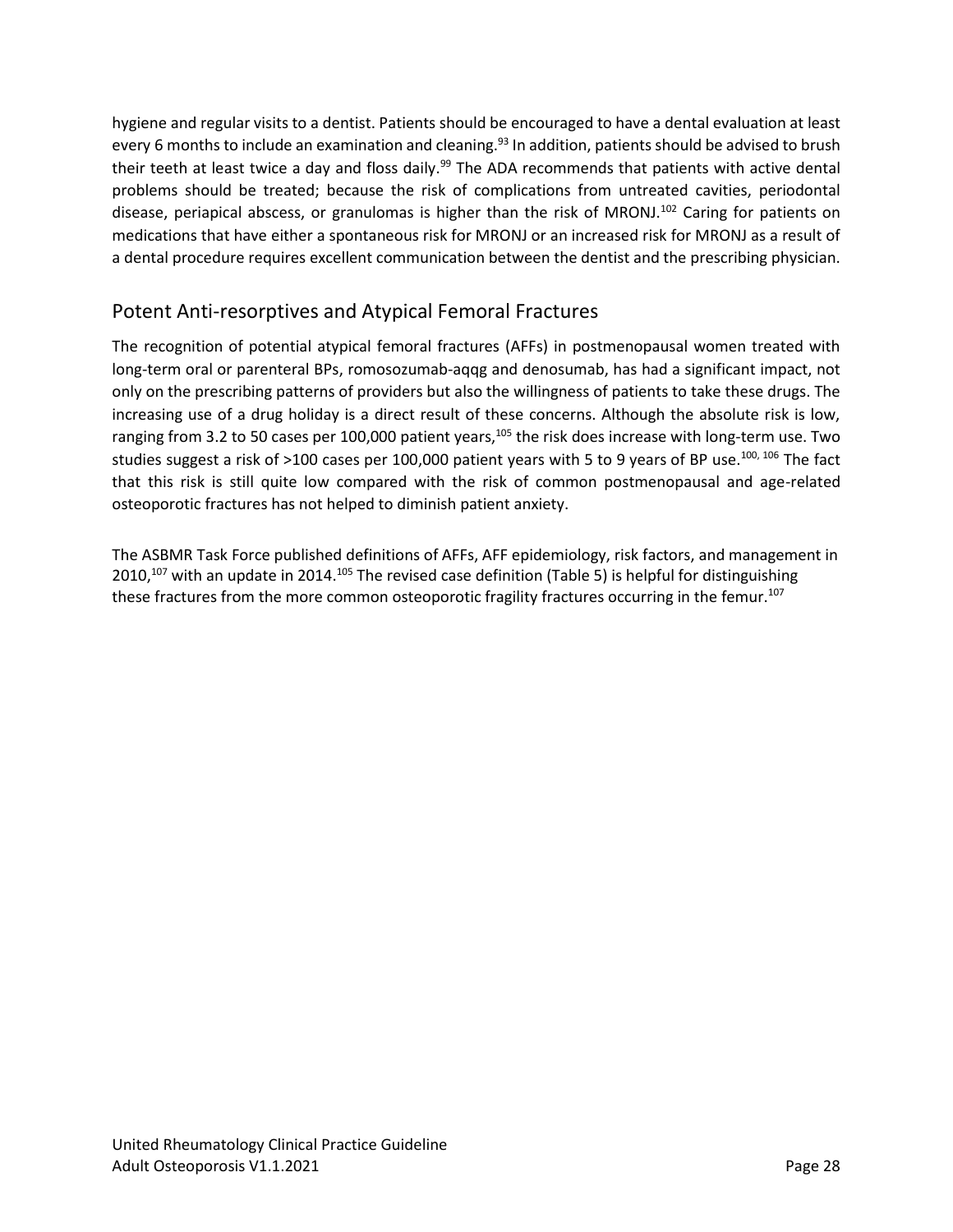#### <span id="page-28-0"></span>*Table 5. The 2014 ASBMR definition of AFF*

The fracture must be located along the femoral diaphysis from just distal to the lesser trochanter to just proximal to the supracondylar flare. AND At least four of the five major features listed must be present to diagnose an AFF. None of the minor features is required, but they have sometimes been associated with these fractures. **Major Features Minor Features** • Fracture is associated with minimal or no trauma, as in a fall from a standing height or less. • Fracture line originates at the lateral cortex and is substantially transverse in its orientation, although it may become oblique as it progresses medially across the femur. • Generalized increase in cortical thickness of the femoral diaphysis. • Unilateral or bilateral prodromal symptoms such as

- Completed fractures extend through both cortices and may be associated with a medial spike; incomplete fractures involve only the lateral cortex.
- The fracture is noncomminuted or minimally comminuted.
- Localized periosteal or endosteal thickening of the lateral cortex is present at the fracture site ('breaking' or 'flaring'). • Delayed fracture healing.

AFF, atypical femoral fracture; ASBMR, American Society for Bone and Mineral Research

To lower the likelihood of an AFF, United Rheumatology provides the following recommendations, based on expert consensus:

- AFFs appear to occur most commonly in younger more active women, perhaps due to microfractures and stress reactions that fail to heal and then propagate. In these women, a shorter duration of therapy of 3 to 5 years with a subsequent drug holiday until BMD declines significantly again or the use of IV zoledronate every 2 to 3 years is appropriate.
- Although the mechanism of action of denosumab is different from BPs, it is also a potent anti-resorptive. Accordingly, switching to denosumab after BP therapy may not lower the risk of AFFs. In contrast, romosozumab-aqqg has a weak anti-resorptive effect; however, it is not yet known whether this will translate into a lower risk of developing AFFs.
- Ask patients at each visit whether they are experiencing groin or thigh pain. If examination fails to identify a clear cause of their pain (e.g., trochanteric bursitis or hip osteoarthritis), obtain a radiograph(s) of the femur and look for signs of early stress reactions such as cortical breaking.
- Promptly withdraw BP, denosumab or romosozumab-aqqg therapy in those found to have an AFF and image the contralateral femur for signs of fracture (X-ray, bone scan, or magnetic resonance imaging [MRI]) as bilaterality is not uncommon.

Recommendations for the management of incomplete AFFs are provided in the 2010 and 2014 ASBMR Task Force recommendations.<sup>105, 107</sup> Prophylactic reconstruction (nail fixation) is recommended for painful incomplete AFFs. For minimal pain, conservative therapy with limited weight-bearing activity and possible

dull or arching pain in the

complete femoral diaphysis

groin or thigh. • Bilateral incomplete or

fractures.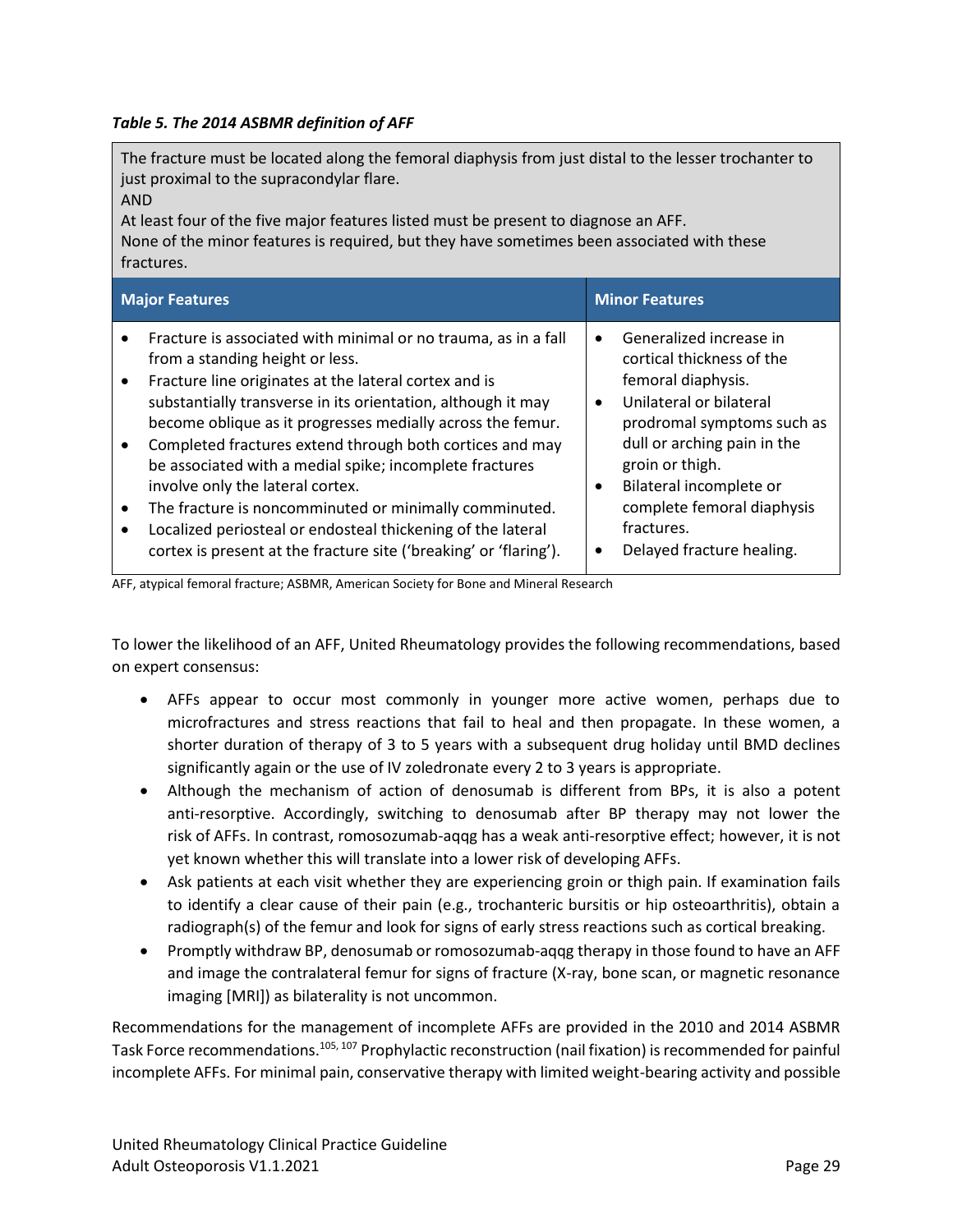use of teriparatide is suggested, based on positive outcomes in some reported cases, although placebo-controlled trials are not available.

The [Appendix](#page-34-0) lists all the essential elements that the provider should collect at each clinical visit for osteoporosis screening.

#### <span id="page-29-0"></span>**Technique for Performing a Bone Mineral Density Scan**

The best imaging modality for BMD is a central DXA study. It is the only modality accepted by United Rheumatology.

The DXA examination should include the following: $11, 108, 109$ 

- 1. Posterior-anterior (PA) view of the lumbar spine and of one or both hips. BMD of the spine and hip should be measured in all patients.
- 2. If the evaluation of the lumbar spine or hip cannot be done because of severe degenerative disease or heavy vascular calcifications, fractures, scoliosis, or metal implants; images of the nondominant forearm should be obtained for BMD measurement.
- 3. When evaluating the lumbar spine, it is preferable to use four vertebrae (L1 to L4); however, a minimum of two adjacent vertebrae can be used to calculate the T-score. BMD should not be measured in a single vertebra. Vertebrae with a difference in T-score of ≥1.0 compared with an adjacent vertebra may be excluded from the calculation. In addition, vertebrae with evidence of fractures, prior surgery, metal plates or screws, overlying tubing, or marked degenerative changes should be excluded from the calculation.
- 4. In a patient with known hyperparathyroidism, a PA BMD measurement of the nondominant forearm should be obtained.
- 5. BMD of the hip may be measured on either side or both sides and should include the lowest value obtained from the femoral neck or total hip.
- 6. Follow up DXA scans should be performed on the same machine as previously used (if possible) and compared to prior studies. The region of interest and area measured should be the same as on the previous scan. At times it may be necessary to use different DXA equipment (equipment replacement or different facility), the comparison is then qualitative and not quantitative.

#### Personnel and Facility Requirements<sup>11, 71, 105</sup>

- 1. Facility accreditation by ISCD is encouraged but not required.
- 2. All providers interpreting DXA scans must have passed the ISCD certification examination at least one time.
- 3. All technologists performing this examination must maintain current certification in bone densitometry from the American Registry of Radiologic Technologists or a qualification as a Certified Bone Densitometry Technologist from the ISCD.
- 4. Each facility must have a quality control (QC) program consistent with either the recommendations of the ISCD or the ACR–SPR-SSR practice parameters that should be designed in consultation with a qualified medical physicist.
- 5. All facilities must have a supervising physician who is responsible for the QC program.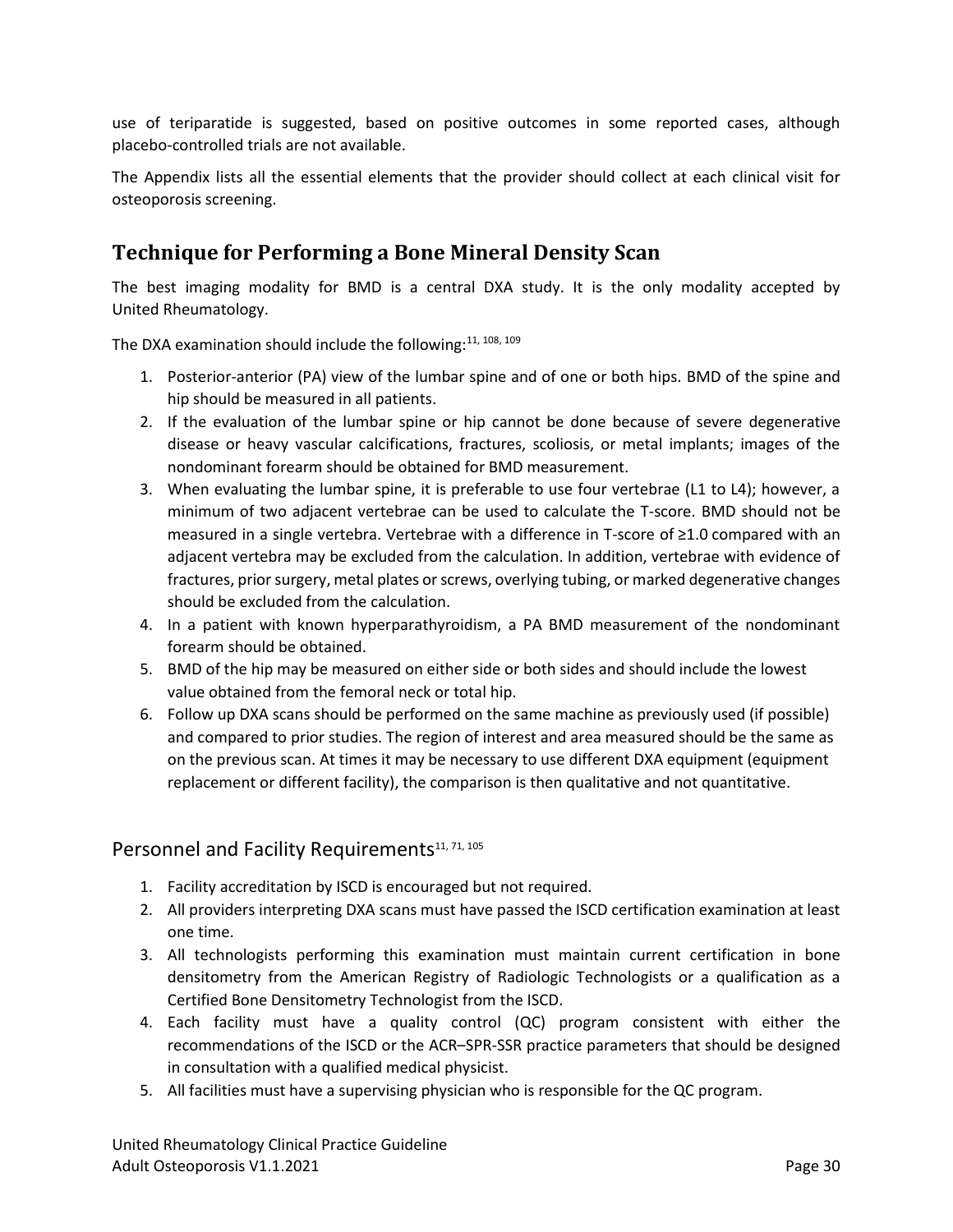- 6. All facilities must have a supervising technologist who is responsible for QC procedures.
- 7. These procedures should be performed at least three times per week prior to the first clinical examination. A permanent record of the QC tests must be available on site. The supervising technologist is also responsible for determining the precision error and the least significant change (LSC) that should represent pooled data from all technologists.
- 8. Any new technologist must perform a precision study and, if acceptable, the results must be pooled with the data from all the technologists at the facility.
- 9. Cross-calibration according to the recommendations of the ISCD should be performed when changing any hardware or when replacing the entire system.

#### <span id="page-30-0"></span>Documentation

The information in this section is based on the ISCD 2015 Official Positions and the American College of Radiology's practice parameter for the performance of DXA.<sup>11, 105</sup>

A permanent record must be maintained according to appropriate state law for retention of records and imaging; including patient history forms (written or electronic), requests or referrals for the examination, printouts or the electronic equivalent of images (including regions of interest, if provided), and the BMD values. All images must include:

- 1. Patient demographics
- 2. Date of examination
- 3. Image orientation
- 4. Facility name
- 5. Unit manufacturer and model

Minimum DXA report requirements are:

- 1. Patient demographics, including but not limited to:
	- a. Name
	- b. Unique medical-record number
	- c. Date of birth
	- d. Gender
- 2. Name of the referring provider.
- 3. Indications for the test.
- 4. Name of the manufacturer and model number of the equipment used.
- 5. Risk factors, including fragility or low-trauma fractures. Although current software provided by DXA manufacturers includes a FRAX 10-year fracture risk prediction, this should not be applied to patients currently on FDA-approved drug therapy for osteoporosis.
- 6. Assessment of technical quality of the study, and the reason for exclusion of a specific site, if appropriate.
- 7. Skeletal sites scanned.
- 8. BMD in  $g/cm<sup>2</sup>$  for each site.
- 9. T-score and Z-score, if appropriate, for each site.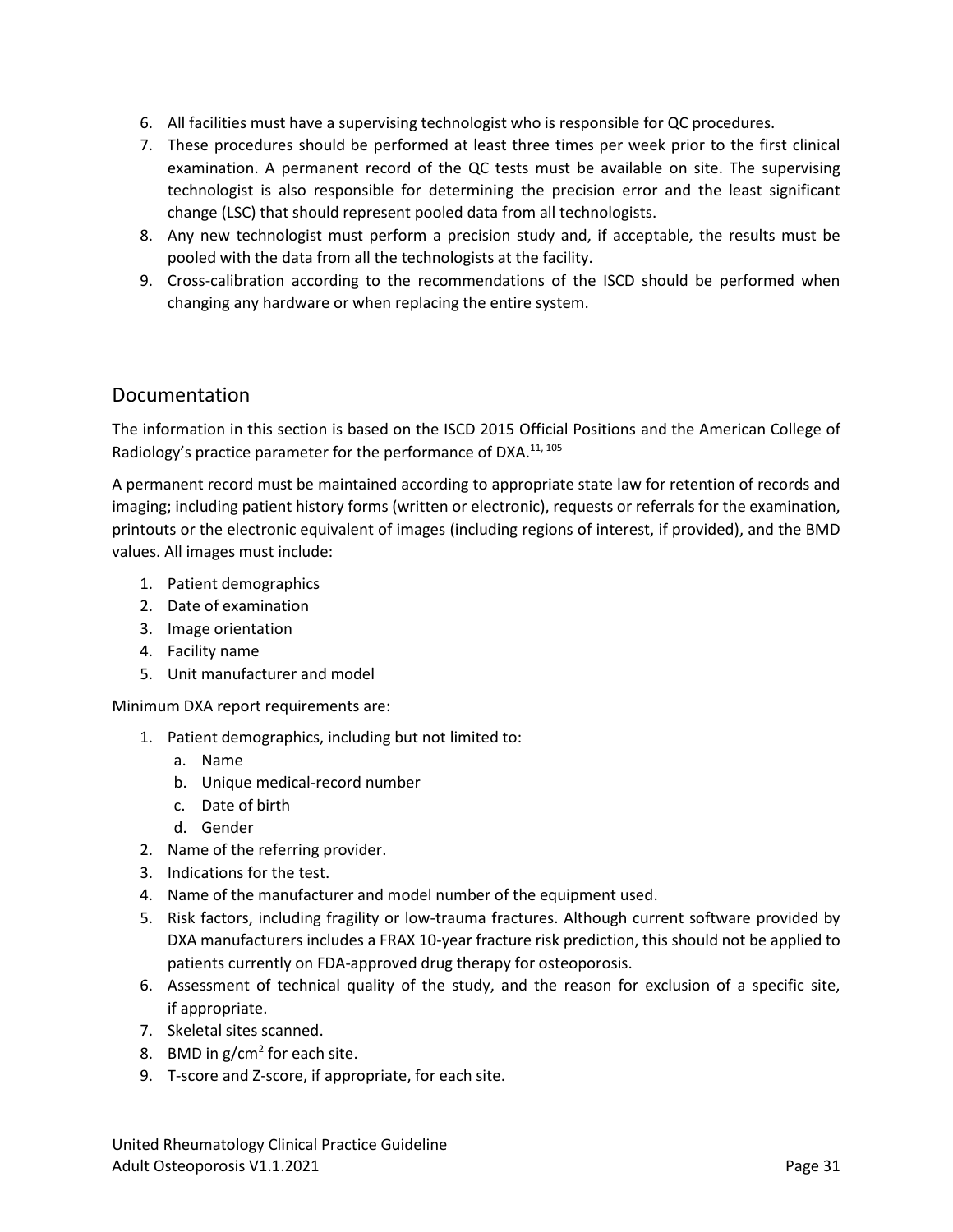- 10. Classification according to the World Health Organization criteria. Only one classification is given per patient. The classification is based on the lowest T-score not to each site evaluated.
- 11. General recommendation for evaluation of secondary causes of low BMD, if the scan demonstrates osteoporosis and the work-up has not been done recently.
- 12. Recommendations for the necessity and timing of a follow-up DXA scan.
- 13. For premenopausal women and men under age 50 years, the BMD and Z-score should be reported. A Z-score lower (more negative) than ≤-2.0 is described as low bone density for age.
- 14. Comparison to prior DXA scans if available and documentation of whether or not there has been a significant change.

Optional items in a DXA report:

- 1. Specific recommendations for evaluation of secondary causes of MBD.
- 2. Recommendations for pharmacological and non-pharmacological interventions.
- 3. Recommendations for further non-BMD testing, such as X-ray, MRI, computed tomography etc.
- 4. TBS score, if available.
- 5. FRAX risk, if available.
- 6. FRAX risk with TBS value included in the calculation, if available.

#### Items that should *not* **be included in a DXA** report:

- 7. A statement that there has been bone loss without knowledge of previous bone density study.
- 8. Use of the terms 'mild', 'moderate', or 'marked' low bone mass/osteopenia or osteoporosis.
- 9. Separate diagnoses for different regions of interest (e.g., low bone mass/osteopenia at the hip and osteoporosis at the lumbar spine).

Minimum VFA report requirements are: 105, 108

- 1. Patient demographics, including but not limited to:
	- a. Name
	- b. Unique medical record number
	- c. Date of birth
	- d. Gender
- 2. Name of referring provider.
- 3. Indications for the test.
- 4. Type of examination X-rays or DXA.
- 5. Risk factors, including low-trauma/fragility fractures.
- 6. Assessment of technical quality of the study, including vertebrae that cannot be evaluated.
- 7. Vertebral deformities, and whether or not deformities are consistent with vertebral fracture.
- 8. Location and grade of each vertebral body compression fracture. The Genant visual semi-quantitative method $112$  is the current clinical technique of choice for diagnosing vertebral fractures.
- 9. If the study is a follow-up, it should compare the prior studies and comment on the significance of changes, if any.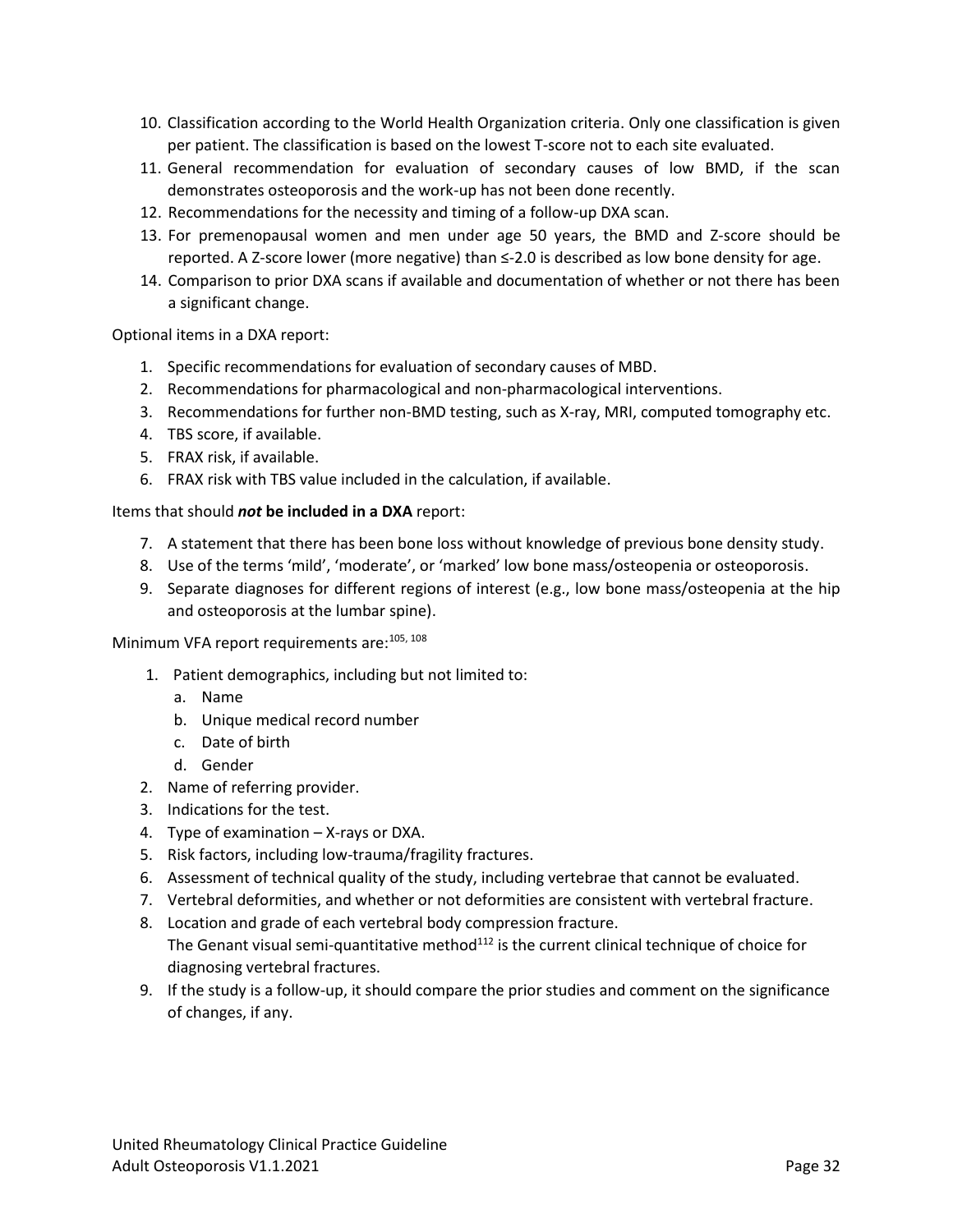# <span id="page-32-0"></span>**Glossary**

| $1/3$ <sup>rd</sup> radius or 33% radius          | Bone mineral density measured in the distal third of the radius in the<br>nondominant arm.                                                                                                                                                                                                                                                                                                                                                                                                                                                                                                                                                |
|---------------------------------------------------|-------------------------------------------------------------------------------------------------------------------------------------------------------------------------------------------------------------------------------------------------------------------------------------------------------------------------------------------------------------------------------------------------------------------------------------------------------------------------------------------------------------------------------------------------------------------------------------------------------------------------------------------|
| Atypical femoral fracture<br>(AFF)                | Low-trauma fracture of the femur potentially associated with long-term<br>use of BPs or denosumab. The earliest symptoms may be groin or thigh<br>pain. X-rays may demonstrate findings suggestive of a stress fracture in<br>the lateral cortex of the femoral shaft.                                                                                                                                                                                                                                                                                                                                                                    |
| Bone mineral density<br>(BMD)                     | Describes the amount of calcium and other mineral content in bone. The<br>greater the calcium and mineral content, the higher the bone density.<br>BMD is measured by DXA, which measures mineral content in $g/cm2$ but<br>is often reported as a T-score (see below) in adults. <sup>11</sup>                                                                                                                                                                                                                                                                                                                                           |
| Central dual energy X-ray<br>absorptiometry (DXA) | A technology using very low-dose X-rays to determine BMD. It is the<br>preferred method for evaluating patients for osteoporosis of the lumbar<br>spine and hip. Imaging of the lumbar spine and hip (axial skeleton or<br>central DXA) is the best method to diagnose osteoporosis, monitor<br>results of drug therapy, and predict the risk of fracture(s).                                                                                                                                                                                                                                                                             |
|                                                   | The appendicular skeleton (wrist, radius, or forearm) is sometimes used<br>(peripheral DXA) to supplement central imaging, when the evaluation of<br>the lumbar spine or hip is compromised. <sup>36, 43</sup>                                                                                                                                                                                                                                                                                                                                                                                                                            |
| <b>FRAX®</b>                                      | The Fracture Risk Assessment Tool, developed by the University of<br>with other<br>medical<br>Sheffield<br>in<br>cooperation<br>societies,<br>to<br>individuals<br>at increased risk<br>for<br>a<br>fracture.<br>identify<br><b>This</b><br>computer-based algorithm is available on the Sheffield University<br>website and determines the 10-year probability of any major<br>osteoporotic fracture and the 10-year probability of a hip fracture. <sup>52</sup>                                                                                                                                                                        |
| Genant semi-quantitative<br>method                | A technique recommended to assess for vertebral fracture whether<br>using VFA or plain radiographs. The reader first visually scans all<br>vertebrae for presence of deformity using loss of height as well as lack<br>of parallelism of the end plates, cortical buckling, end-plate deformities,<br>and loss of vertical continuity of vertebral morphology. <sup>112</sup> Vertebrae are<br>then assigned a grade of 1 (mild), 2 (moderate) or 3 (severe), based on<br>the degree of height loss between anterior-posterior dimensions<br>(wedge), anterior-middle dimensions (biconcave) or posterior-anterior<br>dimensions (crush). |
| Low-trauma/fragility<br>facture                   | A fracture that occurs either spontaneously or as the result of a fall from<br>a standing height or less. It also includes fractures that result from<br>coughing, sneezing, or any quick movement such as opening a window. <sup>29</sup>                                                                                                                                                                                                                                                                                                                                                                                                |
| Low bone mass/osteopenia                          | The term low bone mass is preferred by both the NOF and the ISCD over<br>osteopenia. Low bone mass describes a bone density measurement that                                                                                                                                                                                                                                                                                                                                                                                                                                                                                              |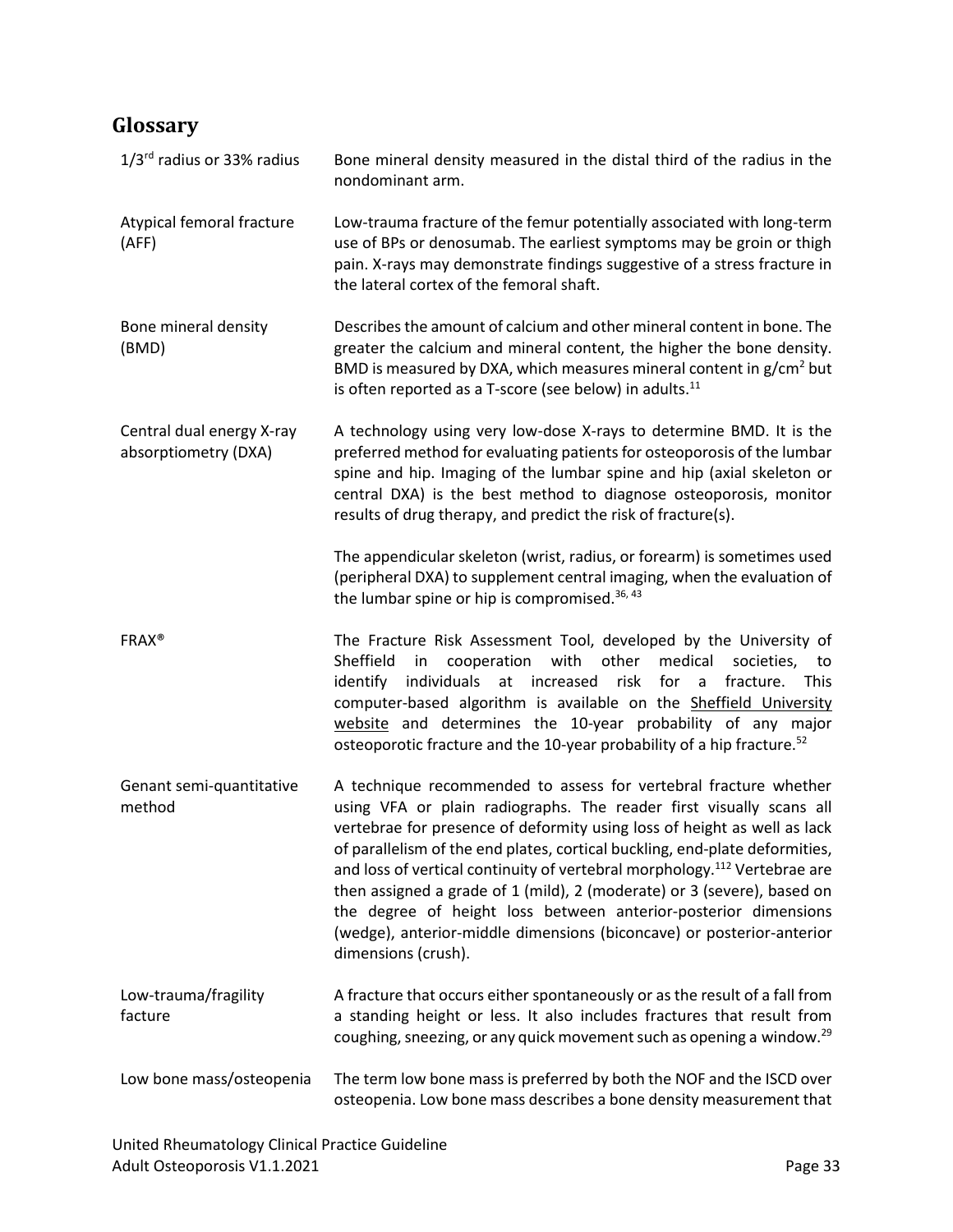|                    | is between -1.0 and -2.5 SDs below the mean BMD of a young-adult<br>reference population.                                                                                                                  |  |  |  |
|--------------------|------------------------------------------------------------------------------------------------------------------------------------------------------------------------------------------------------------|--|--|--|
| Osteoporosis       | There are two definitions of osteoporosis: <sup>11</sup>                                                                                                                                                   |  |  |  |
|                    | 1. A densitometric definition based on a T-score of -2.5 or lower<br>2. A clinical definition based on a history of a low-trauma/fragility<br>fracture in an adult                                         |  |  |  |
| T-score            | A calculation used to report the results of BMD or bone densitometry<br>tests. The T-score describes the number of SDs above or below the mean<br>BMD of a young-adult reference population. <sup>36</sup> |  |  |  |
| Vertebral fracture | Grade 1 or mild fracture:                                                                                                                                                                                  |  |  |  |
|                    | Reduction in vertebral height of 20% to 25%<br>٠                                                                                                                                                           |  |  |  |
|                    | Grade 2 or moderate fracture                                                                                                                                                                               |  |  |  |
|                    | Reduction in vertebral height of 26% to 40%<br>$\bullet$                                                                                                                                                   |  |  |  |
|                    | Grade 3 or severe fracture                                                                                                                                                                                 |  |  |  |
|                    | Reduction in vertebral height of >40%                                                                                                                                                                      |  |  |  |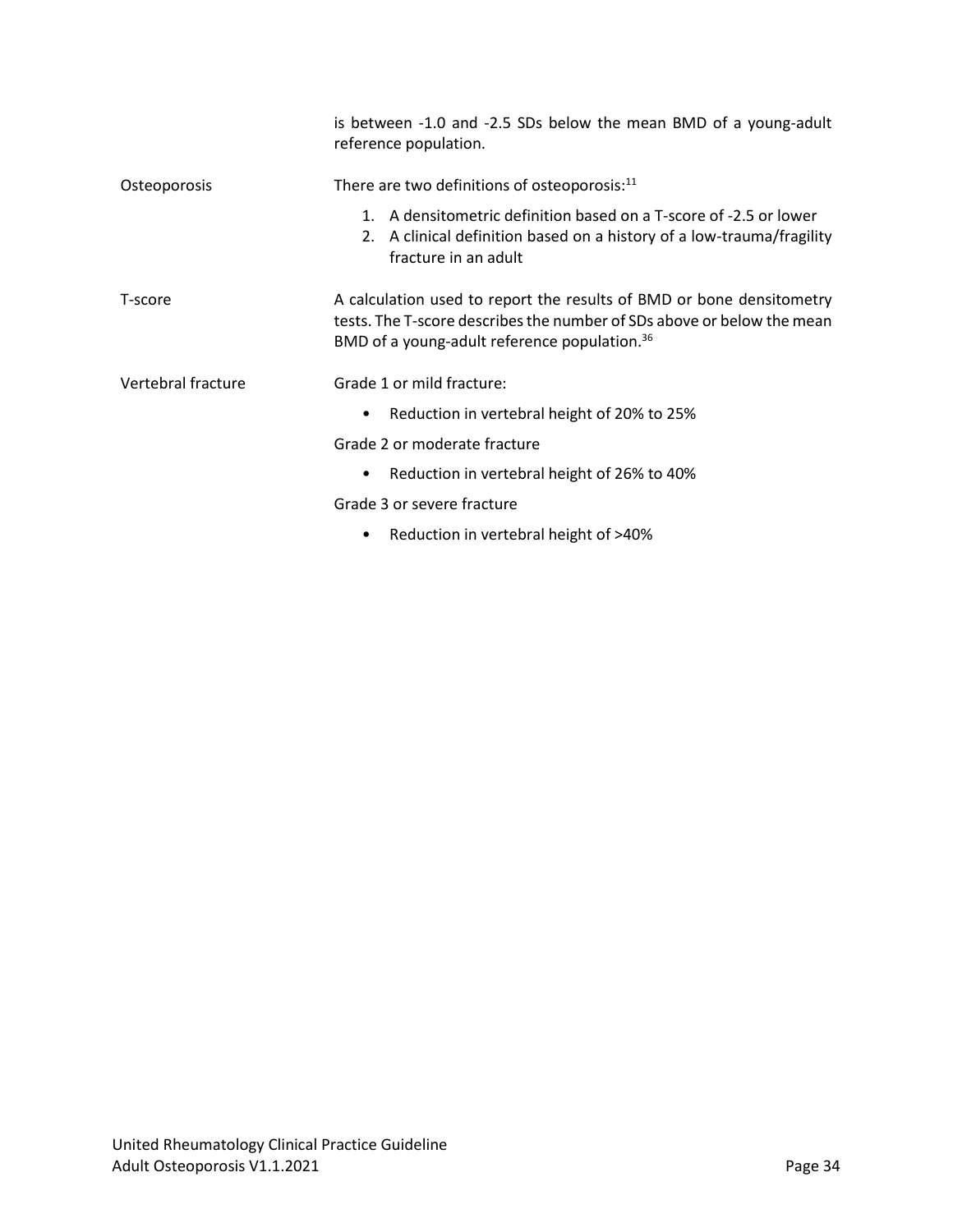# <span id="page-34-0"></span>**Appendix**

# <span id="page-34-1"></span>Essential Elements from Osteoporosis Clinical Guidelines

| Demographics                                                                 | Gender, age, race, height/weight/BMI<br>٠                                                                                                                                                                                                                                                                                                                                                                                                                                                                                                                                                      |
|------------------------------------------------------------------------------|------------------------------------------------------------------------------------------------------------------------------------------------------------------------------------------------------------------------------------------------------------------------------------------------------------------------------------------------------------------------------------------------------------------------------------------------------------------------------------------------------------------------------------------------------------------------------------------------|
| Social and Personal History                                                  | Alcohol use of more than two units per day<br>٠<br>Current cigarette use<br>٠<br>Dietary calcium intake<br>٠                                                                                                                                                                                                                                                                                                                                                                                                                                                                                   |
| <b>Medications</b><br>(to include current vs prior,<br>and start/stop dates) | Steroids for more than 3 months<br>$\bullet$<br>Current thyroid hormone supplement, neuroleptics, aromatase<br>٠<br>inhibitors, androgen deprivation, estrogens, BPs (type), raloxifene,<br>teriparatide, calcitonin, denosumab, vitamin D supplement, or calcium<br>supplement                                                                                                                                                                                                                                                                                                                |
| Past Medical History                                                         | Maximum adult height (for historical height loss)<br>$\bullet$<br>RA, systemic lupus erythematosus, inflammatory bowel disease, renal<br>$\bullet$<br>calculi, celiac disease, gastric bypass, anorexia, alcoholism,<br>hypogonadism, insulin-dependent diabetes mellitus, multiple<br>myeloma, hyperparathyroidism<br>Skeletal radiation, GERD, arterial/venous thrombotic events<br>٠<br>MRONJ, AFF(s)<br>٠<br>Low-trauma fracture as an adult<br>$\bullet$<br>Type of fracture and date (excluding fingers, toes, and skull)<br>$\circ$<br>Vertebral fractures: number and grade<br>$\circ$ |
| Review of Systems                                                            | Acute/sub-acute back pain<br>$\bullet$<br>Dental health<br>$\bullet$<br>Frequent falls, frailty<br>$\bullet$<br>Significant dysphagia<br>$\bullet$                                                                                                                                                                                                                                                                                                                                                                                                                                             |
| <b>Family History</b>                                                        | Hip fracture in either parent<br>$\bullet$<br>Diagnosis of osteoporosis in other family members<br>٠<br>Renal calculi<br>$\bullet$                                                                                                                                                                                                                                                                                                                                                                                                                                                             |
| <b>Physical Examination</b>                                                  | Height: current<br>٠<br>vs past height (for "measured height loss")<br>$\circ$<br>vs maximal height (for "historical height loss")<br>$\circ$<br>Kyphosis<br>٠<br>Ability to stand on either leg for >6 seconds<br>٠<br>Oral health/dental evaluation<br>٠                                                                                                                                                                                                                                                                                                                                     |
| DXA Data                                                                     | Machine type<br>٠<br>Least significant change for spine and hip<br>Lowest T-score<br>BMD (g/cm <sup>2</sup> ) in femoral neck (to calculate FRAX <sup>®</sup> )<br>$\bullet$<br>Lowest of two values, if both hips present<br>$\circ$<br>FRAX <sup>®</sup> result<br>Vertebral morphometry, if height loss or back pain; VFA, if available;<br>٠<br>lateral T and L spine radiographs, if not<br>Trabecular bone score, if available<br>٠                                                                                                                                                      |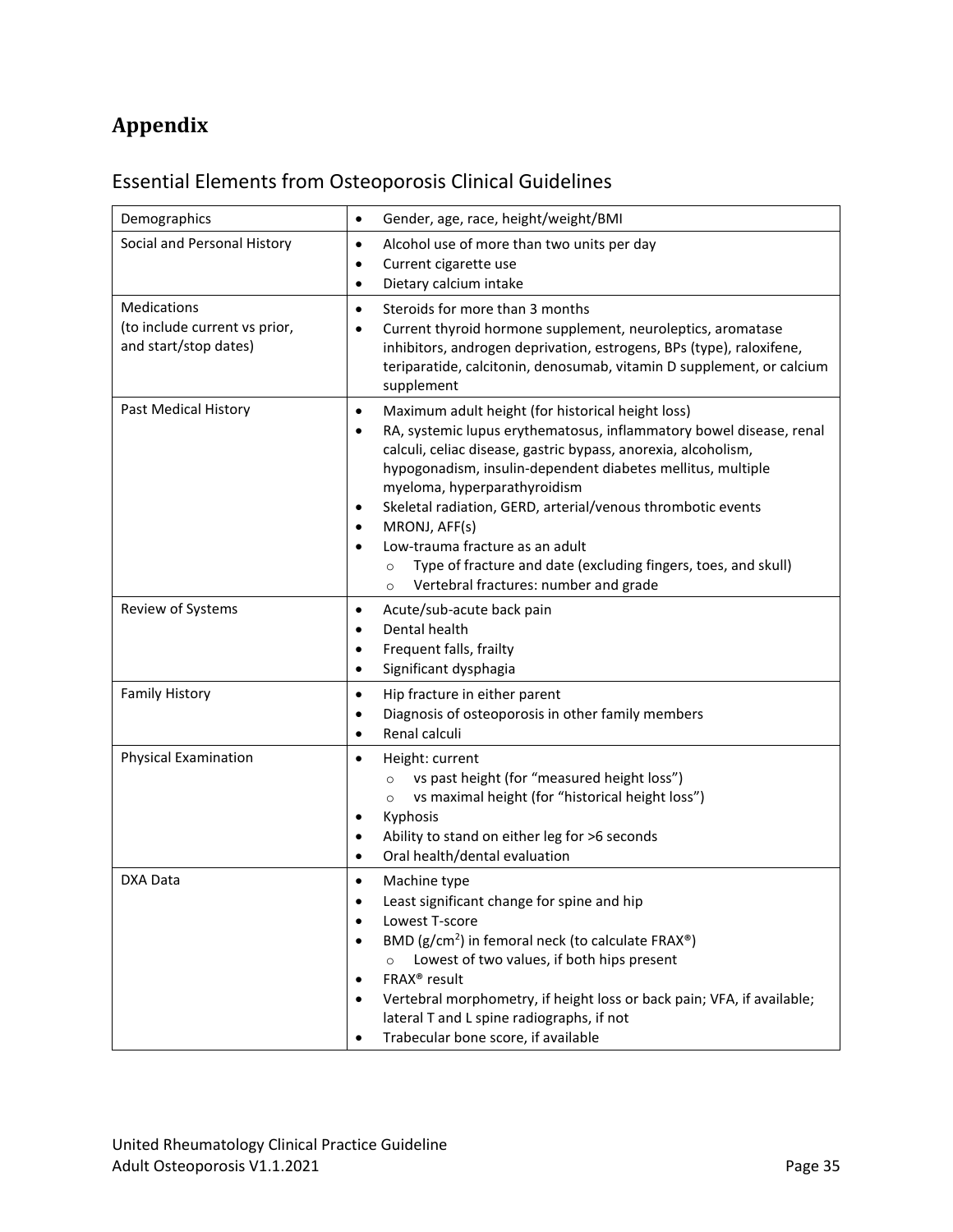#### <span id="page-35-0"></span>**References**

1. National Institutes of Health (NIH). Osteoporosis prevention, diagnosis, and therapy. Volume 17, Number 1, 27-29 March, 2000. [https://consensus.nih.gov/2000/2000Osteoporos](https://consensus.nih.gov/2000/2000Osteoporosis111PDF.pdf) [is111PDF.pdf.](https://consensus.nih.gov/2000/2000Osteoporosis111PDF.pdf) Accessed February 2, 2016.

2. NIH Consensus Development Panel on Osteoporosis Prevention, Diagnosis and Therapy. Osteoporosis prevention, diagnosis, and therapy. *JAMA* 2001;285:785-795.

3. National Institutes of Health (NIH) Osteoporosis and Related Bone Disease National Resource Center. Osteoporosis overview. [https://www.bones.nih.gov/sites/bones/files/pdf](https://www.bones.nih.gov/sites/bones/files/pdfs/osteopoverview-508.pdf) [s/osteopoverview-508.pdf.](https://www.bones.nih.gov/sites/bones/files/pdfs/osteopoverview-508.pdf) Accessed December 2, 2019.

4. Wright NC, Looker AC, Saag KG, Curtis JR, Delzell ES, et al. The recent prevalence of osteoporosis and low bone mass in the United States based on bone mineral density at the femoral neck or lumbar spine. *J Bone Miner Res*  2014;29:2520-2526.

5. Burge R, Dawson-Hughes B, Solomon DH, Wong JB, King A, Tosteson A. Incidence and economic burden of osteoporosis-related fractures in the United States, 2005-2025. *J Bone Miner Res* 2007;22:465-475.

6. Hansen D, Bazell C, Pelizzari P, Pyenson B. Milliman Research Report: Medicare cost of osteoporotic fractures.

[http://assets.milliman.com/ektron/Medicare\\_cos](http://assets.milliman.com/ektron/Medicare_cost_of_osteoporotic_fractures.pdf) [t\\_of\\_osteoporotic\\_fractures.pdf.](http://assets.milliman.com/ektron/Medicare_cost_of_osteoporotic_fractures.pdf) Accessed December 2, 2019.

7. State of New Jersey Department of Human Services, Division of Aging Services. Osteoporosis.

[https://www.state.nj.us/humanservices/doas/he](https://www.state.nj.us/humanservices/doas/healthy/osteoporosis/) [althy/osteoporosis/.](https://www.state.nj.us/humanservices/doas/healthy/osteoporosis/) Accessed January 26, 2020.

8. Melton LJ, 3rd. Adverse outcomes of osteoporotic fractures in the general population. *J Bone Miner Res* 2003;18:1139-1141.

9. Blume SW, Curtis JR. Medical costs of osteoporosis in the elderly Medicare population. *Osteoporosis Int* 2011;22:1835-1844.

10. Lewiecki EM, Ortendahl JD, Vanderpuye-Orgle J, Grauer A, Arellano J, et al. Healthcare policy changes in osteoporosis can improve outcomes and reduce costs in the United States. *JBMR Plus* 2019;3:e10192.

11. The International Society for Clinical Densitometry (ISCD). Official Positions 2015: Adult & Pediatric[. https://www.iscd.org/official](https://www.iscd.org/official-positions/2015-iscd-official-positions-adult/)[positions/2015-iscd-official-positions-adult/.](https://www.iscd.org/official-positions/2015-iscd-official-positions-adult/) Accessed January 12, 2016.

12. Camacho PM, Petak SM, Binkley N, Clarke BL, Harris ST, et al. American Association of Clinical Endocrinologists and American College of Endocrinology Clinical Practice Guidelines for the Diagnosis and Treatment of Postmenopausal Osteoporosis – 2016. *Endocr Pract* 2016;22:1-42.

13. Camacho PM, Petak SM, Binkley N, Diab DM, Eldeiry LS, et al. American Association of Clinical Endocrinologists and American College of Endocrinology Clinical Practice Guidelines for the Diagnosis and Treatment of Postmenopausal Osteoporosis – 2020 Update. *Endocr Pract*  2020;26:1-46.

14. Vokes TJ, Dixon LB, Favus MJ. Clinical utility of dual-energy vertebral assessment (DVA). *Osteoporosis Int* 2003;14:871-878.

15. American College of Radiology. ACR Appropriateness Criteria®, Osteoporosis and Bone Mineral Density. 1998.

[https://acsearch.acr.org/docs/69358/Narrative/.](https://acsearch.acr.org/docs/69358/Narrative/) Accessed January 7, 2018.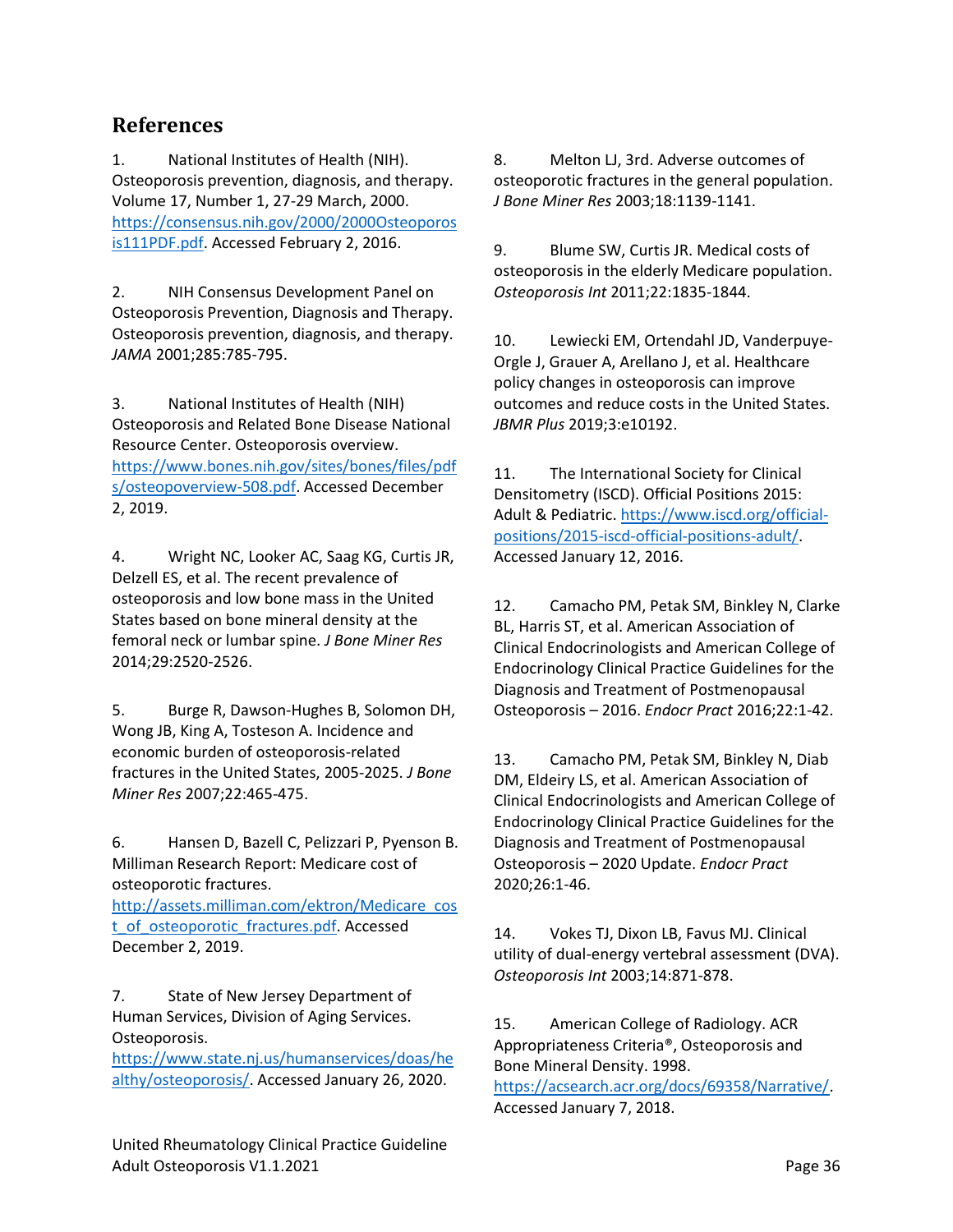16. Kendler DL, Bauer DC, Davison KS, Dian L, Hanley DA, et al. Vertebral fractures: clinical importance and management. *Am J Med*  2016;129:221 e221-210.

17. Fink HA, Milavetz DL, Palermo L, Nevitt MC, Cauley JA, et al. What proportion of incident radiographic vertebral deformities is clinically diagnosed and vice versa? *J Bone Miner Res*  2005;20:1216-1222.

18. Krege JH, Kendler D, Krohn K, Genant H, Alam J, et al. Relationship between vertebral fracture burden, height loss, and pulmonary function in postmenopausal women with osteoporosis. *J Clin Densitom* 2015;18:506-511.

19. Crans GG, Genant HK, Krege JH. Prognostic utility of a semiquantitative spinal deformity index. *Bone* 2005;37:175-179.

20. Siris ES, Genant HK, Laster AJ, Chen P, Misurski DA, Krege JH. Enhanced prediction of fracture risk combining vertebral fracture status and BMD. *Osteoporosis Int* 2007;18:761-770.

21. Kendler DL, Marin F, Zerbini CAF, Russo LA, Greenspan SL, et al. Effects of teriparatide and risedronate on new fractures in postmenopausal women with severe osteoporosis (VERO): a multicentre, double-blind, doubledummy, randomised controlled trial. *Lancet*  2017;391:230-240.

22. National Committee for Quality Assurance (NCQA), Osteoporosis Expert Work Group, Geriatric Measurement Advisory Panel. Proposed changes to existing measure for HEDIS 2020®1: Osteoporosis Management in Women Who Had a Fracture (OMW)

[https://www.ncqa.org/wp-](https://www.ncqa.org/wp-content/uploads/2019/02/20190208_14_OMW.pdf)

[content/uploads/2019/02/20190208\\_14\\_OMW.p](https://www.ncqa.org/wp-content/uploads/2019/02/20190208_14_OMW.pdf) [df.](https://www.ncqa.org/wp-content/uploads/2019/02/20190208_14_OMW.pdf) Accessed January 27, 2020.

23. Fitzpatrick LA. Secondary causes of osteoporosis. *Mayo Clin Proc* 2002;77:453-468.

24. Papaioannou A, Morin S, Cheung AM, Atkinson S, Brown JP, et al. 2010 clinical practice guidelines for the diagnosis and management of osteoporosis in Canada: summary. *CMAJ*  2010;182:1864-1873.

25. Watts NB, Bilezikian JP, Camacho PM, Greenspan SL, Harris ST, et al. American Association of Clinical Endocrinologists Medical Guidelines for Clinical Practice for the diagnosis and treatment of postmenopausal osteoporosis. *Endocr Pract* 2010;16 Suppl 3:1-37.

26. Kaiser Permanente. Osteoporosis Screening, Diagnosis, and Treatment Guideline. [https://wa.kaiserpermanente.org/static/pdf/publ](https://wa.kaiserpermanente.org/static/pdf/public/guidelines/osteoporosis.pdf) [ic/guidelines/osteoporosis.pdf.](https://wa.kaiserpermanente.org/static/pdf/public/guidelines/osteoporosis.pdf) Accessed December 3, 2019.

27. National Osteoporosis Guideline Group. NOGG 2017: Clinical Guideline for the Prevention and Treatment of Osteoporosis. 2017. [https://www.sheffield.ac.uk/NOGG/NOGG%20Gu](https://www.sheffield.ac.uk/NOGG/NOGG%20Guideline%202017.pdf) [ideline%202017.pdf.](https://www.sheffield.ac.uk/NOGG/NOGG%20Guideline%202017.pdf) Accessed January 23, 2018.

28. McCloskey EV, Oden A, Harvey NC, Leslie WD, Hans D, et al. A meta-analysis of trabecular bone score in fracture risk prediction and its relationship to FRAX. *J Bone Miner Res*  2016;31:940-948.

29. Florence A, Allen S, Benedict L, Compo R, Jensen A, et al. Health Care Guideline. Diagnosis and treatment of osteoporosis. Updated July 2013. Institute for Clinical Systems Improvement (ICSI)

[https://www.icsi.org/\\_asset/vnw0c3/Osteo.pdf.](https://www.icsi.org/_asset/vnw0c3/Osteo.pdf) Accessed January 12, 2016.

30. Ford N, Norris SL, Hill SR. Clarifying WHO's position on the FRAX® tool for fracture prediction. *Bull World Health Organ* 2016;94:862.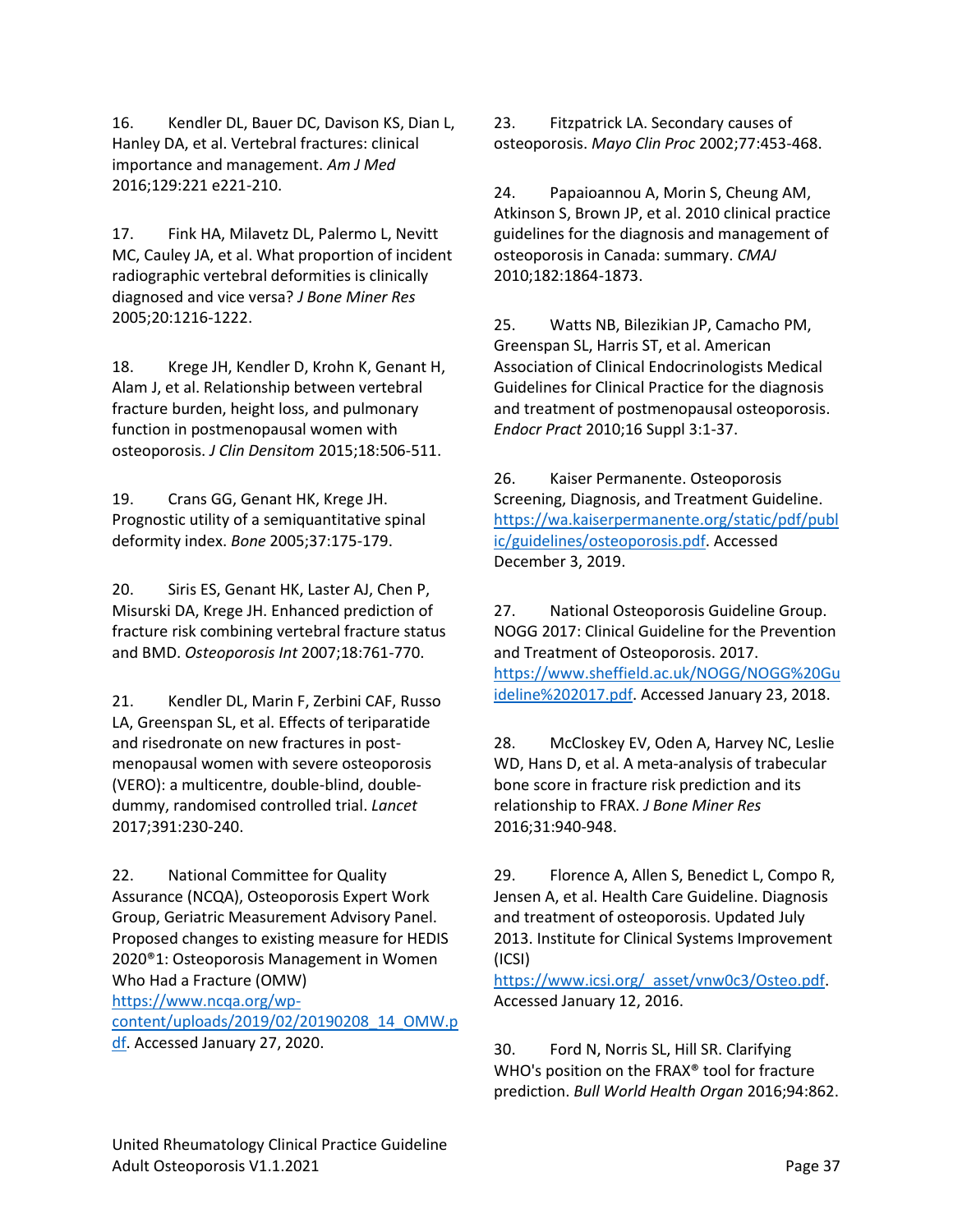31. The International Society for Clinical Densitometry (ISCD), International Osteoporosis Foundation (IOF). 2010 Official Positions on FRAX®.

[https://iscd.app.box.com/s/4k35szskkiorkl5wm3i](https://iscd.app.box.com/s/4k35szskkiorkl5wm3ic2webouoc5rw2) [c2webouoc5rw2.](https://iscd.app.box.com/s/4k35szskkiorkl5wm3ic2webouoc5rw2) Accessed November 2010.

32. Sornay-Rendu E, Munoz F, Garnero P, Duboeuf F, Delmas PD. Identification of osteopenic women at high risk of fracture: the OFELY study. *J Bone Miner Res* 2005;20:1813- 1819.

33. National Osteoporosis Foundation. What women need to know.

[https://www.nof.org/preventing](https://www.nof.org/preventing-fractures/general-facts/what-women-need-to-know/)[fractures/general-facts/what-women-need-to](https://www.nof.org/preventing-fractures/general-facts/what-women-need-to-know/)[know/.](https://www.nof.org/preventing-fractures/general-facts/what-women-need-to-know/) Accessed February 12, 2019.

34. National Osteoporosis Foundation. Just for men. [https://www.nof.org/preventing](https://www.nof.org/preventing-fractures/general-facts/just-for-men/)[fractures/general-facts/just-for-men/.](https://www.nof.org/preventing-fractures/general-facts/just-for-men/) Accessed February 12, 2019.

35. Centre for Metabolic Bone Diseases. FRAX® Fracture Risk Assessment Tool. Calculation Tool.

[https://www.sheffield.ac.uk/FRAX/tool.aspx?cou](https://www.sheffield.ac.uk/FRAX/tool.aspx?country=9) [ntry=9.](https://www.sheffield.ac.uk/FRAX/tool.aspx?country=9) Accessed February 27, 2020.

36. National Osteoporosis Foundation. Clinician's Guide to Prevention and Treatment of Osteoporosis. 2014.

[http://www.iscd.org/documents/2014/10/nof](http://www.iscd.org/documents/2014/10/nof-clin-guidelines.pdf)[clin-guidelines.pdf.](http://www.iscd.org/documents/2014/10/nof-clin-guidelines.pdf) Accessed February 27, 2019.

37. Kanis JA, Harvey NC, McCloskey E, Bruyère O, Veronese N, et al. Algorithm for the management of patients at low, high and very high risk of osteoporotic fractures. *Osteoporos Int*  2020;31:1-12.

38. Kanis JA, Johansson H, Harvey NC, Gudnason V, Sigurdsson G, et al. Adjusting conventional FRAX estimates of fracture

probability according to the recency of sentinel fractures. *Osteoporos Int* 2020;31:1817-1828.

39. Compston JE, Drake MT. Defining Very High Fracture Risk: Is FRAX Fit for Purpose? *J Bone Miner Res* 2020;35:1399-1403.

40. Consensus development conference: diagnosis, prophylaxis, and treatment of osteoporosis. *Am J Med* 1993;94:646-650.

41. Silva BC, Leslie WD, Resch H, Lamy O, Lesnyak O, et al. Trabecular bone score: a noninvasive analytical method based upon the DXA image. *J Bone Miner Res* 2014;29:518-530.

42. Martineau P, Leslie WD, Johansson H, Oden A, McCloskey EV, et al. Clinical utility of using lumbar spine trabecular bone score to adjust fracture probability: the Manitoba BMD Cohort. *J Bone Miner Res* 2017;32:1568-1574.

43. Allen S, Forney-Gorman A, Homan M, Kearns A, Kramlinger A, Sauer M. Institute for Clinical Systems Improvement. Diagnosis and Treatment of Osteoporosis.

[https://www.icsi.org/wp](https://www.icsi.org/wp-content/uploads/2019/01/Osteo.pdf)[content/uploads/2019/01/Osteo.pdf.](https://www.icsi.org/wp-content/uploads/2019/01/Osteo.pdf) Accessed January 17, 2020.

44. Grossman JM, Gordon R, Ranganath VK, Deal C, Caplan L, et al. American College of Rheumatology 2010 recommendations for the prevention and treatment of glucocorticoidinduced osteoporosis. *Arthritis Care Res (Hoboken)* 2010;62:1515-1526.

45. US Preventative Services Task Force. Screening for osteoporosis to prevent fractures: recommendation statement. *JAMA*  2018;319:2521-2531.

46. Greenspan SL, von Stetten E, Emond SK, Jones L, Parker RA. Instant vertebral assessment: a noninvasive dual X-ray absorptiometry

United Rheumatology Clinical Practice Guideline Adult Osteoporosis V1.1.2021 **Page 38**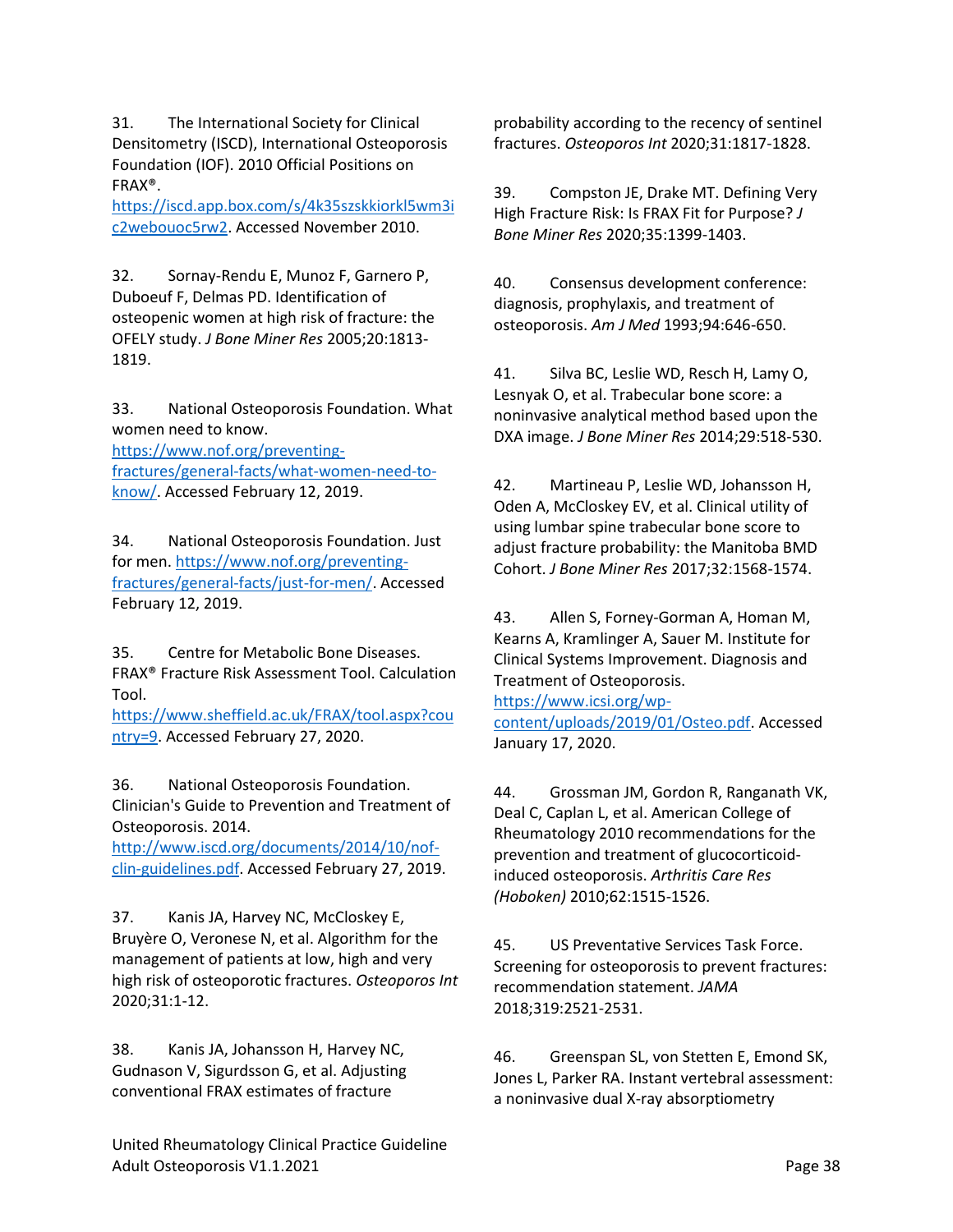technique to avoid misclassification and clinical mismanagement of osteoporosis. *J Clin Densitom*  2001;4:373-380.

47. Yang J, Cosman F, Stone PW, Li M, Nieves JW. Vertebral fracture assessment (VFA) for osteoporosis screening in US postmenopausal women: is it cost-effective? *Osteoporos Int*  2020;31:2321-2335.

48. Cosman F, de Beur SJ, LeBoff MS, Lewiecki EM, Tanner B, et al. Clinician's Guide to Prevention and Treatment of Osteoporosis. *Osteoporos Int* 2014;25:2359-2381.

49. Schousboe JT, Lix LM, Morin SN, Derkatch S, Bryanton M, et al. Vertebral Fracture Assessment Increases Use of Pharmacologic Therapy for Fracture Prevention in Clinical Practice. *J Bone Miner Res* 2019;34:2205-2212.

50. Eastell R, Rosen CJ, Black DM, Cheung AM, Murad MH, Shoback D. Pharmacological management of osteoporosis in postmenopausal women: an Endocrine Society\* Clinical Practice Guideline. *J Clin Endocrinol Metab*  2019;104:1595-1622.

51. Lash RW, Harrison R, McCort JT, Nicholson JM, Velez L. Osteoporosis: Prevention and Treatment. University of Michigan Health System. Last revised June 2013. [http://www.med.umich.edu/1info/FHP/practiceg](http://www.med.umich.edu/1info/FHP/practiceguides/osteoporosis/text.pdf) [uides/osteoporosis/text.pdf](http://www.med.umich.edu/1info/FHP/practiceguides/osteoporosis/text.pdf) Accessed January 12, 2020.

52. The American College of Obstetricians and Gynecologists. ACOG Practice Bulletin N. 129. Osteoporosis. *Obstet Gynecol* 2012;120:718-734.

53. National Osteoporosis Society. Exercise and osteoporosis. 2016.

[https://theros.org.uk/media/98591/exercise](https://theros.org.uk/media/98591/exercise-osteo-october-2016.pdf)[osteo-october-2016.pdf.](https://theros.org.uk/media/98591/exercise-osteo-october-2016.pdf) Accessed February 28, 2019.

54. Minne HW, on behalf of the International Osteoporosis Foundation Committee of Scientific Advisors. Invest in your bones. Move it or lose it. [https://www.iofbonehealth.org/sites/default/file](https://www.iofbonehealth.org/sites/default/files/PDFs/WOD%20Reports/move_it_or_lose_it_en.pdf) [s/PDFs/WOD%20Reports/move\\_it\\_or\\_lose\\_it\\_en](https://www.iofbonehealth.org/sites/default/files/PDFs/WOD%20Reports/move_it_or_lose_it_en.pdf) [.pdf.](https://www.iofbonehealth.org/sites/default/files/PDFs/WOD%20Reports/move_it_or_lose_it_en.pdf) Accessed February 28, 2019.

55. Eriksen EF. Treatment of osteopenia. *Rev Endocr Metab Disord* 2012;13:209-223.

56. Kanis JA, Reginster JY, Kaufman JM, Ringe JD, Adachi JD, et al. A reappraisal of generic bisphosphonates in osteoporosis. *Osteoporosis Int* 2012;23:213-221.

57. Ringe JD, Moller G. Differences in persistence, safety and efficacy of generic and original branded once weekly bisphosphonates in patients with postmenopausal osteoporosis: 1 year results of a retrospective patient chart review analysis. *Rheumatol Int* 2009;30:213-221.

58. Cummings SR, Ferrari S, Eastell R, Gilchrist N, Jensen JB, et al. Vertebral fractures after discontinuation of denosumab: a post hoc analysis of the randomized placebo-controlled FREEDOM trial and its extension. *J Bone Miner Res* 2018;33:190-198.

59. Prolia® [prescribing information]. [https://www.pi.amgen.com/~/media/amgen/rep](https://www.pi.amgen.com/~/media/amgen/repositorysites/pi-amgen-com/prolia/prolia_pi.pdf) [ositorysites/pi-amgen-com/prolia/prolia\\_pi.pdf.](https://www.pi.amgen.com/~/media/amgen/repositorysites/pi-amgen-com/prolia/prolia_pi.pdf) Accessed February 25, 2020.

60. Forteo [prescribing information]. [https://www.accessdata.fda.gov/drugsatfda\\_doc](https://www.accessdata.fda.gov/drugsatfda_docs/label/2020/021318s053lbl.pdf) [s/label/2020/021318s053lbl.pdf.](https://www.accessdata.fda.gov/drugsatfda_docs/label/2020/021318s053lbl.pdf) Accessed

61. Tymlos [prescribing information]. [https://www.accessdata.fda.gov/drugsatfda\\_doc](https://www.accessdata.fda.gov/drugsatfda_docs/label/2017/208743lbl.pdf) [s/label/2017/208743lbl.pdf.](https://www.accessdata.fda.gov/drugsatfda_docs/label/2017/208743lbl.pdf) Accessed

62. US Food and Drug Administration. FDA approves new treatment for osteoporosis in postmenopausal women at high risk of fracture.

United Rheumatology Clinical Practice Guideline Adult Osteoporosis V1.1.2021 **Page 39**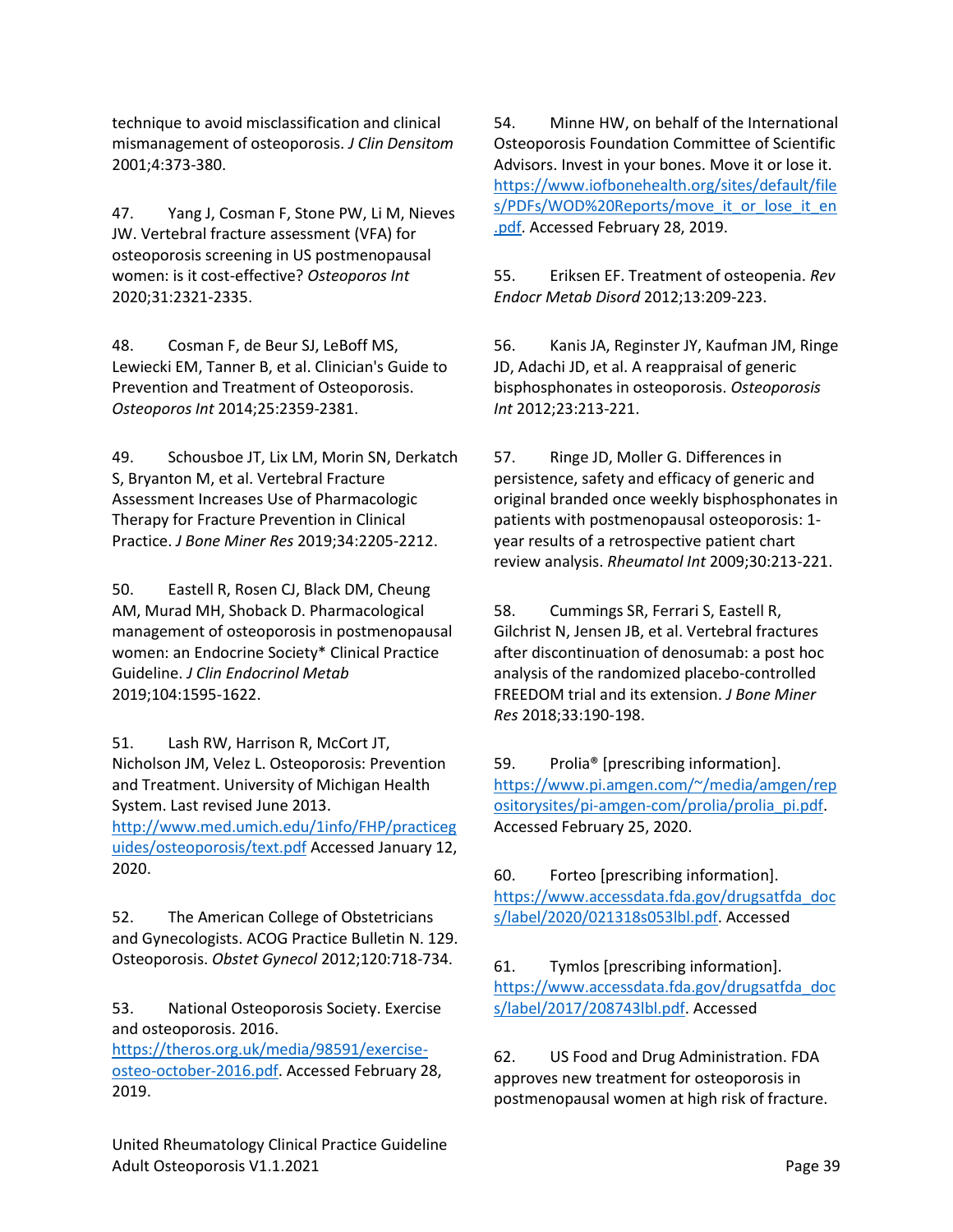[https://www.fda.gov/news-events/press](https://www.fda.gov/news-events/press-announcements/fda-approves-new-treatment-osteoporosis-postmenopausal-women-high-risk-fracture)[announcements/fda-approves-new-treatment](https://www.fda.gov/news-events/press-announcements/fda-approves-new-treatment-osteoporosis-postmenopausal-women-high-risk-fracture)[osteoporosis-postmenopausal-women-high-risk](https://www.fda.gov/news-events/press-announcements/fda-approves-new-treatment-osteoporosis-postmenopausal-women-high-risk-fracture)[fracture.](https://www.fda.gov/news-events/press-announcements/fda-approves-new-treatment-osteoporosis-postmenopausal-women-high-risk-fracture) Accessed December 7, 2019.

63. US Food and Drug Administration. Highlights of Prescribing Information. EVENITY™ (romosozumab-aqqg) injection, for subcutaneous use.

[https://www.accessdata.fda.gov/drugsatfda\\_doc](https://www.accessdata.fda.gov/drugsatfda_docs/label/2019/761062s000lbl.pdf) [s/label/2019/761062s000lbl.pdf.](https://www.accessdata.fda.gov/drugsatfda_docs/label/2019/761062s000lbl.pdf) Accessed February 27, 2020.

64. Shoback D, Rosen CJ, Black DM, Cheung AM, Murad MH, Eastell R. Pharmacological Management of Osteoporosis in Postmenopausal Women: An Endocrine Society Guideline Update. *J Clin Endocrinol Metab* 2020;105.

65. Institute for Clinical and Economic Review (ICER). Anabolic therapies for osteoporosis in postmenopausal women: effectiveness and value.; June 16, 2017. [https://icer-review.org/sp](https://icer-review.org/sp-content/uploads/2016/11/CTAF_Osteoporosis_Evidence_Report_061617.pdf)[content/uploads/2016/11/CTAF\\_Osteoporosis\\_E](https://icer-review.org/sp-content/uploads/2016/11/CTAF_Osteoporosis_Evidence_Report_061617.pdf) [vidence\\_Report\\_061617.pdf.](https://icer-review.org/sp-content/uploads/2016/11/CTAF_Osteoporosis_Evidence_Report_061617.pdf) Accessed January 22, 2018.

66. Saag KG, Petersen J, Brandi ML, Karaplis AC, Lorentzon M, et al. Romosozumab or alendronate for fracture prevention in women with osteoporosis. *N Engl J Med* 2017;377:1417- 1427.

67. Miller PD. Chronic kidney disease and the skeleton. *Bone Res* 2014;2:14044.

68. Ketteler M, Leonard MB, Block GA, Evenepoel P, Fukagawa M, et al. KDIGO 2017 clinical practice guideline update for the diagnosis, evaluation, prevention and treatment of chronic kidney disease - mineral and bone disorder (CKD-MBD). *Kidney Int Suppl* 2017;7:1- 59.

69. Van Staa TP, Laan RF, Barton IP, Cohen S, Reid DM, Cooper C. Bone density threshold and other predictors of vertebral fracture in patients receiving oral glucocorticoid therapy. *Arthritis Rheum* 2003;48:3224-3229.

70. Manolagas SC, Weinstein RS. New developments in the pathogenesis and treatment of steroid-induced osteoporosis. *J Bone Miner Res* 1999;14:1061-1066.

71. Adler RA, El-Hajj Fuleihan G, Bauer DC, Camacho PM, Clarke BL, et al. Managing osteoporosis in patients on long-term bisphosphonate treatment: report of a task force of the American Society for Bone and Mineral Research. *J Bone Miner Res* 2016;31:1910.

72. Schwartz AV, Bauer DC, Cummings SR, Cauley JA, Ensrud KE, et al. Efficacy of continued alendronate for fractures in women with and without prevalent vertebral fracture: the FLEX trial. *J Bone Miner Res* 2010;25:976-982.

73. Black DM, Reid IR, Boonen S, Bucci-Rechtweg C, Cauley JA, et al. The effect of 3 versus 6 years of zoledronic acid treatment of osteoporosis: a randomized extension to the HORIZON-Pivotal Fracture Trial (PFT). *J Bone Miner Res* 2012;27:243-254.

74. Laster AJ, Tanner SB. Duration of treatment in postmenopausal osteoporosis: how long to treat and what are the consequences of cessation of treatment? *Rheum Dis Clin North Am*  2011;37:323-336, v.

75. Watts NB, Diab DL. Long-term use of bisphosphonates in osteoporosis. *J Clin Endocrinol Metab* 2010;95:1555-1565.

76. Seeman E. To stop or not to stop, that is the question. *Osteoporosis Int* 2009;20:187-195.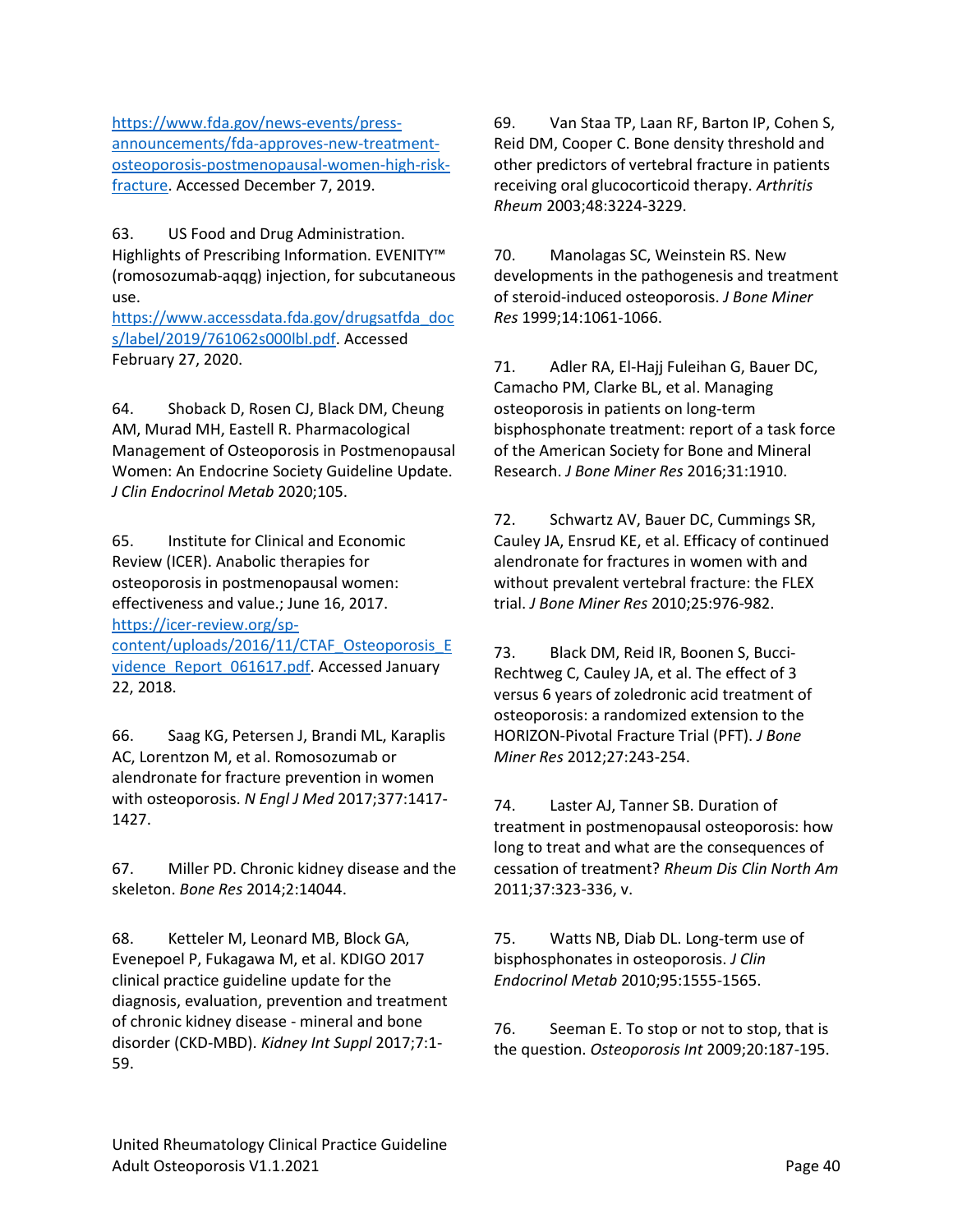77. Li K, Kaaks R, Linseisen J, Rohrmann S. Associations of dietary calcium intake and calcium supplementation with myocardial infarction and stroke risk and overall cardiovascular mortality in the Heidelberg cohort of the European Prospective Investigation into Cancer and Nutrition study (EPIC-Heidelberg). *Heart* 2012;98:920-925.

78. Bolland MJ, Grey A, Avenell A, Gamble GD, Reid IR. Calcium supplements with or without vitamin D and risk of cardiovascular events: reanalysis of the Women's Health Initiative limited access dataset and metaanalysis. *BMJ* 2011;342:d2040.

79. Bolland MJ, Avenell A, Baron JA, Grey A, MacLennan GS, et al. Effect of calcium supplements on risk of myocardial infarction and cardiovascular events: meta-analysis. *BMJ*  2010;341:c3691.

80. Paik JM, Curhan GC, Sun Q, Rexrode KM, Manson JE, et al. Calcium supplement intake and risk of cardiovascular disease in women. *Osteoporosis Int* 2014;25:2047-2056.

81. Heaney RP, Kopecky S, Maki KC, Hathcock J, Mackay D, Wallace TC. A review of calcium supplements and cardiovascular disease risk. *Adv Nutr* 2012;3:763-771.

82. Hsia J, Heiss G, Ren H, Allison M, Dolan NC, et al. Calcium/vitamin D supplementation and cardiovascular events. *Circulation*  2007;115:846-854.

83. LaCroix AZ, Kotchen J, Anderson G, Brzyski R, Cauley JA, et al. Calcium plus vitamin D supplementation and mortality in postmenopausal women: the Women's Health Initiative calcium-vitamin D randomized controlled trial. *J Gerontol A Biol Sci Med Sci*  2009;64:559-567.

84. Harvey NC, D'Angelo S, Paccou J, Curtis EM, Edwards M, et al. Calcium and vitamin D supplementation are not associated with risk of incident ischemic cardiac events or death: findings from the UK Biobank Cohort. *J Bone Miner Res* 2018;33:803-811.

85. Yao P, Bennett D, Mafham M, Lin X, Chen Z, et al. Vitamin D and calcium for the prevention of fracture: a systematic review and metaanalysis. *JAMA Netw Open* 2019;2:e1917789.

86. Ross AC, Manson JE, Abrams SA, Aloia JF, Brannon PM, et al. The 2011 report on dietary reference intakes for calcium and vitamin D from the Institute of Medicine: what clinicians need to know. *J Clin Endocrinol Metab* 2011;96:53-58.

87. Targownik LE, Leslie WD, Davison KS, Goltzman D, Jamal SA, et al. The relationship between proton pump inhibitor use and longitudinal change in bone mineral density: a population-based study [corrected] from the Canadian Multicentre Osteoporosis Study (CaMos). *Am J Gastroenterol* 2012;107:1361- 1369.

88. Kwok CS, Yeong JK, Loke YK. Metaanalysis: risk of fractures with acid-suppressing medication. *Bone* 2011;48:768-776.

89. Ngamruengphong S, Leontiadis GI, Radhi S, Dentino A, Nugent K. Proton pump inhibitors and risk of fracture: a systematic review and meta-analysis of observational studies. *Am J Gastroenterol* 2011;106:1209-1218; quiz 1219.

90. Eom CS, Park SM, Myung SK, Yun JM, Ahn JS. Use of acid-suppressive drugs and risk of fracture: a meta-analysis of observational studies. *Ann Fam Med* 2011;9:257-267.

91. Yu EW, Bauer SR, Bain PA, Bauer DC. Proton pump inhibitors and risk of fractures: a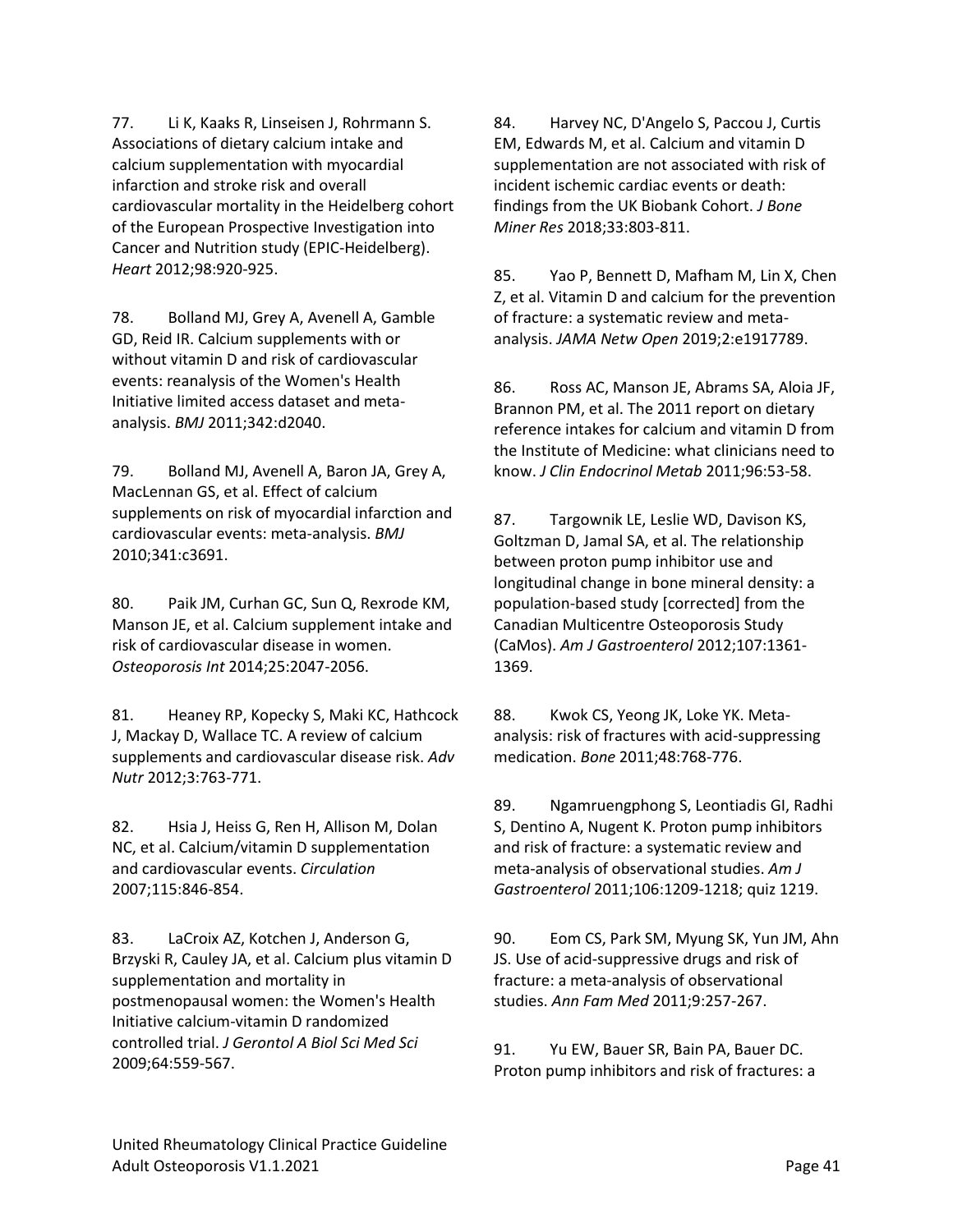meta-analysis of 11 international studies. *Am J Med* 2011;124:519-526.

92. Ye X, Liu H, Wu C, Qin Y, Zang J, et al. Proton pump inhibitors therapy and risk of hip fracture: a systematic review and meta-analysis. *Eur J Gastroenterol Hepatol* 2011;23:794-800.

93. Gerson LB, Bonafede M, Princic N, Gregory C, Farr A, Balu S. Development of a refractory gastro-oesophageal reflux score using an administrative claims database. *Aliment Pharmacol Ther* 2011;34:555-567.

94. Ruggiero SL, Dodson TB, Fantasia J, Goodday R, Aghaloo T, et al. American Association of Oral and Maxillofacial Surgeons position paper on medication-related osteonecrosis of the jaw--2014 update. *J Oral Maxillofac Surg* 2014;72:1938-1956. .

95. Aghaloo TL, Felsenfeld AL, Tetradis S. Osteonecrosis of the jaw in a patient on denosumab. *J Oral Maxillofac Surg* 2010;68:959- 963.

96. Diz P, Lopez-Cedrun JL, Arenaz J, Scully C. Denosumab-related osteonecrosis of the jaw. *J Am Dent Assoc* 2012;143:981-984.

97. Papapoulos S, Chapurlat R, Libanati C, Brandi ML, Brown JP, et al. Five years of denosumab exposure in women with postmenopausal osteoporosis: results from the first two years of the FREEDOM extension. *J Bone Miner Res* 2012;27:694-701.

98. Sivolella S, Lumachi F, Stellini E, Favero L. Denosumab and anti-angiogenetic drug-related osteonecrosis of the jaw: an uncommon but potentially severe disease. *Anticancer Res*  2013;33:1793-1797.

99. Shannon J, Shannon J, Modelevsky S, Grippo AA. Bisphosphonates and osteonecrosis of the jaw. *J Am Geriatr Soc* 2011;59:2350-2355.

100. Khan AA, Morrison A, Kendler DL, Rizzoli R, Hanley DA, et al. Case-based review of osteonecrosis of the jaw (ONJ) and application of the international recommendations for management from the International Task Force on ONJ. *J Clin Densitom* 2017;20:8-24.

101. Dell RM, Adams AL, Greene DF, Funahashi TT, Silverman SL, et al. Incidence of atypical nontraumatic diaphyseal fractures of the femur. *J Bone Miner Res* 2012;27:2544-2550.

102. Lo JC, O'Ryan FS, Gordon NP, Yang J, Hui RL, et al. Prevalence of osteonecrosis of the jaw in patients with oral bisphosphonate exposure. *J Oral Maxillofac Surg* 2010;68:243-253.

103. Watts NB, Grbic JT, Binkley N, Papapoulos S, Butler PW, et al. Invasive Oral Procedures and Events in Postmenopausal Women With Osteoporosis Treated With Denosumab for Up to 10 Years. *J Clin Endocrinol Metab* 2019;104:2443-2452.

104. Hellstein JW, Adler RA, Edwards B, Jacobsen PL, Kalmar JR, et al. Managing the care of patients receiving antiresorptive therapy for prevention and treatment of osteoporosis: executive summary of recommendations from the American Dental Association Council on Scientific Affairs. *J Am Dent Assoc* 2011;142:1243- 1251.

105. Reclast® [prescribing information]. 2017. East Hanover, NJ: Novartis Pharmaceuticals Corporation

106. Khosla S, Burr D, Cauley J, Dempster DW, Ebeling PR, et al. Bisphosphonate-associated osteonecrosis of the jaw: report of a task force of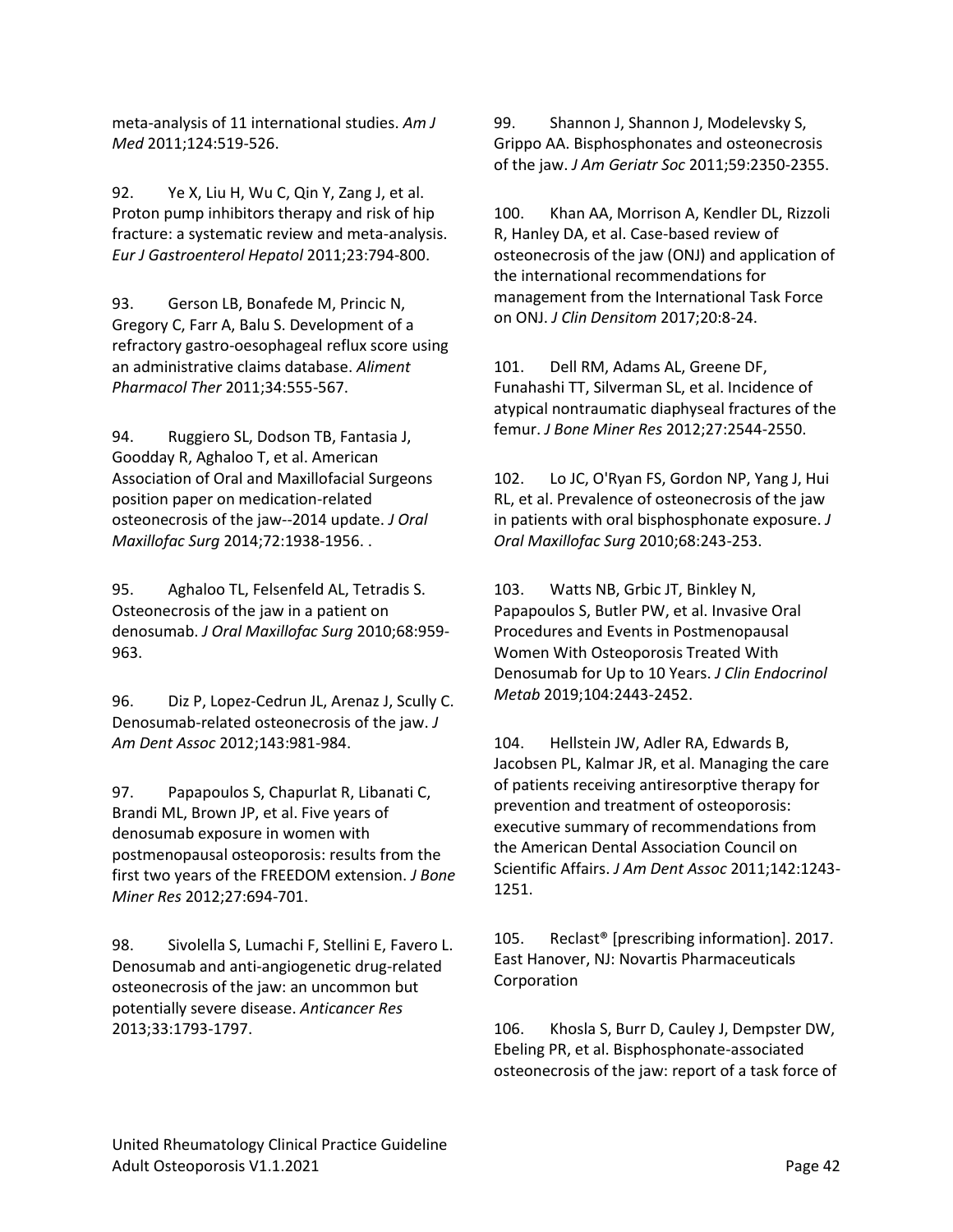the American Society for Bone and Mineral Research. *J Bone Miner Res* 2007;22:1479-1491.

107. Shane E, Burr D, Abrahamsen B, Adler RA, Brown TD, et al. Atypical subtrochanteric and diaphyseal femoral fractures: second report of a task force of the American Society for Bone and Mineral Research. *J Bone Miner Res* 2014;29:1- 23.

108. Meier RP, Perneger TV, Stern R, Rizzoli R, Peter RE. Increasing occurrence of atypical femoral fractures associated with bisphosphonate use. *Arch Intern Med*  2012;172:930-936.

109. Shane E, Burr D, Ebeling PR, Abrahamsen B, Adler RA, et al. Atypical subtrochanteric and diaphyseal femoral fractures: report of a task force of the American Society for Bone and

Mineral Research. *J Bone Miner Res*  2010;25:2267-2294.

110. The International Society for Clinical Densitometry (ISCD). ISCD Official Positions - Adult. Indications for Bone Mineral (BMD) Testing. [https://www.iscd.org/official](https://www.iscd.org/official-positions/2019-iscd-official-positions-adult/)[positions/2019-iscd-official-positions-adult/.](https://www.iscd.org/official-positions/2019-iscd-official-positions-adult/) Accessed December 3, 2019.

111. ACR-SPR-SSR Practice Parameter for the Performance of Dual-Energy X-ray Absorptiometry (DXA). Revised 2018 (Resolution 8)[; https://www.acr.org/-](https://www.acr.org/-/media/ACR/Files/Practice-Parameters/DXA.pdf) [/media/ACR/Files/Practice-Parameters/DXA.pdf.](https://www.acr.org/-/media/ACR/Files/Practice-Parameters/DXA.pdf) Accessed December 8, 2019.

112. Genant HK, Wu CY, van Kuijk C, Nevitt MC. Vertebral fracture assessment using a semiquantitative technique. *J Bone Miner Res*  1993;8:1137-1148.